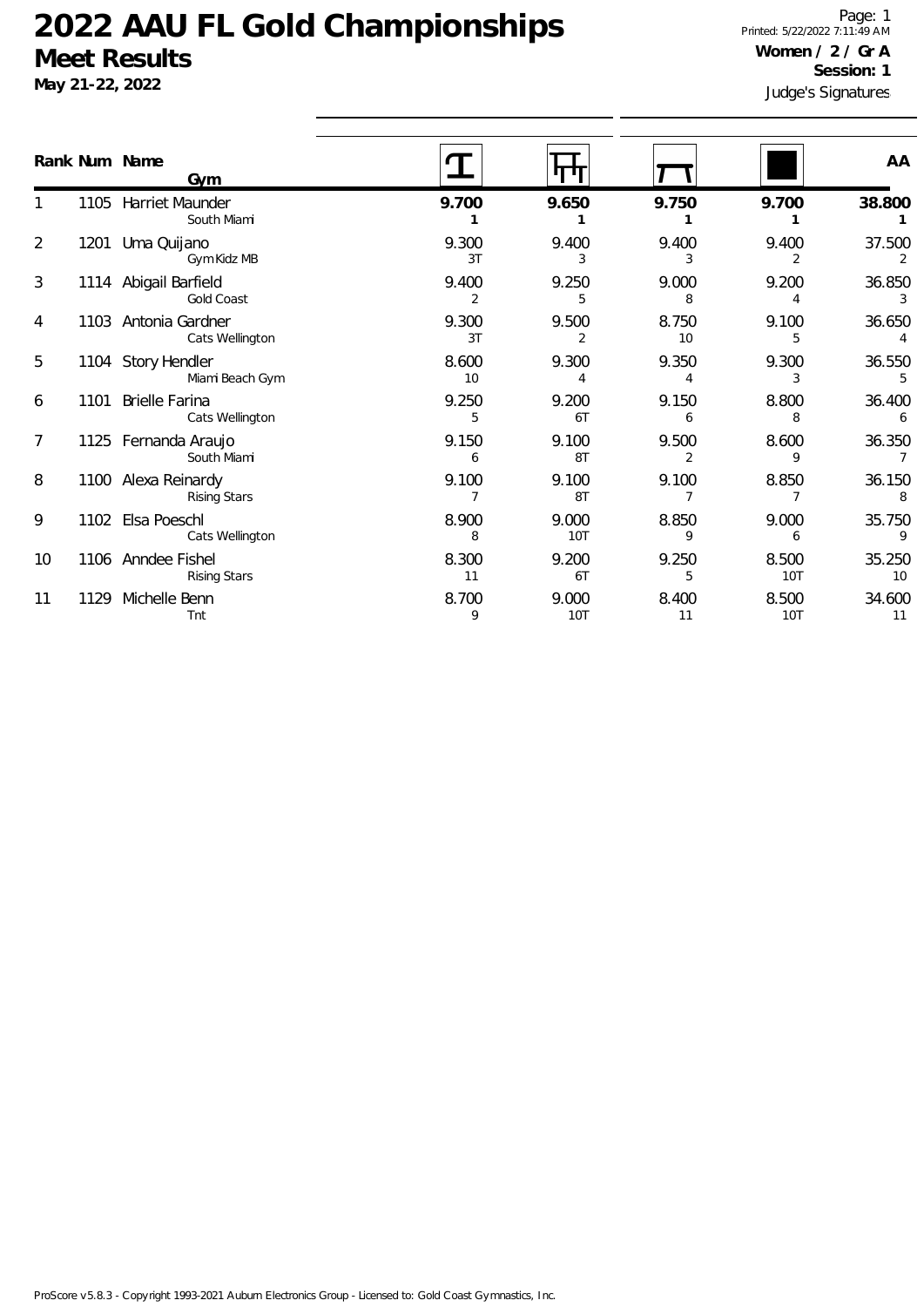|                | Rank Num Name | <b>Gym</b>                              |             |                         |             |             | AA                    |
|----------------|---------------|-----------------------------------------|-------------|-------------------------|-------------|-------------|-----------------------|
|                |               | 1126 Milah Sponaugle<br>South Miami     | 9.600<br>2  | 9.350<br>4 <sub>T</sub> | 9.600<br>2T | 9.500       | 38.050                |
| $\overline{2}$ |               | 1152 Jules Dusharm<br>South Miami       | 9.800       | 9.500                   | 9.700       | 9.000<br>8  | 38.000<br>2           |
| 3              |               | 1122 Piper Scorza<br>Miami Beach Gym    | 9.400       | 9.450<br>2              | 9.050<br>6T | 9.350<br>2T | 37.250<br>3           |
| 4              |               | 1115 Camila Bossans<br>Gym Kidz MB      | 9.200<br>6  | 9.350<br>4 <sub>T</sub> | 9.300<br>5  | 9.300<br>5  | 37.150<br>4           |
| 5              |               | 1108 Pearl Bhatt<br><b>Rising Stars</b> | 8.800<br>11 | 9.350<br>4T             | 9.600<br>2T | 9.250<br>6  | 37.000<br>5           |
| 6              |               | 1110 Madeline Ferraro<br>Palm Beach     | 9.100<br>7T | 9.400<br>3              | 9.350<br>4  | 9.100       | 36.950<br>6           |
| 7              |               | 1130 Emily Font<br>Tnt                  | 9.500<br>3  | 9.100                   | 8.800<br>8  | 9.350<br>2T | 36.750<br>$7^{\circ}$ |
| 8              |               | 1117 Leia Eisenfeld<br>Gym Kidz MB      | 9.300<br>5  | 8.800<br>9              | 8.700<br>10 | 9.350<br>2T | 36.150<br>8           |
| 9              |               | 1120 Grayce Coon<br>Cats Wellington     | 8.900<br>10 | 8.950<br>8              | 9.050<br>6T | 8.850<br>9  | 35.750<br>9           |
| 10             |               | 1118 Sofia Zavala<br>Gym Kidz MB        | 9.100<br>7T | 8.750<br>10             | 8.750<br>9  | 8.700<br>10 | 35.300<br>10          |
| 11             |               | 1119 Leah Kaire<br>Gym Kidz MB          | 9.100<br>7T | 8.700<br>11             | 8.500<br>11 | 8.400<br>11 | 34.700<br>11          |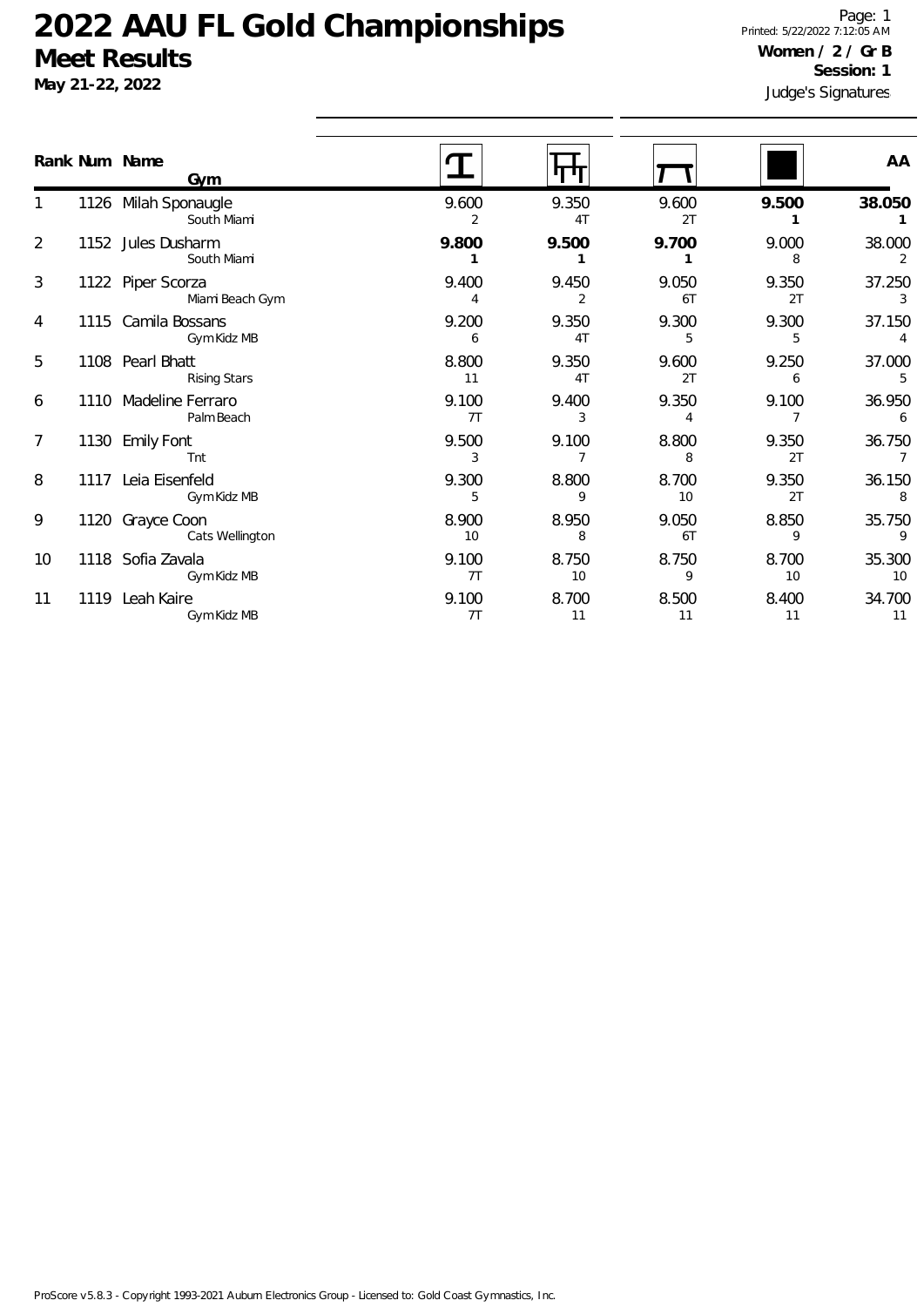**May 21-22, 2022**

Judge's Signatures Page: 1 Printed: 5/22/2022 7:12:08 AM **Women / 2 / Gr C Session: 1**

|    |      | Rank Num Name<br>Gym                   |             |                         |             |             | AA           |
|----|------|----------------------------------------|-------------|-------------------------|-------------|-------------|--------------|
|    | 1112 | Morgan Myers<br>Palm Beach             | 9.700       | 9.450<br>3T             | 9.750       | 9.400<br>3T | 38.300       |
| 2T | 1113 | Kaeley Young<br>Palm Beach             | 9.500<br>3T | 9.200<br>7T             | 9.800       | 9.450<br>2  | 37.950<br>2T |
| 2T | 1121 | Sofia Nocco Sanchez<br>Miami Beach Gym | 9.600       | 9.500<br>1T             | 9.450<br>3T | 9.400<br>3T | 37.950<br>2T |
| 4  | 1109 | Clare Criscuolo<br><b>Rising Stars</b> | 9.400<br>5T | 9.450<br>3T             | 9.450<br>3T | 9.150<br>5T | 37.450       |
| 5  | 1116 | Emma Menachem<br>Gym Kidz MB           | 9.400<br>5T | 9.300<br>5T             | 9.100<br>6T | 9.550       | 37.350<br>5  |
| 6  | 1124 | Amanda Koonin<br>Miami Beach Gym       | 9.500<br>3T | 9.500<br>1 <sub>T</sub> | 9.150<br>5  | 9.050       | 37.200<br>6  |
| 7  | 1123 | Zoey Schwartz<br>Miami Beach Gym       | 9.300       | 9.200<br>7T             | 9.100<br>6T | 8.800<br>8  | 36.400       |
| 8  | 11   | Adrianna Lewin<br>Palm Beach           | 9.000<br>8  | 9.300<br>5T             | 8.750<br>8  | 9.150<br>5T | 36.200<br>8  |
|    |      |                                        |             |                         |             |             |              |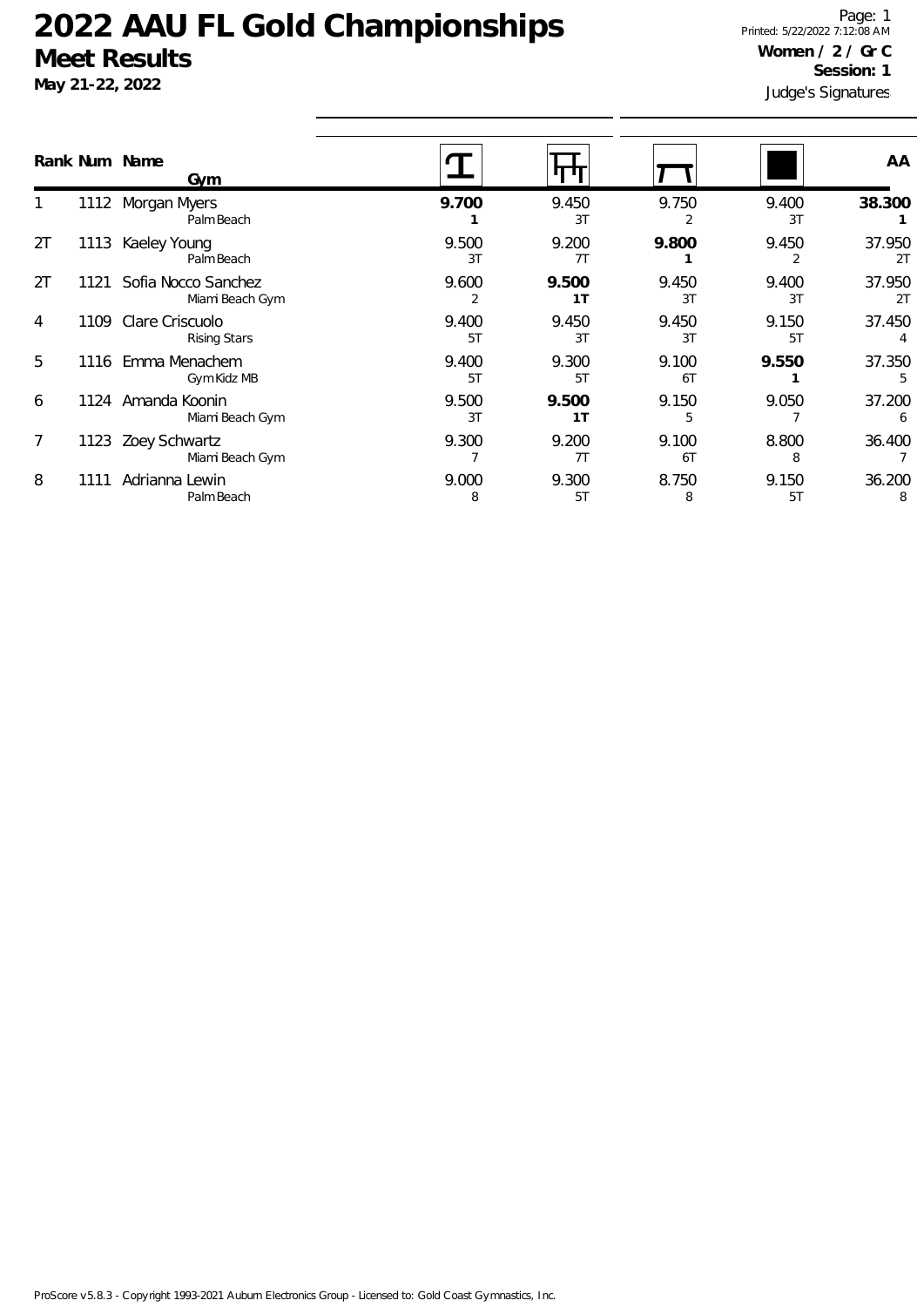**May 21-22, 2022**

Judge's Signatures Page: 1 Printed: 5/22/2022 7:12:11 AM **Women / 2 / Gr D Session: 1**

|                | Rank Num Name<br>Gvm                       |                |              |             |             | AA             |
|----------------|--------------------------------------------|----------------|--------------|-------------|-------------|----------------|
|                | 1133 Ava Lembo<br>Palm Beach               | 9.800          | 9.900        | 9.850       | 9.600<br>2T | 39.150         |
| $\overline{2}$ | 1147 Emiliana Gomez Lizardo                | 9.600          | 9.850        | 9.700       | 9.450       | 38.600         |
|                | Miami Beach Gym                            | $\overline{2}$ | 2            | 3T          | 5           | $\overline{2}$ |
| 3              | Delaney Gelfand<br>1141<br>Cats Wellington | 9.100<br>6T    | 9.350<br>5   | 9.450<br>5T | 9.650<br>1  | 37.550<br>3    |
| 4              | 1153 Mila Santana<br>South Miami           | 8.700<br>12    | 9.400<br>4   | 9.800<br>2  | 9.600<br>2T | 37.500         |
| 5              | Aila Keiser                                | 8.800          | 9.550        | 9.700       | 9.300       | 37.350         |
| 1151           | South Miami                                | 11             | 3            | 3T          | 8           |                |
| 6              | 2154 Jimena Sequera<br>Tumble USA          | 9.500<br>3     | 8.900<br>11T | 9.250       | 9.400<br>6  | 37.050<br>6    |
| $\overline{7}$ | <b>Hailey Wilson</b>                       | 9.300          | 9.100        | 9.100       | 9.500       | 37.000         |
| 1131           | <b>Rising Stars</b>                        | 5              | 7T           | 10          | 4           | $\overline{7}$ |
| 8              | 1134 Kayleigh Sortie                       | 9.400          | 9.100        | 9.450       | 8.900       | 36.850         |
|                | Palm Beach                                 | 4              | 7T           | 5T          | 12          | 8              |
| 9              | 1148 Shirel Amsellem<br>Miami Beach Gym    | 9.000<br>8T    | 9.250<br>6   | 9.200<br>8  | 9.350       | 36.800<br>9    |
| 10             | 1139 Channing Burnett                      | 9.000          | 9.100        | 9.050       | 9.200       | 36.350         |
|                | Cats Wellington                            | 8T             | 7T           | 11          | 9           | 10             |
| 11             | 1145 Matilda Musumeci                      | 9.100          | 8.900        | 9.150       | 9.000       | 36.150         |
|                | Miami Beach Gym                            | 6T             | 11T          | 9           | 11          | 11             |
| 12             | Gianna Priore                              | 8.950          | 9.000        | 8.800       | 9.150       | 35.900         |
| 1140           | Cats Wellington                            | 10             | 10           | 12          | 10          | 12             |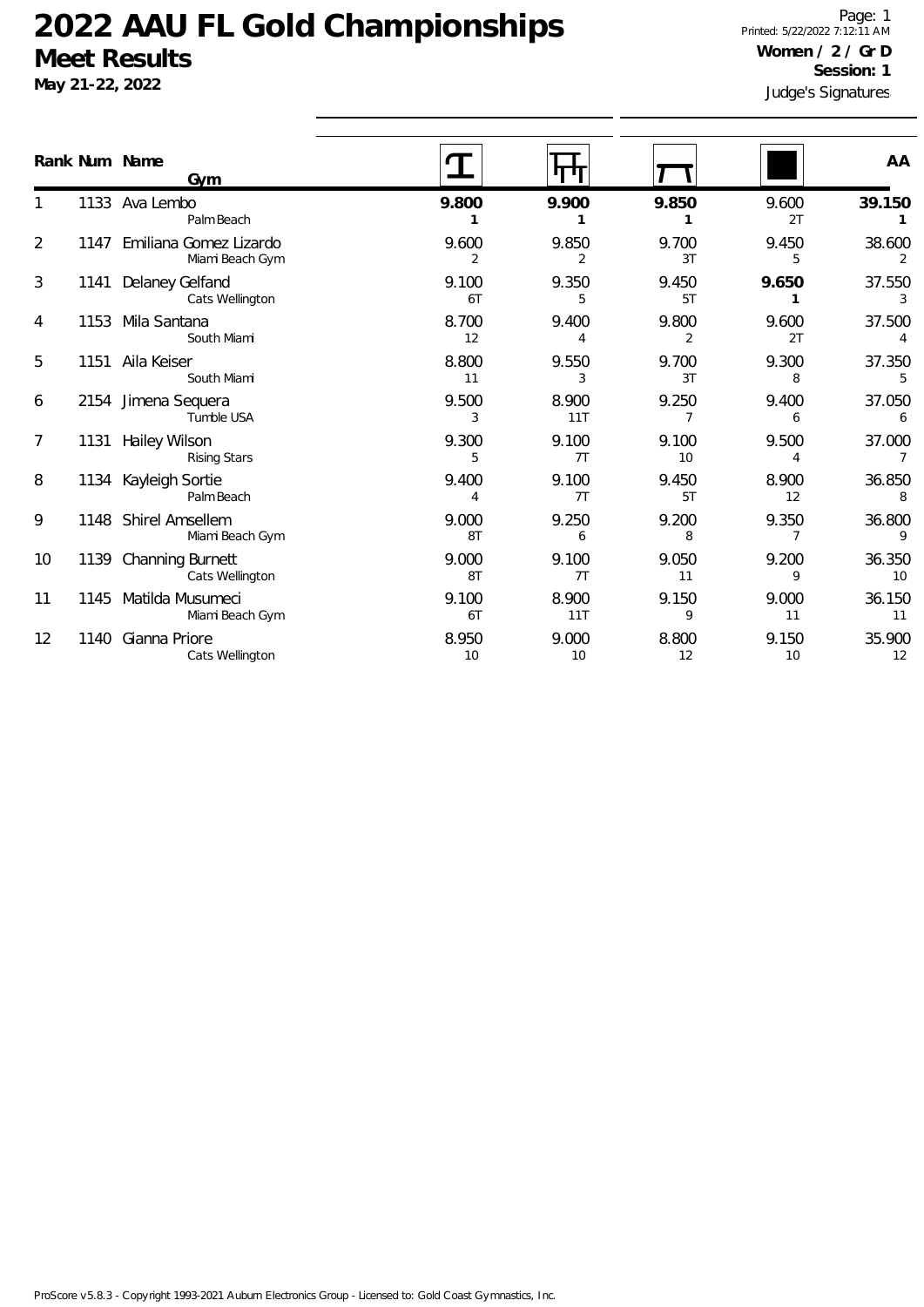**May 21-22, 2022**

Judge's Signatures Page: 1 Printed: 5/22/2022 7:12:14 AM **Women / 2 / Gr E Session: 1**

|                |      | Rank Num Name<br>Gvm                        |             |             |                         |             | AA           |
|----------------|------|---------------------------------------------|-------------|-------------|-------------------------|-------------|--------------|
|                |      | 1138 Anna Tchita<br>Gym Kidz MB             | 9.700       | 9.300<br>2T | 9.400<br>4 <sub>T</sub> | 9.650       | 38.050       |
| $\overline{2}$ |      | 1146 Federica Pallares<br>Miami Beach Gym   | 9.500<br>2  | 9.250<br>5  | 9.500<br>2              | 9.100<br>5T | 37.350<br>2  |
| 3              |      | 1132 Olivia Gelin<br><b>Rising Stars</b>    | 9.350<br>4  | 9.050<br>6  | 9.650                   | 9.250       | 37.300<br>3  |
| 4              |      | 1149 Isabella Santamaria<br>Miami Beach Gym | 9.100<br>6  | 9.300<br>2T | 9.400<br>4T             | 9.300<br>3  | 37.100       |
| 5              |      | 1150 Chloe Cantor<br>Miami Beach Gym        | 8.700<br>10 | 9.350       | 9.250                   | 9.350       | 36.650<br>5  |
| 6              |      | 1159 Lucia Thurber<br>Gym Kidz MB           | 9.300<br>5  | 8.950<br>7T | 9.150<br>8              | 9.100<br>5T | 36.500<br>6  |
| 7              |      | 1137 Avery Harris<br><b>Gold Coast</b>      | 9.450<br>3  | 9.300<br>2T | 8.700<br>10             | 9.000<br>8  | 36.450       |
| 8              | 1135 | Juliana Oliverira<br><b>Rising Stars</b>    | 9.000       | 8.400<br>10 | 9.450<br>3              | 9.100<br>5T | 35.950<br>8  |
| 9              |      | 1142 Maci Denney<br>Cats Wellington         | 8.600<br>11 | 8.950<br>7T | 9.300<br>6              | 8.600<br>10 | 35.450<br>9  |
| 10             |      | 1144 Alaina Robinson<br>Cats Wellington     | 8.900<br>8  | 8.300<br>11 | 8.900<br>9              | 8.700<br>9  | 34.800<br>10 |
| 11             | 1143 | Coralyn Rowe<br>Cats Wellington             | 8.800<br>9  | 8.700<br>9  | 8.350<br>11             | 8.300<br>11 | 34.150<br>11 |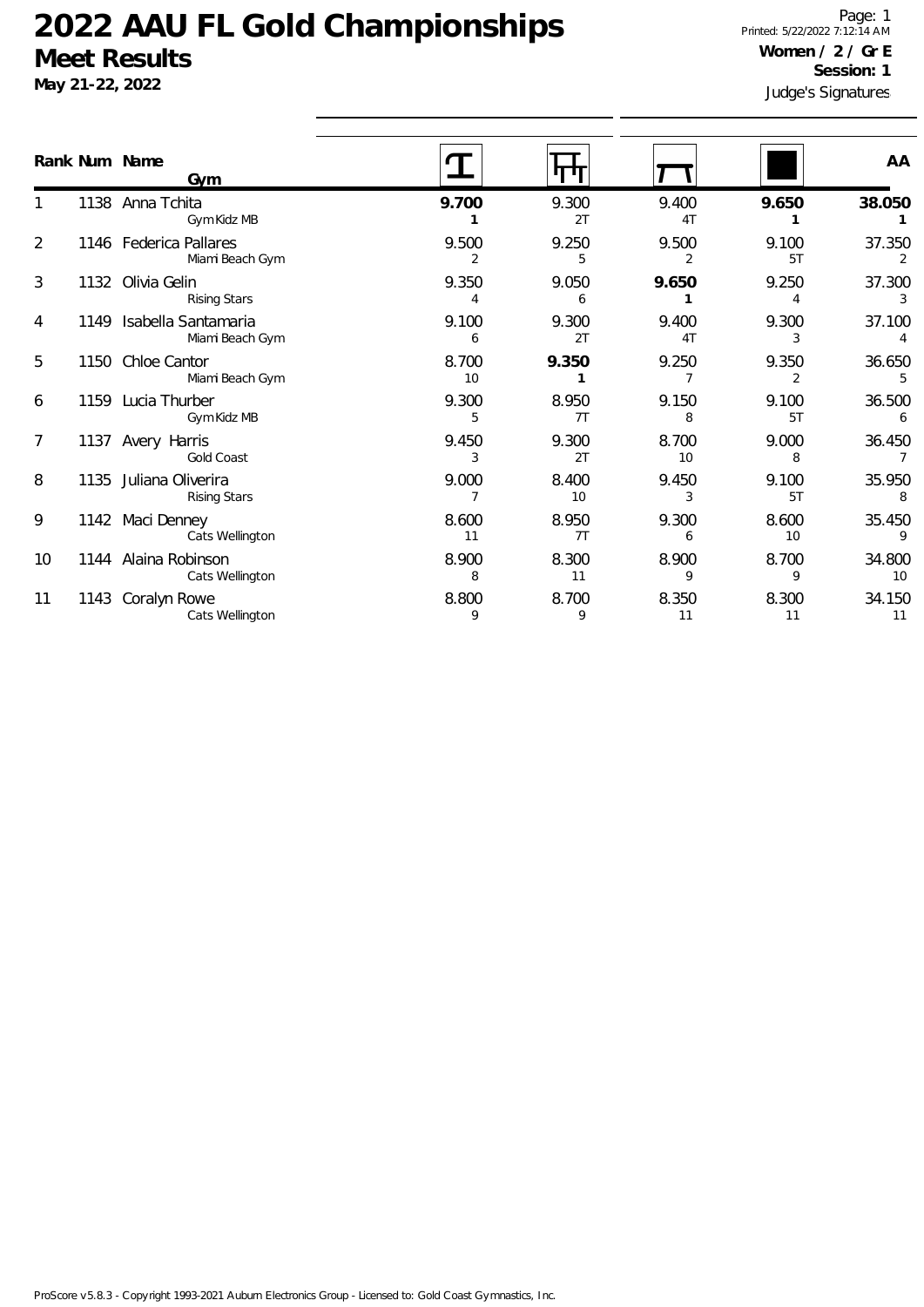**May 21-22, 2022**

Judge's Signatures Page: 1 Printed: 5/22/2022 7:12:17 AM **Women / 2 / Gr F Session: 1**

|    | Rank Num Name<br><b>Gym</b>                 |                       |             |                         |             | AA                        |
|----|---------------------------------------------|-----------------------|-------------|-------------------------|-------------|---------------------------|
|    | 1158 Anniina Makila<br>Gold Coast           | 9.200<br>8            | 9.350<br>3  | 9.700<br>$\overline{2}$ | 9.300<br>1T | 37.550                    |
| 2  | 1166 Kayla Tatton<br>Palm Beach             | 9.400<br>3T           | 9.000<br>6T | 9.300<br>3              | 9.000<br>4T | 36.700<br>2               |
| 3  | 1160 Lyla Martinez<br>Cats Wellington       | 9.400<br>3T           | 9.600       | 9.000<br>5T             | 8.650<br>11 | 36.650<br>3               |
| 4  | 1163 Aisha Bhatt<br><b>Rising Stars</b>     | 8.400<br>11           | 9.000<br>6T | 9.800                   | 9.300<br>1T | 36.500<br>$\overline{4}$  |
| 5  | 1164 Addison Ruffner<br>Gold Coast          | 8.900<br>10           | 9.400<br>2  | 8.800<br>8              | 9.300<br>1T | 36.400<br>5               |
| 6  | 1161 Isabella Irrizarry<br>Cats Wellington  | 9.300<br>6T           | 9.300<br>4  | 8.700<br>9              | 9.000<br>4T | 36.300<br>$6\overline{6}$ |
| 7T | 1165 Valentina Belsito<br>Tumble USA        | 9.700<br>$\mathbf{1}$ | 8.850<br>9  | 9.000<br>5T             | 8.700<br>9T | 36.250<br>7T              |
| 7T | 1162 Kali Mugridge<br>Tnt                   | 9.500<br>2            | 8.800<br>10 | 8.950<br>$\overline{7}$ | 9.000<br>4T | 36.250<br>7T              |
| 9  | 1155 Rebecca Saez<br>Tumble USA             | 9.400<br>3T           | 9.050<br>5  | 8.300<br>11             | 9.000<br>4T | 35.750<br>- 9             |
| 10 | 1157 Claire Longinos<br><b>Rising Stars</b> | 9.300<br>6T           | 8.050<br>11 | 9.200<br>4              | 9.000<br>4T | 35.550<br>10              |
| 11 | 1156 Luciana Guerra<br>Tumble USA           | 9.100<br>9            | 9.000<br>6T | 8.600<br>10             | 8.700<br>9T | 35.400<br>11              |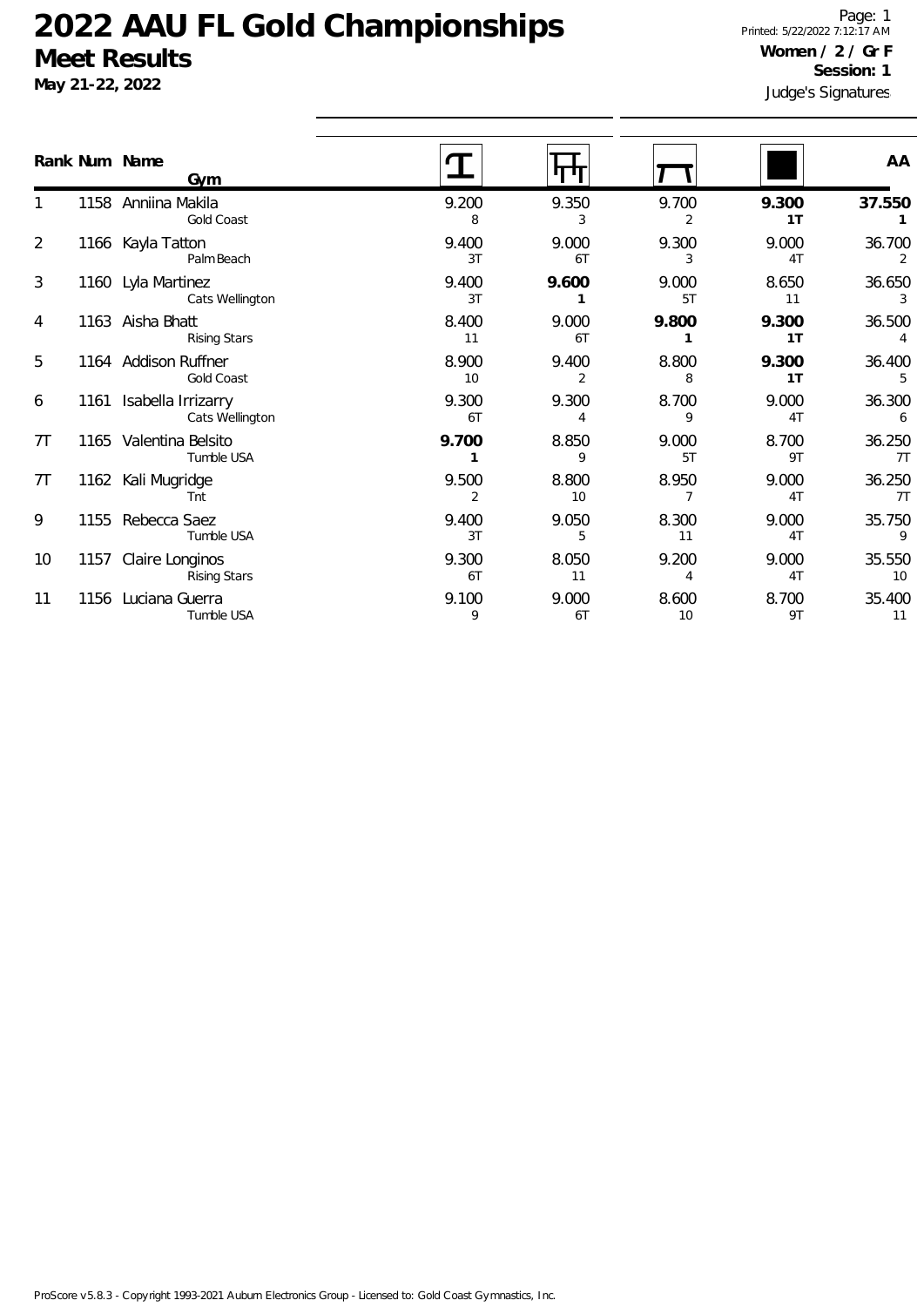### **Team Results**

**May 21-22, 2022**

Page: 1 Printed: 5/23/2022 10:30:49 AM **Women / 2 / All Ages**

**Session: 1**

| Rank           | <b>Gym</b>          | <b>Team</b> | Score   | $\bf T$                  |                          |                          |                          |
|----------------|---------------------|-------------|---------|--------------------------|--------------------------|--------------------------|--------------------------|
| 1              | South Miami         | $\top$      | 115.850 | 29.100                   | 28.700<br>3              | 29.250<br>$\overline{2}$ | 28.800<br>1              |
| $\overline{2}$ | Palm Beach          | $\top$      | 115.600 | 29.000<br>$\overline{2}$ | 28.750<br>$\overline{2}$ | 29.400<br>1              | 28.450<br>3              |
| $\mathfrak{Z}$ | Miami Beach Gym     | $\top$      | 114.400 | 28.700<br>3              | 28.850                   | 28.650<br>4              | 28.200<br>4              |
| 4T             | <b>Rising Stars</b> | $\top$      | 113.150 | 28.050<br>6T             | 28.000<br>7              | 29.050<br>3              | 28.050<br>5              |
| 4T             | Gym Kidz MB         | $\top$      | 113.150 | 28.400<br>5              | 28.050<br>5T             | 28.100<br>5              | 28.600<br>$\overline{2}$ |
| 6              | Cats Wellington     | $\sf T$     | 112.350 | 28.000<br>8              | 28.450<br>4              | 27.900<br>6              | 28.000<br>6              |
| $\overline{7}$ | Gold Coast          | $\top$      | 111.400 | 28.050<br>6T             | 28.050<br>5T             | 27.500<br>$\overline{7}$ | 27.800<br>$\overline{7}$ |
| 8              | Tumble USA          | $\top$      | 109.500 | 28.600<br>4              | 26.950<br>8              | 26.850<br>8              | 27.100<br>8              |
| 9              | Tnt                 | $\top$      | 107.600 | 27.700<br>9              | 26.900<br>9              | 26.150<br>9              | 26.850<br>9              |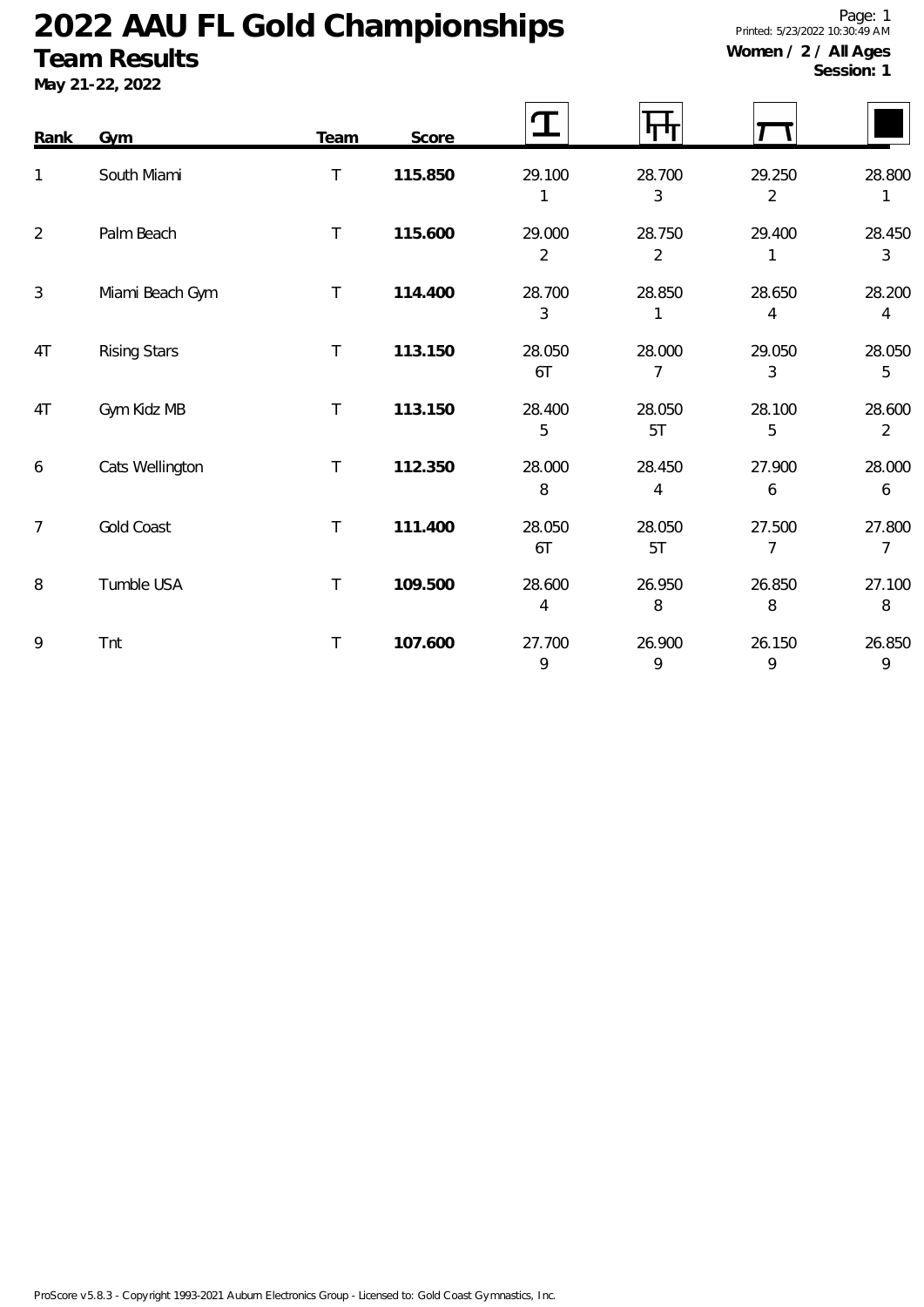**May 21-22, 2022**

Judge's Signatures Page: 1 Printed: 5/22/2022 7:12:20 AM **Women / 3 / Gr A Session: 2**

|                | Rank Num Name | <b>Gym</b>                                   |             |             |             |             | AA                       |
|----------------|---------------|----------------------------------------------|-------------|-------------|-------------|-------------|--------------------------|
|                |               | 1211 Shayleigh Batt<br>Ft. Lauderdale Stars  | 9.700       | 9.525<br>2  | 9.700<br>2  | 9.550<br>1T | 38.475                   |
| $\overline{2}$ |               | 1209 Jooha Kang<br>Gym Kidz MB               | 9.600<br>2T | 9.425<br>3  | 9.500<br>3  | 9.550<br>1T | 38.075<br>2              |
| 3T             |               | 1215 Albe Druckman<br>Miami Beach Gym        | 9.600<br>2T | 9.350<br>4T | 9.725       | 9.225<br>4  | 37.900<br>3T             |
| 3T             |               | 1212 Kloe Mack<br>Cats Wellington            | 9.300<br>6  | 9.600       | 9.450       | 9.550<br>1T | 37.900<br>3T             |
| 5              |               | 1207 Josephine Berglund<br><b>Gold Coast</b> | 9.200<br>7T | 9.350<br>4T | 9.150<br>6  | 9.000<br>5  | 36.700<br>5              |
| 6              |               | 1206 Taylor Ariza<br>Tumble USA              | 9.550<br>4  | 9.100<br>6  | 9.125       | 8.750<br>8  | 36.525<br>6              |
| 7              |               | 1203 Miranda Estrada<br>Tumble USA           | 9.500<br>5  | 8.900<br>8  | 9.250<br>5  | 8.725<br>9  | 36.375<br>$\overline{7}$ |
| 8              |               | 1210 Luiza Dantas<br>Gym Kidz MB             | 9.200<br>7T | 8.800<br>9  | 8.900<br>8  | 8.775<br>7  | 35.675<br>8              |
| 9              |               | 1214 Victoria Sadovnik<br>Miami Beach Gym    | 9.000<br>9  | 8.950<br>7  | 8.625<br>9  | 8.950<br>6  | 35.525<br>$\overline{9}$ |
| 10             |               | 1217 Addyson Souza<br>Tnt                    | 8.900<br>10 | 8.375<br>10 | 8.350<br>10 | 8.475<br>10 | 34.100<br>10             |
| 11             | 1205          | Maryana Ariza<br>Tumble USA                  | 8.800<br>11 | 8.175<br>11 | 8.250<br>11 | 8.250<br>11 | 33.475<br>11             |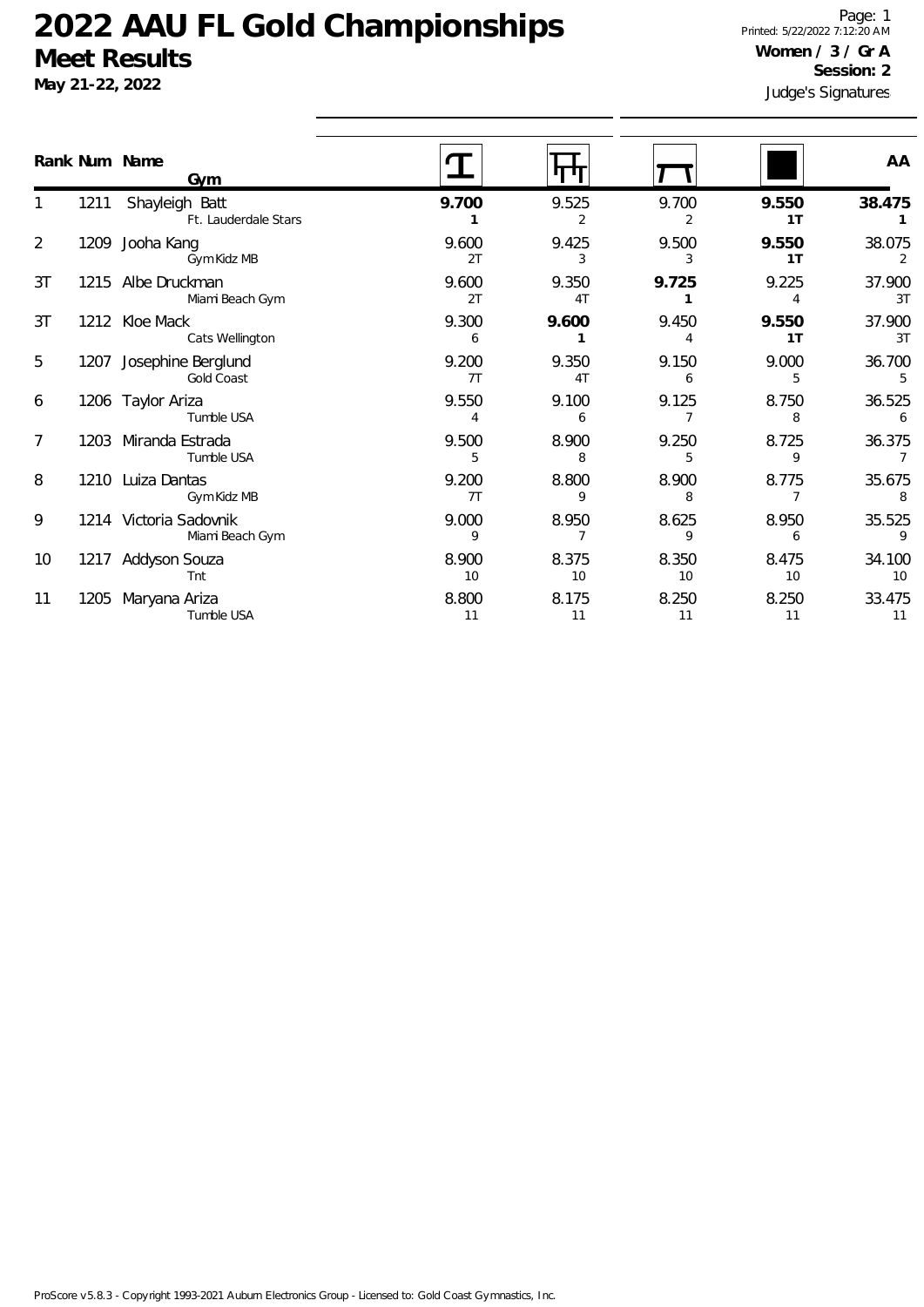**May 21-22, 2022**

Judge's Signatures Page: 1 Printed: 5/22/2022 7:12:23 AM **Women / 3 / Gr B Session: 2**

|                |      | Rank Num Name<br><b>Gym</b>                   |                |             |                         |             | AA                                |
|----------------|------|-----------------------------------------------|----------------|-------------|-------------------------|-------------|-----------------------------------|
| 1T             |      | 1235 Shayla Brooks<br>Tnt                     | 9.300<br>$7^*$ | 9.000<br>6  | 9.450<br>$1^*$          | 9.450       | 37.200<br>1T                      |
| 1T             |      | 1222 Beatrice Cilento<br>Ft. Lauderdale Stars | 9.300<br>$7^*$ | 9.400       | 9.450<br>$1*$           | 9.050<br>6T | 37.200<br>1T                      |
| 3              |      | 1227 Ava Gardner<br>Cats Wellington           | 9.400<br>5T    | 9.250<br>2  | 9.150<br>5              | 9.175<br>4  | 36.975<br>$\overline{\mathbf{3}}$ |
| 4              |      | 1208 Penelope Duhour<br>Gym Kidz MB           | 9.500<br>1T    | 8.950<br>7  | 9.225<br>4              | 9.225<br>2T | 36.900<br>$\overline{4}$          |
| 5              |      | 1234 Robin Bajpai<br>South Miami              | 9.500<br>1T    | 9.075<br>4T | 8.950<br>9              | 9.050<br>6T | 36.575<br>$-5$                    |
| 6              |      | 1216 Alexia MacLean<br>South Miami            | 9.500<br>1T    | 8.600<br>10 | 9.100<br>$\overline{7}$ | 9.225<br>2T | 36.425<br>$6\overline{6}$         |
| $\overline{7}$ |      | 1204 Sofia Irias<br>Tumble USA                | 9.250<br>9     | 9.075<br>4T | 9.350<br>3              | 8.425<br>11 | 36.100<br>$\overline{7}$          |
| 8              |      | 1213 Abby Levine<br>Cats Wellington           | 9.000<br>10    | 9.200<br>3  | 8.975<br>8              | 8.775<br>8  | 35.950<br>8                       |
| 9              | 1221 | Keira Welch<br>Gold Coast                     | 8.700<br>11    | 8.850<br>8  | 9.125<br>6              | 8.625<br>9  | 35.300<br>$\overline{9}$          |
| 10             |      | 1233 Emilia Marquez<br>South Miami            | 9.400<br>5T    | 8.075<br>11 | 8.650<br>10             | 9.150<br>5  | 35.275<br>10                      |
| 11             |      | 1226 Olivia Gardner<br>Cats Wellington        | 9.500<br>1T    | 8.650<br>9  | 8.550<br>11             | 8.500<br>10 | 35.200<br>11                      |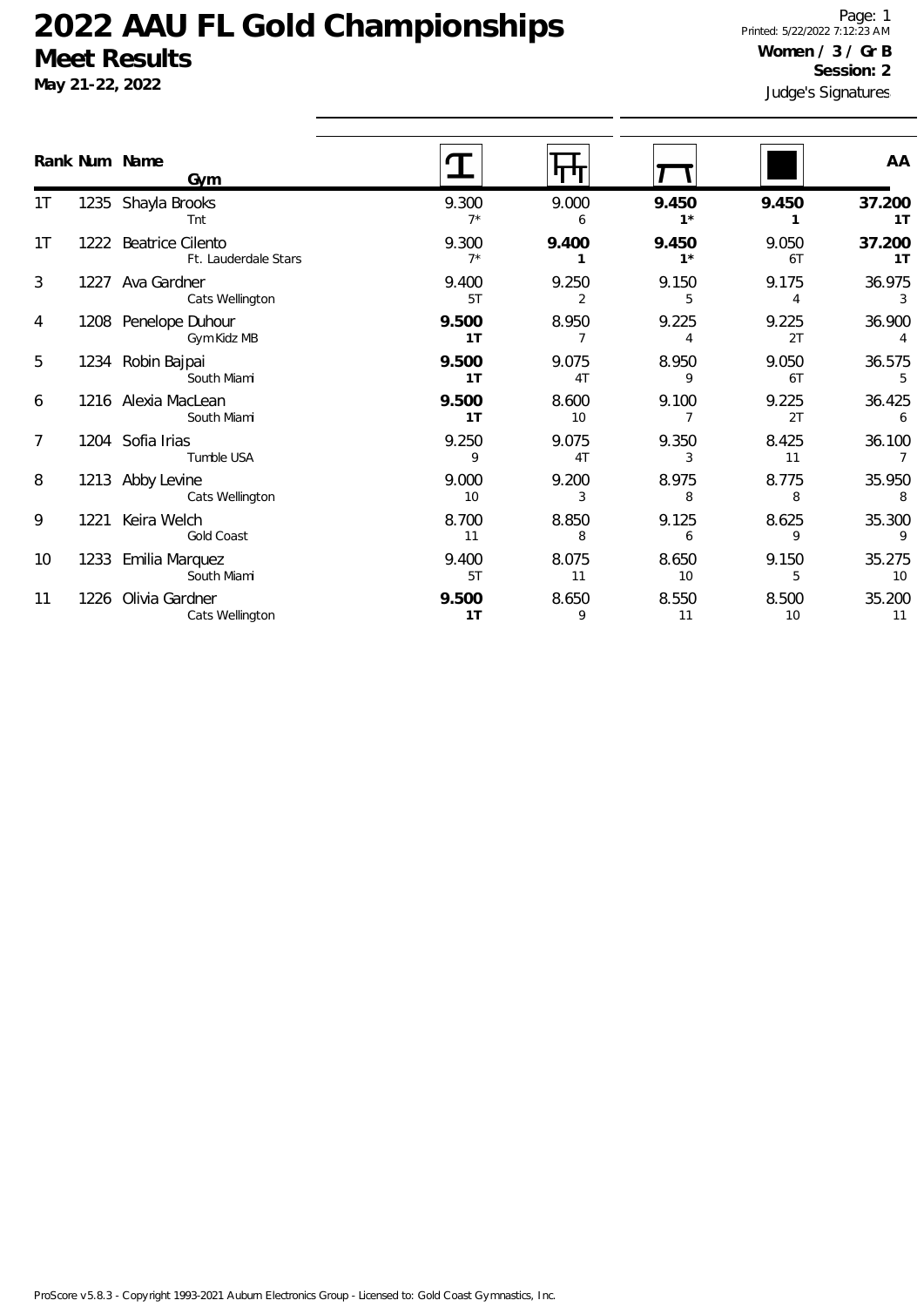**May 21-22, 2022**

Judge's Signatures Page: 1 Printed: 5/22/2022 7:12:25 AM **Women / 3 / Gr C Session: 2**

|                |      | Rank Num Name                                  |              |             |             |             | AA                       |
|----------------|------|------------------------------------------------|--------------|-------------|-------------|-------------|--------------------------|
|                |      | Gvm                                            |              |             |             |             |                          |
|                |      | 1232 Catalina Ortiz<br>South Miami             | 9.550<br>2   | 9.200<br>3  | 9.650       | 9.350<br>2  | 37.750                   |
| $\overline{2}$ |      | 1225 Reece Marcin<br>Ft. Lauderdale Stars      | 9.300<br>7T  | 8.950<br>7  | 9.375<br>5  | 9.375       | 37.000<br>2              |
| 3              |      | 1228 Samantha Ceraso<br>Cats Wellington        | 9.200<br>9   | 9.325<br>2  | 9.300<br>6  | 9.150<br>4  | 36.975<br>3              |
| 4              |      | 1230 Isabella Murillo<br>Miami Beach Gym       | 9.000<br>10T | 9.000<br>5T | 9.525<br>3  | 9.250<br>3  | 36.775<br>4              |
| 5              |      | 1218 Mallory Migliano<br><b>Rising Stars</b>   | 9.300<br>7T  | 9.100<br>4  | 9.500       | 8.825<br>8T | 36.725<br>5              |
| 6              |      | 1242 Carolina Castellano<br>South Miami        | 9.600        | 8.475<br>9  | 9.600<br>2  | 8.975<br>5  | 36.650<br>6              |
| 7              |      | 1239 Syrianna Safdie<br>Gym Kidz MB            | 9.450        | 8.900<br>8  | 9.150<br>8  | 8.900<br>6T | 36.400<br>$\overline{7}$ |
| 8              |      | 1224 Chanel Long-Lake<br>Ft. Lauderdale Stars  | 9.400<br>5T  | 9.000<br>5T | 9.025<br>10 | 8.900<br>6T | 36.325<br>8              |
| 9              |      | 1223 Alexandra Merlino<br>Ft. Lauderdale Stars | 9.000<br>10T | 9.375       | 8.775<br>11 | 8.825<br>8T | 35.975<br>9              |
| 10             |      | 1219 Abby Kruse<br><b>Rising Stars</b>         | 9.500<br>3   | 8.375<br>10 | 9.200       | 8.800<br>10 | 35.875<br>10             |
| 11             | 1220 | Claire Goodson<br><b>Rising Stars</b>          | 9.400<br>5T  | 8.100<br>11 | 9.125<br>9  | 7.800<br>11 | 34.425<br>11             |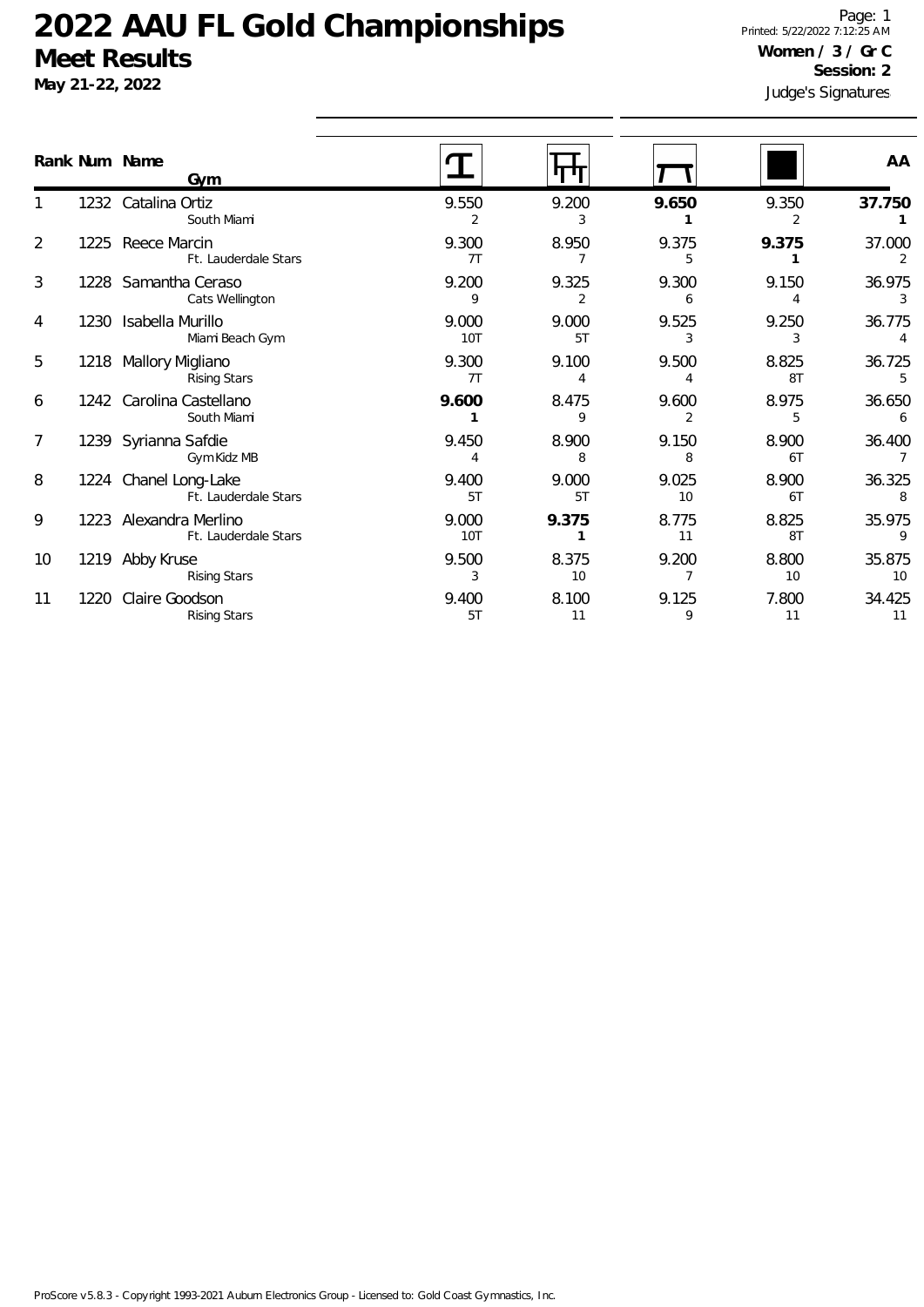**May 21-22, 2022**

Judge's Signatures Page: 1 Printed: 5/22/2022 7:12:28 AM **Women / 3 / Gr D Session: 2**

|    | Rank Num Name<br><b>Gym</b>                   |                         |             |                         |                         | AA                        |
|----|-----------------------------------------------|-------------------------|-------------|-------------------------|-------------------------|---------------------------|
|    | 1243 Olivia Buraglia<br>South Miami           | 9.650<br>2              | 9.425<br>3  | 9.600<br>1T             | 9.250<br>2              | 37.925                    |
| 2  | 1249 Londyn Freed<br>Ft. Lauderdale Stars     | 9.300<br>$\overline{7}$ | 9.500       | 9.600<br>1T             | 9.225<br>3T             | 37.625<br>2               |
| 3  | 1244 Sofia Nathanson<br>South Miami           | 9.400<br>4T             | 9.200<br>5  | 9.500<br>3              | 9.400                   | 37.500<br>3               |
| 4  | 1241 Caroline Davis<br>Miami Beach Gym        | 9.500<br>3              | 9.450<br>2  | 9.300<br>7              | 9.225<br>3T             | 37.475<br>$\overline{4}$  |
| 5  | 1240 Isabella Ceraso<br>Cats Wellington       | 9.700                   | 9.225<br>4  | 9.375<br>6              | 9.050<br>5              | 37.350<br>5               |
| 6  | 1237 Sophie Schinteie<br>Ft. Lauderdale Stars | 9.400<br>4T             | 8.325<br>8  | 9.400<br>4T             | 8.950<br>6              | 36.075<br>6               |
| 7  | 1236 Delaney Lefka<br>Ft. Lauderdale Stars    | 9.400<br>4 <sub>T</sub> | 8.650<br>6  | 9.125<br>8              | 8.725<br>$\overline{7}$ | 35.900<br>$7\overline{ }$ |
| 8  | 1253 Rebecca Morris<br>Gold Coast             | 8.800<br>10T            | 8.250<br>9  | 9.400<br>4 <sub>T</sub> | 8.600<br>8              | 35.050<br>8               |
| 9  | 1238 Gia Di Rocco<br>Gym Kidz MB              | 9.000<br>9              | 8.450       | 8.975<br>9              | 8.350<br>9              | 34.775<br>9               |
| 10 | 1245 Arianna Souza<br>Tnt                     | 9.100<br>8              | 7.850<br>10 | 8.650<br>10             | 7.750<br>10             | 33.350<br>10              |
| 11 | 1254 Nathalie Sardinas<br>Cats Wellington     | 8.800<br>10T            | 7.300<br>11 | 7.950<br>11             | 7.700<br>11             | 31.750<br>11              |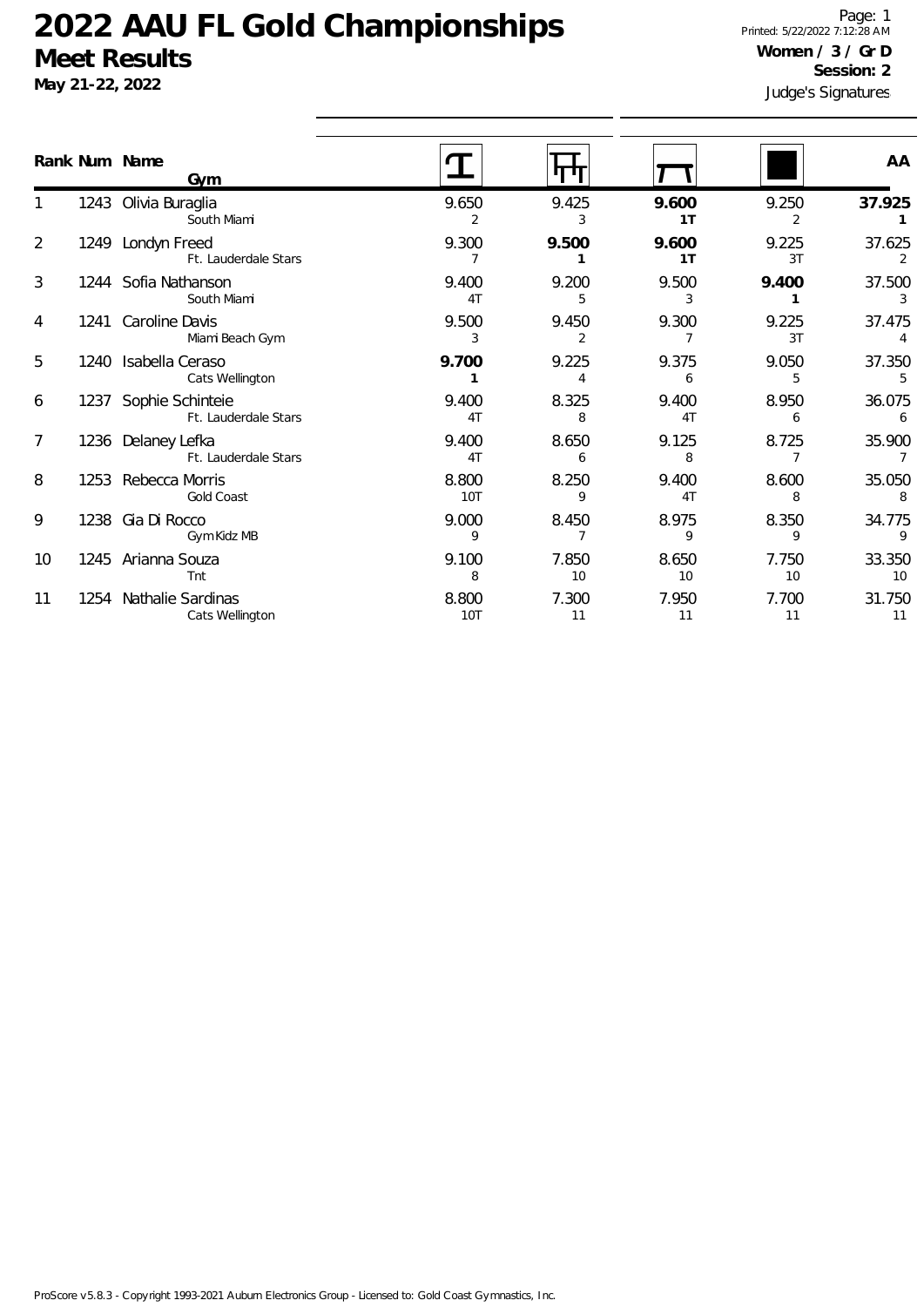**May 21-22, 2022**

Judge's Signatures Page: 1 Printed: 5/22/2022 7:12:45 AM **Women / 3 / Gr E Session: 2**

|                 | Rank Num Name<br>Gvm                           |             |             |             |             | AA                       |
|-----------------|------------------------------------------------|-------------|-------------|-------------|-------------|--------------------------|
|                 | 1250 Annabella Johnson<br>Ft. Lauderdale Stars | 9.600<br>1T | 9.600       | 9.675       | 9.475       | 38.350                   |
| $\overline{2}$  | 1260 Naomi Arco<br>Cats Wellington             | 9.100<br>4T | 9.025<br>3  | 9.000       | 9.000<br>2  | 36.125<br>$\overline{2}$ |
| 3               | 1252 Valentina Serpa<br>Gold Coast             | 9.000<br>7T | 8.925       | 9.425<br>3  | 8.550<br>6  | 35.900<br>3              |
| 4               | 1259 Chelsea McAfee<br>Gold Coast              | 9.000<br>7T | 9.300<br>2  | 9.200<br>6  | 8.100<br>8  | 35.600<br>4              |
| 5               | 1258 Sofia Shabasov<br><b>Rising Stars</b>     | 9.100<br>4T | 8.450       | 9.250<br>4T | 8.775<br>3T | 35.575<br>5              |
| 6               | 1255 Mia Montalenti<br>Miami Beach Gym         | 9.300<br>3  | 8.500<br>6  | 9.575<br>2  | 8.175       | 35.550<br>6              |
| $\overline{7}$  | 1251 Camille Waber<br><b>Rising Stars</b>      | 9.600<br>1T | 8.625<br>5  | 8.375<br>9  | 8.650<br>5  | 35.250<br>$\overline{7}$ |
| 8               | 1262 Lilly Brouillette<br>Tnt                  | 9.100<br>4T | 7.450<br>10 | 9.250<br>4T | 8.775<br>3T | 34.575<br>8              |
| 9               | 1257 Victoria Acua<br>Tumble USA               | 8.700<br>10 | 8.425<br>8  | 8.875<br>8  | 8.025<br>9  | 34.025<br>9              |
| 10 <sup>°</sup> | 1248 Angela Mendez<br>Tumble USA               | 8.900<br>9  | 7.500<br>9  | 7.850<br>10 | 7.625<br>10 | 31.875<br>10             |
| 11              | 1256 Brylee Davis<br>Tnt                       | 8.400<br>11 | 7.375<br>11 | 7.200<br>11 | 7.600<br>11 | 30.575<br>11             |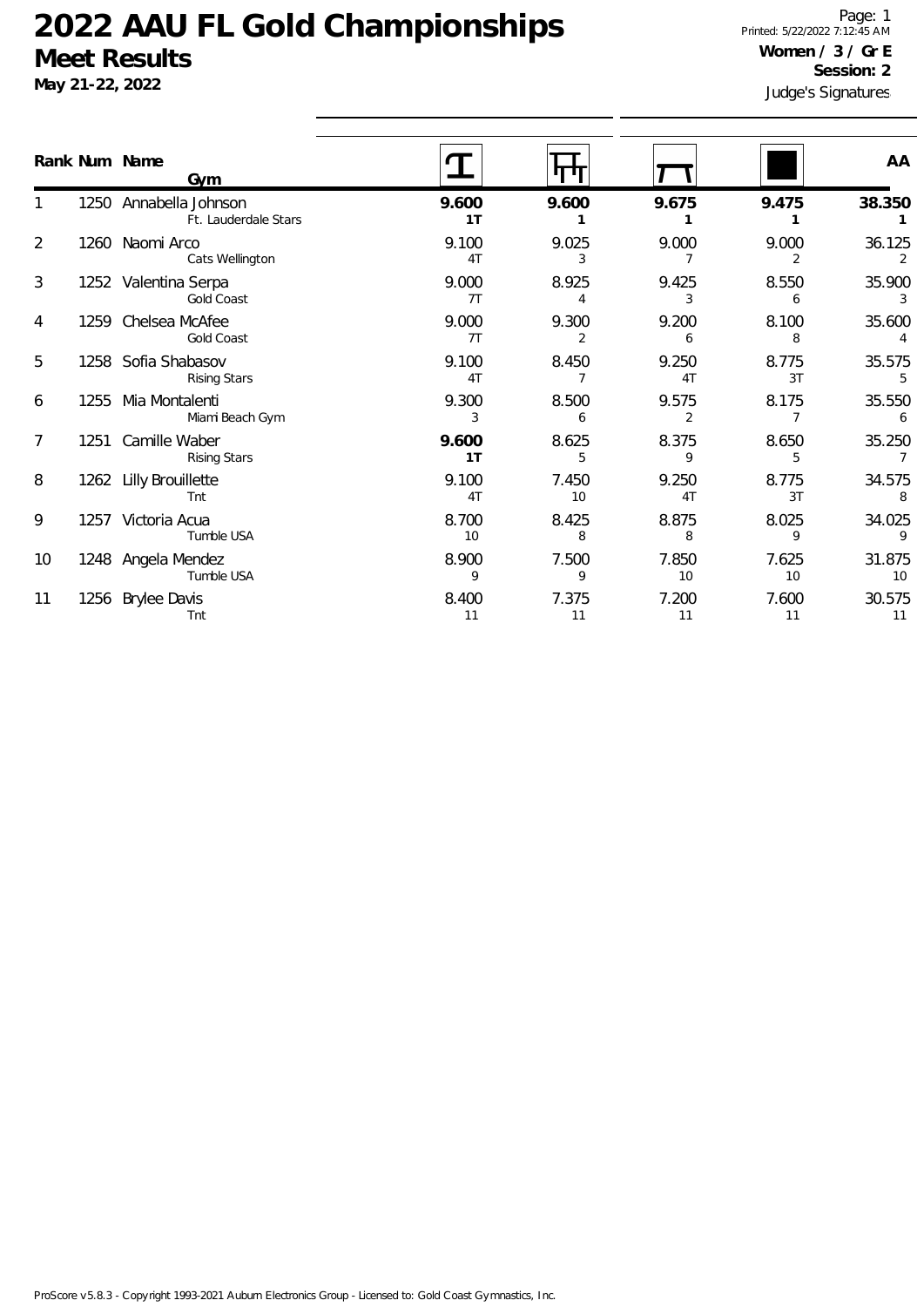### **Team Results**

**May 21-22, 2022**

Page: 1 Printed: 5/23/2022 10:30:56 AM **Women / 3 / All Ages**

**Session: 2**

| Rank           | <b>Gym</b>           | <b>Team</b> | Score   |                          |                          |                          |                          |
|----------------|----------------------|-------------|---------|--------------------------|--------------------------|--------------------------|--------------------------|
| 1              | Ft. Lauderdale Stars | T           | 114.700 | 28.700<br>$\overline{2}$ | 28.625                   | 28.975<br>1              | 28.400<br>1              |
| $\overline{2}$ | South Miami          | $\top$      | 113.475 | 28.800<br>1              | 27.825<br>3              | 28.850<br>$\overline{2}$ | 28.000<br>$\overline{2}$ |
| $\mathfrak{Z}$ | Cats Wellington      | $\top$      | 112.775 | 28.600<br>3              | 28.175<br>$\overline{2}$ | 28.125<br>4              | 27.875<br>$\mathfrak{Z}$ |
| $\overline{4}$ | Miami Beach Gym      | $\top$      | 112.725 | 28.400<br>6              | 27.800<br>4              | 28.825<br>3              | 27.700<br>4              |
| 5              | Gym Kidz MB          | T           | 111.375 | 28.550<br>4              | 27.275<br>6              | 27.875<br>7              | 27.675<br>5              |
| 6T             | <b>Rising Stars</b>  | $\top$      | 109.025 | 28.500<br>5              | 26.175<br>8              | 27.950<br>6              | 26.400<br>7              |
| 6T             | Gold Coast           | $\top$      | 109.025 | 27.200<br>9              | 27.575<br>5              | 28.025<br>5              | 26.225<br>8              |
| 8              | Tumble USA           | $\top$      | 109.000 | 28.300<br>7              | 27.075<br>7              | 27.725<br>8              | 25.900<br>9              |
| 9              | Tnt                  | $\top$      | 106.775 | 27.500<br>8              | 25.225<br>9              | 27.350<br>9              | 26.700<br>6              |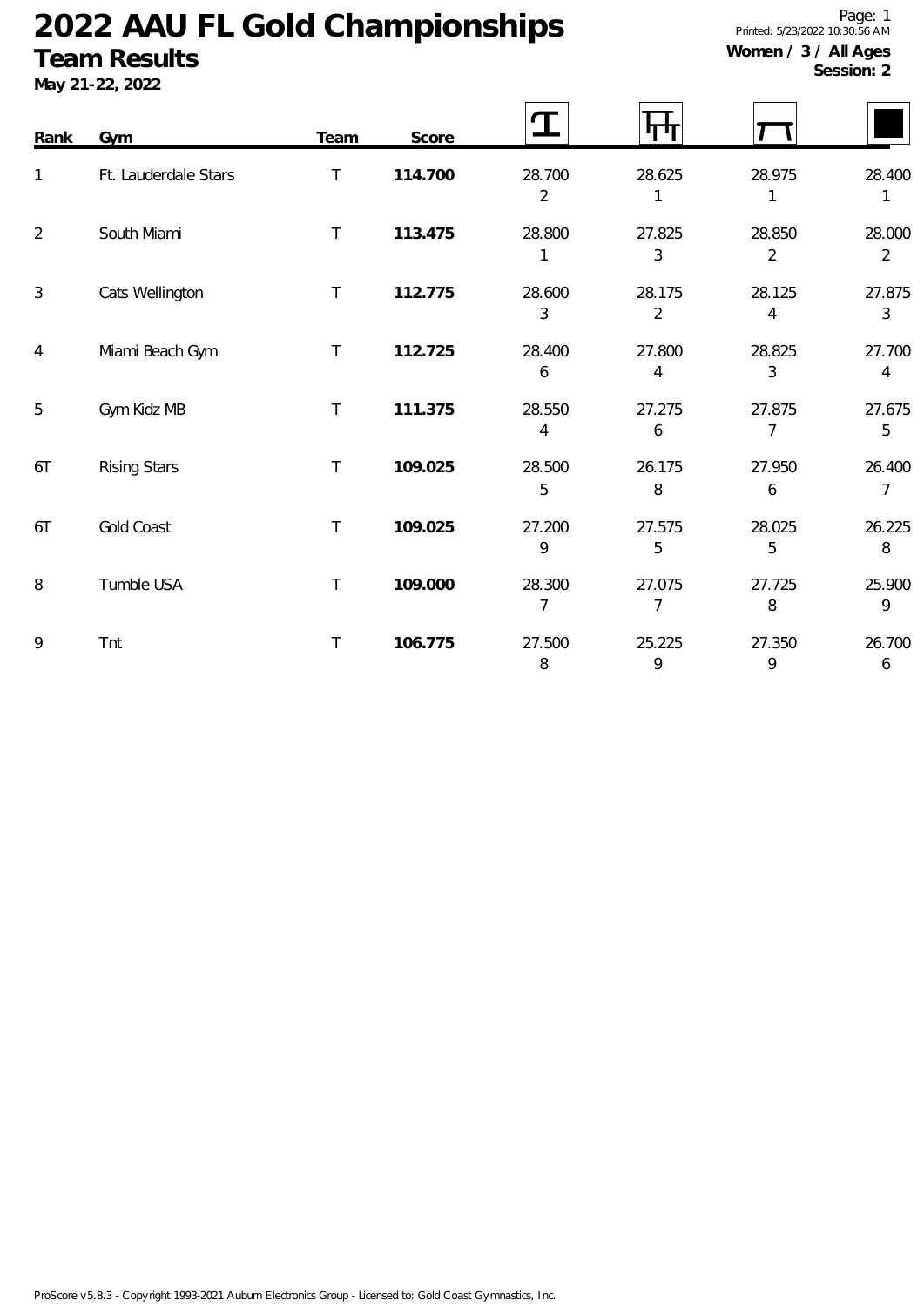### **May 21-22, 2022**

Judge's Signatures Page: 1 Printed: 5/22/2022 7:12:48 AM **Women / 4 / Gr A Session: 3**

|   |      | Rank Num Name<br>Gvm                    |                         |             |            |            | AA           |
|---|------|-----------------------------------------|-------------------------|-------------|------------|------------|--------------|
|   | 1305 | Ella Tunney<br>Miracle                  | 9.400                   | 8.875       | 9.250      | 9.075<br>5 | 36.600       |
| 2 | 1301 | Delilah Horton<br>Gym Kidz MB           | 9.100                   | 8.375       | 9.325      | 9.200      | 36.000<br>2  |
| 3 | 1309 | Bianca Arambula<br>Gym Kidz MB          | 8.900<br>4 <sub>T</sub> | 8.100       | 9.350      | 9.450      | 35.800       |
| 4 | 1306 | Sophie Ossa<br>Miracle                  | 9.300<br>2              | 7.800<br>8  | 9.200<br>5 | 9.300<br>2 | 35.600       |
| 5 | 1310 | Skylar LaCicero<br>Tnt                  | 8.800<br>6              | 8.200       | 9.175      | 8.850      | 35.025<br>5. |
| 6 | 1308 | Pietra Cortelezzi<br>Gym Kidz MB        | 8.300<br>8T             | 8.050<br>5T | 9.475      | 9.000<br>6 | 34.825<br>6  |
| 7 | 1303 | Avielle Van Rensburg<br>Gym Kidz MB     | 8.900<br>4 <sub>T</sub> | 8.000       | 8.700      | 8.675      | 34.275       |
| 8 | 1302 | <b>Charlotte Dowling</b><br>Gym Kidz MB | 8.700                   | 7.675<br>9  | 8.325      | 9.175      | 33.875<br>8  |
| 9 | 1304 | Jiavanna Sarnicola<br>Miami Beach Gym   | 8.300<br>8T             | 8.050<br>5T | 8.250<br>9 | 8.950      | 33.550       |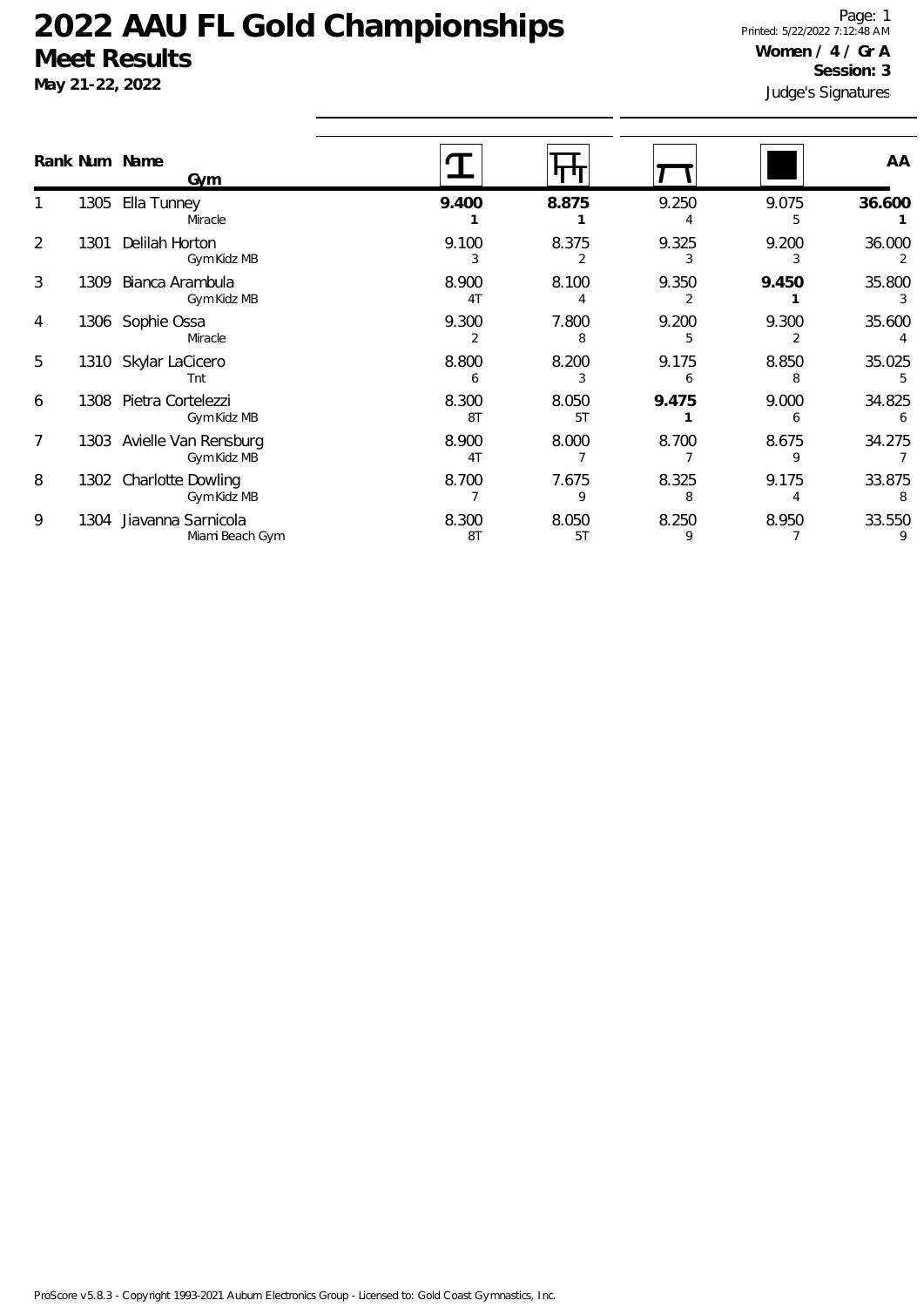**May 21-22, 2022**

Judge's Signatures Page: 1 Printed: 5/22/2022 7:12:53 AM **Women / 4 / Gr B Session: 3**

|   |      | Rank Num Name<br>Gym                         |                         |            |                         |             | AA          |
|---|------|----------------------------------------------|-------------------------|------------|-------------------------|-------------|-------------|
|   | 1317 | Aurihanah Cheese<br>Miracle                  | 9.500<br>1 <sub>T</sub> | 8.675<br>5 | 9.500<br>2T             | 9.375       | 37.050      |
| 2 | 1318 | Nia Bigby<br>Miracle                         | 9.500<br>1 <sub>T</sub> | 9.200      | 9.175<br>4 <sub>T</sub> | 9.075       | 36.950<br>2 |
| 3 | 1330 | Emma Szczepanski<br><b>Rising Stars</b>      | 9.300<br>3              | 9.275      | 8.825<br>7T             | 9.275<br>2T | 36.675<br>3 |
| 4 |      | 1313 Annabel Reinardy<br><b>Rising Stars</b> | 8.500<br>8              | 8.900      | 9.650                   | 9.275<br>2T | 36.325      |
| 5 |      | 1315 Autumn Suarez<br>Miracle                | 9.200<br>4T             | 8.850      | 9.175<br>4 <sub>T</sub> | 8.775       | 36.000      |
| 6 | 1316 | Isabella Aparicio<br>Miracle                 | 9.000<br>6T             | 8.475<br>6 | 9.500<br>2T             | 8.800<br>6  | 35.775<br>6 |
| 7 | 1311 | Alexandra Lewis<br><b>Rising Stars</b>       | 9.200<br>4T             | 8.075<br>8 | 8.600<br>9              | 8.750<br>8  | 34.625      |
| 8 |      | 1314 Peyton Lentz<br>Miracle                 | 9.000<br>6T             | 8.100      | 8.900<br>6              | 8.550<br>9  | 34.550<br>8 |
| 9 | 1325 | <b>Avery Tolston</b><br>Miami Beach Gym      | 8.100<br>9              | 7.900<br>9 | 8.825<br>7T             | 8.900<br>5  | 33.725<br>9 |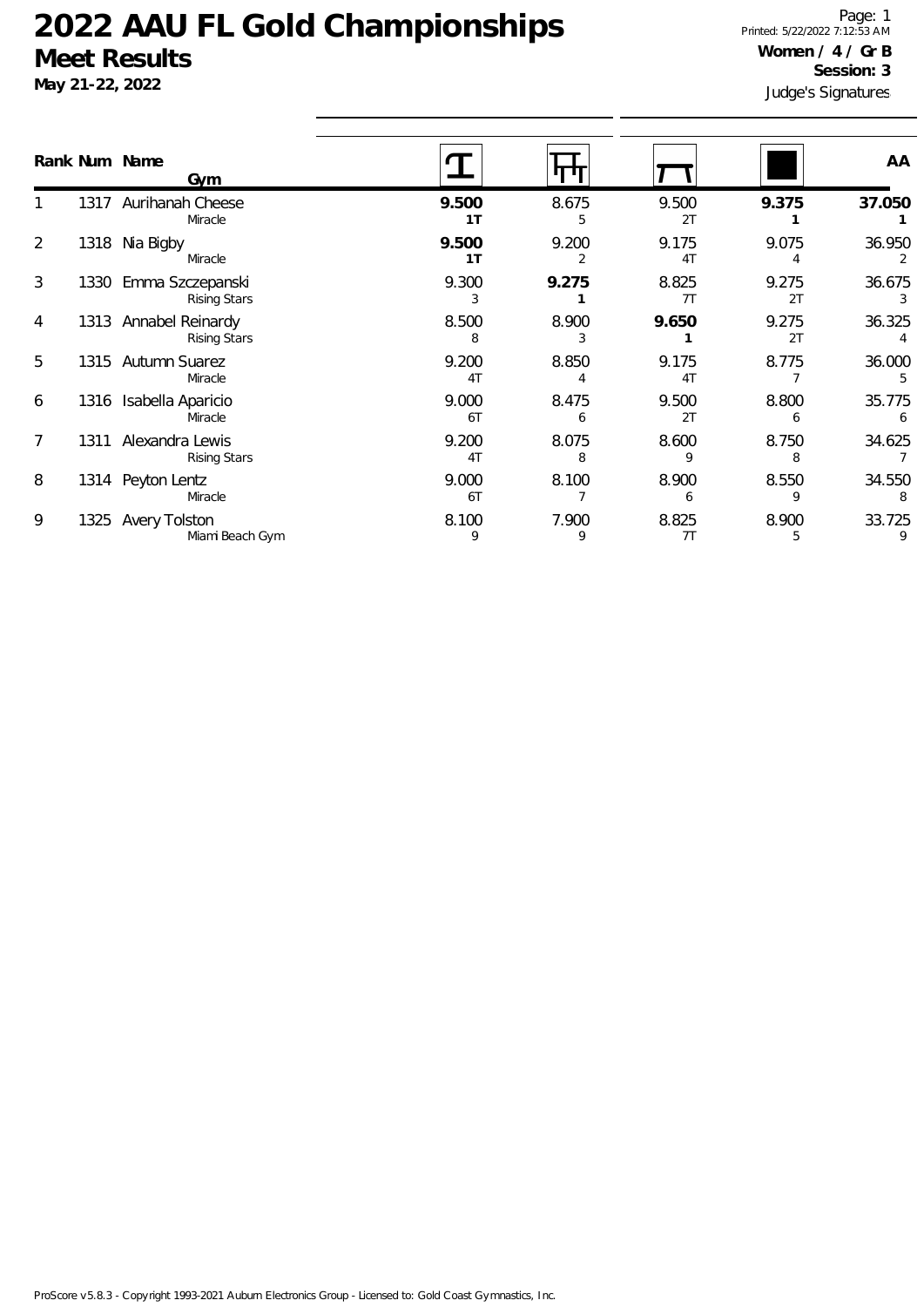# May 21-22, 20

1

2

3

4

Page: 1 Printed: 5/22/2022 7:12:55 AM **Women / 4 / Gr C**

| UUCUL INUJUILJ<br>May 21-22, 2022<br>Rank Num Name<br>Gym |      |                                     |                     |            | Session: 3<br>Judge's Signatures |             |             |
|-----------------------------------------------------------|------|-------------------------------------|---------------------|------------|----------------------------------|-------------|-------------|
|                                                           |      |                                     |                     |            |                                  |             | AA          |
|                                                           | 1323 | Sofia Bossans<br>Gym Kidz MB        | 9.400<br>1 T        | 9.300      | 9.700                            | 9.375       | 37.775      |
| $\overline{2}$                                            | 1320 | Ellis Blanco<br><b>Rising Stars</b> | 9.400<br>1 T        | 9.600      | 9.300<br>3T                      | 9.200       | 37.500      |
| 3                                                         |      | 1322 Ziyah Green<br>Gold Coast      | 8.800<br>6T         | 8.700<br>4 | 9.500                            | 8.575<br>6T | 35.575      |
| 4                                                         |      | 1328 Samantha Tye<br>Miracle        | 9.400<br>1 T        | 8.025<br>6 | 9.300<br>3T                      | 8.625<br>5  | 35.350      |
| 5                                                         | 1327 | Isabella Rivero<br>Miracle          | 9.000<br>5          | 8.350<br>5 | 9.125<br>5                       | 8.575<br>6T | 35.050<br>5 |
| 6                                                         |      | 1324 Ava Marmol                     | 8.800<br>$\sqrt{2}$ | 8.800      | 8.400                            | 8.825       | 34.825      |

| 5 |       | Isabella Rivero<br>Miracle         | 9.000       | 8.350 | 9.125 | 8.575<br>61 | 35.050      |
|---|-------|------------------------------------|-------------|-------|-------|-------------|-------------|
| 6 |       | 1324 Ava Marmol<br>Miami Beach Gym | 8.800<br>6T | 8.800 | 8.400 | 8.825       | 34.825<br>6 |
|   | 1326. | Mila Gomes<br>Miami Beach Gym      | 9.100       | 7.650 | 8.725 | 9.175       | 34.650      |
| 8 | 1329  | Kamille Atchison<br>Tnt            | 8.800<br>6T | 8.000 | 8.850 | 8.550       | 34.200<br>8 |
| 9 |       | Gaelle Cardenas<br>Gold Coast      | 8.400       | 7.000 | 8.650 | 8.500       | 32.550      |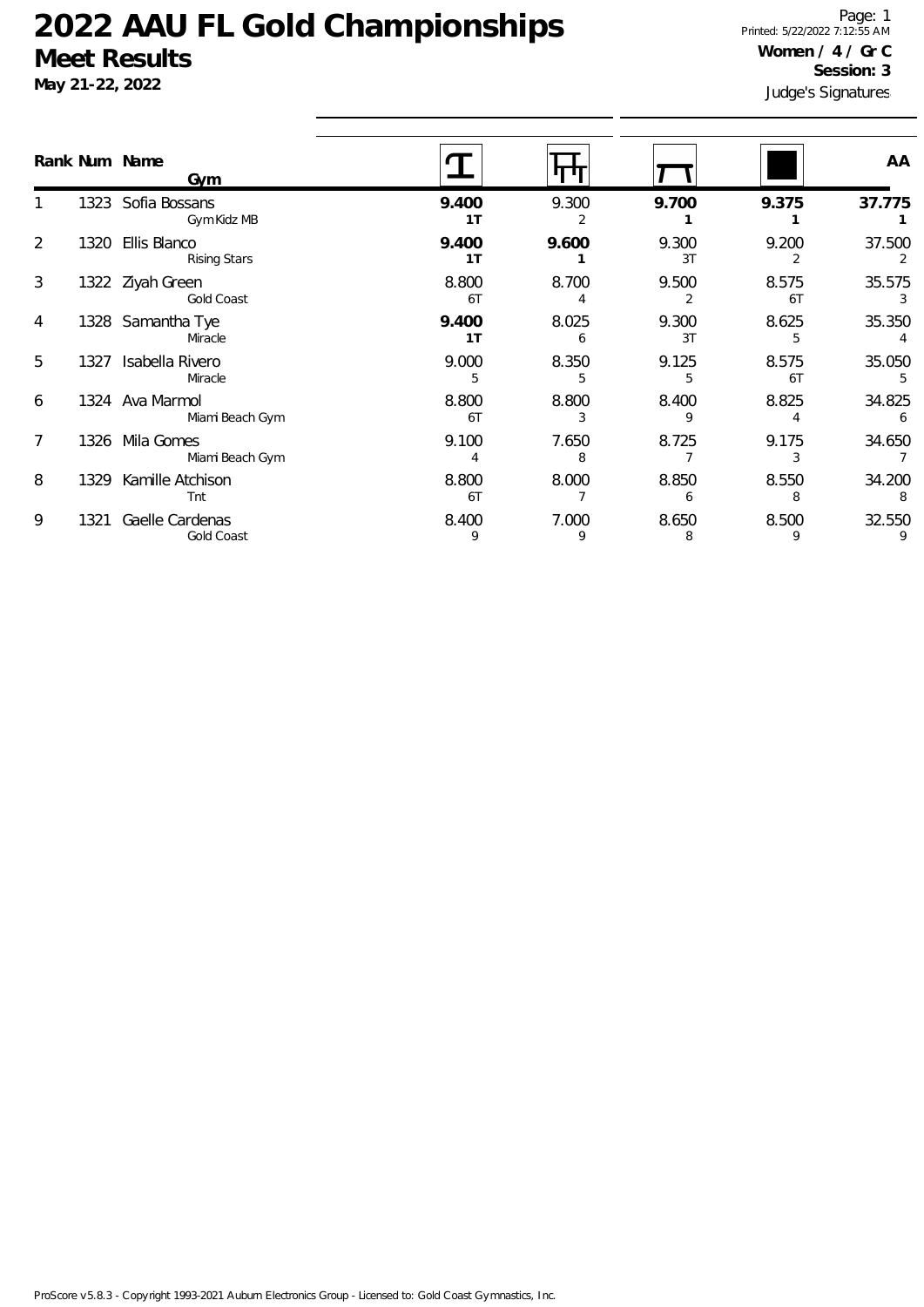### **May 21-22, 2022**

Judge's Signatures Page: 1 Printed: 5/22/2022 7:12:59 AM **Women / 4 / Gr D Session: 3**

|                |      | Rank Num Name<br>Gym                      |                         |             |            |            | AA          |
|----------------|------|-------------------------------------------|-------------------------|-------------|------------|------------|-------------|
|                |      | 1338 Shilah Ingram<br>Tnt                 | 9.000                   | 8.900       | 9.475      | 8.900      | 36.275      |
| 2              | 1332 | Jenise Demosthene<br><b>Rising Stars</b>  | 9.400                   | 8.550       | 9.350      | 8.875      | 36.175      |
| 3              | 1334 | Melanie Nudel<br>Miami Beach Gym          | 8.500<br>4 <sub>T</sub> | 9.000       | 9.000      | 8.800      | 35.300      |
| $\overline{4}$ |      | 1336 Sofia Trompeter<br><b>Gold Coast</b> | 8.500<br>4 <sub>T</sub> | 8.425       | 9.400      | 8.425      | 34.750      |
| 5              | 1335 | Jayda Bustamante<br>Miracle               | 9.100                   | 7.750<br>5T | 8.300      | 8.575      | 33.725<br>5 |
| 6              | 1340 | Allison Schweisthal<br>Tnt                | 8.300<br>h              | 7.750<br>5T | 7.550      | 6.650      | 30.250<br>6 |
| 7              | 1339 | Natalia Hernandez<br>Tnt                  | 7.500                   | 3.000       | 8.025<br>O | 7.700<br>6 | 26.225      |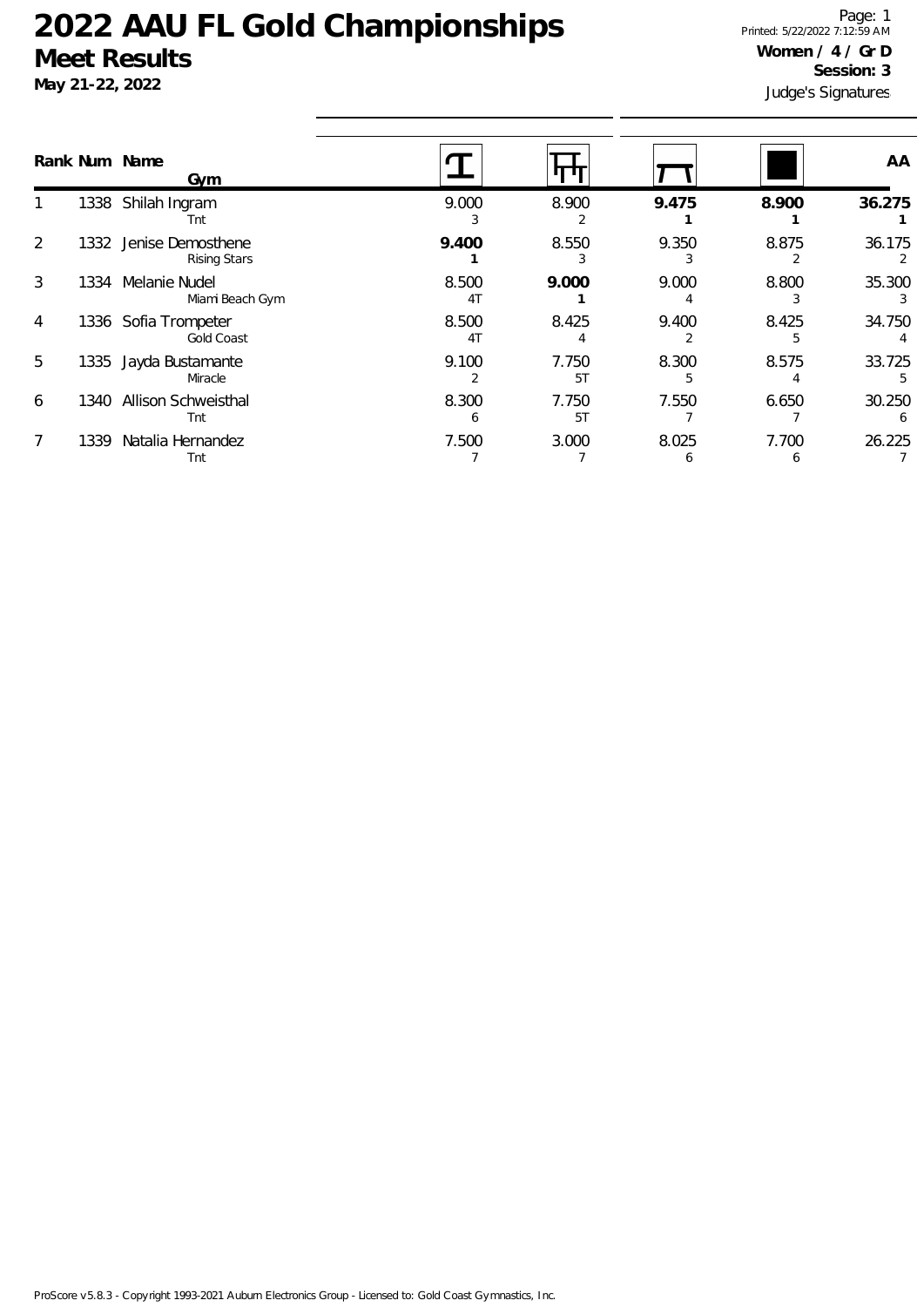|   |      | Rank Num Name<br>Gvm            |       |       |       |       | AA          |
|---|------|---------------------------------|-------|-------|-------|-------|-------------|
|   | 1351 | Antonia Valencia<br>South Miami | 9.200 | 8.900 | 9.375 | 9.225 | 36.700      |
| 2 | 1352 | Daniela Torre<br>South Miami    | 9.400 | 8.650 | 9.075 | 9.000 | 36.125      |
| 3 |      | 1354 Kayla Porter<br>Tnt        | 8.900 | 8.225 | 8.550 | 8.875 | 34.550<br>3 |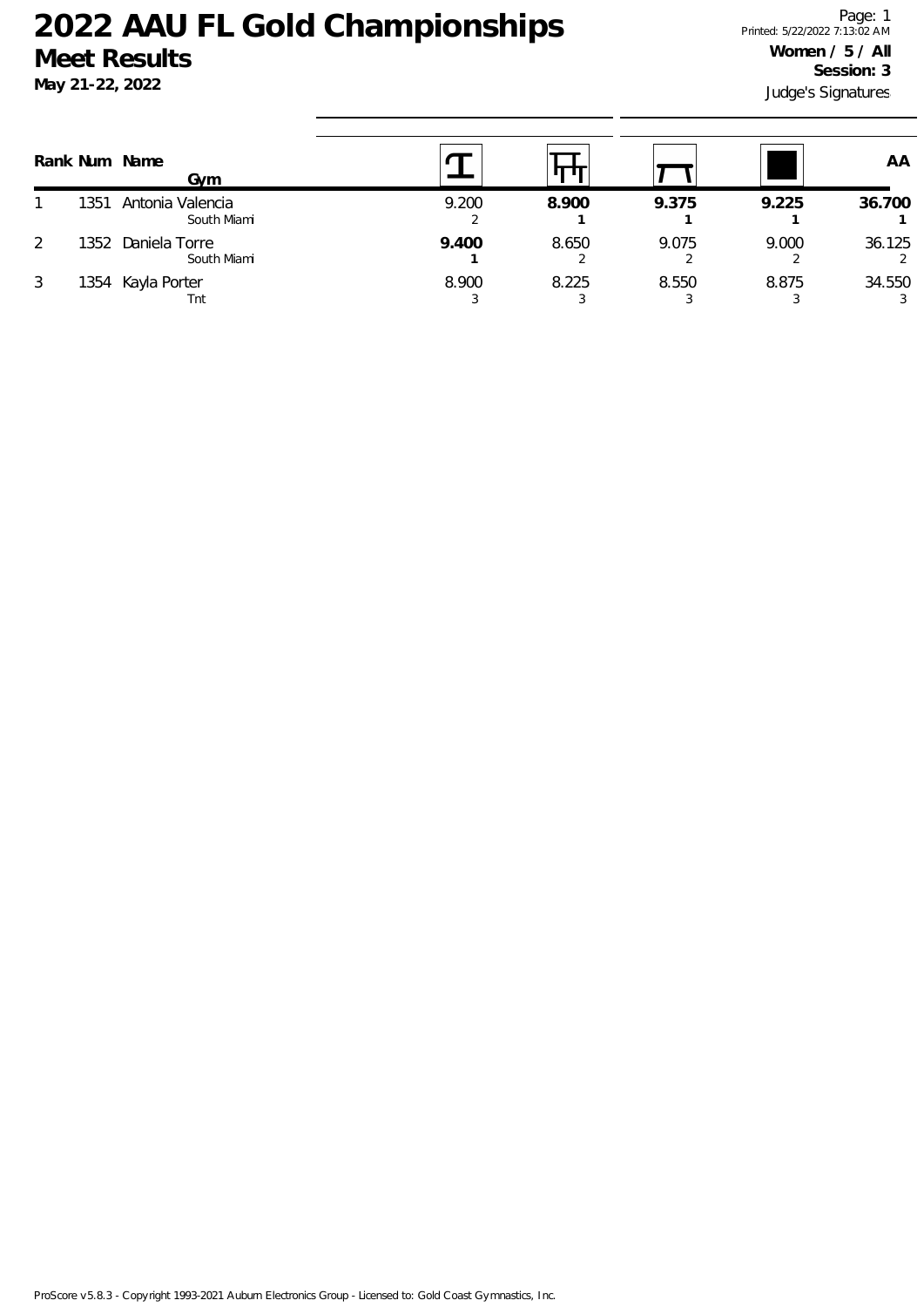### **Team Results**

**May 21-22, 2022**

Page: 1 Printed: 5/23/2022 10:31:00 AM **Women / 4 / All Ages Session: 3**

| Rank           | <b>Gym</b>          | <b>Team</b>  | Score   |             |             |              |              |
|----------------|---------------------|--------------|---------|-------------|-------------|--------------|--------------|
| $\mathbf{1}$   | <b>Rising Stars</b> | T            | 111.925 | 28.100<br>2 | 27.775      | 28.300<br>2T | 27.750<br>2T |
| $\overline{2}$ | Miracle             | $\mathsf{T}$ | 111.375 | 28.400      | 26.925<br>2 | 28.300<br>2T | 27.750<br>2T |
| 3              | Gym Kidz MB         | Τ            | 109.725 | 27.400<br>3 | 25.775<br>4 | 28.525       | 28.025<br>1  |
| 4              | Miami Beach Gym     | $\mathsf{T}$ | 105.825 | 26.400<br>5 | 25.850<br>3 | 26.550<br>6  | 27.025<br>4  |
| 5              | Tnt                 | T.           | 105.500 | 26.600<br>4 | 25.100<br>5 | 27.500<br>5  | 26.300<br>5  |
| 6              | <b>Gold Coast</b>   | Τ            | 102.875 | 25.700<br>6 | 24.125<br>6 | 27.550<br>4  | 25.500<br>6  |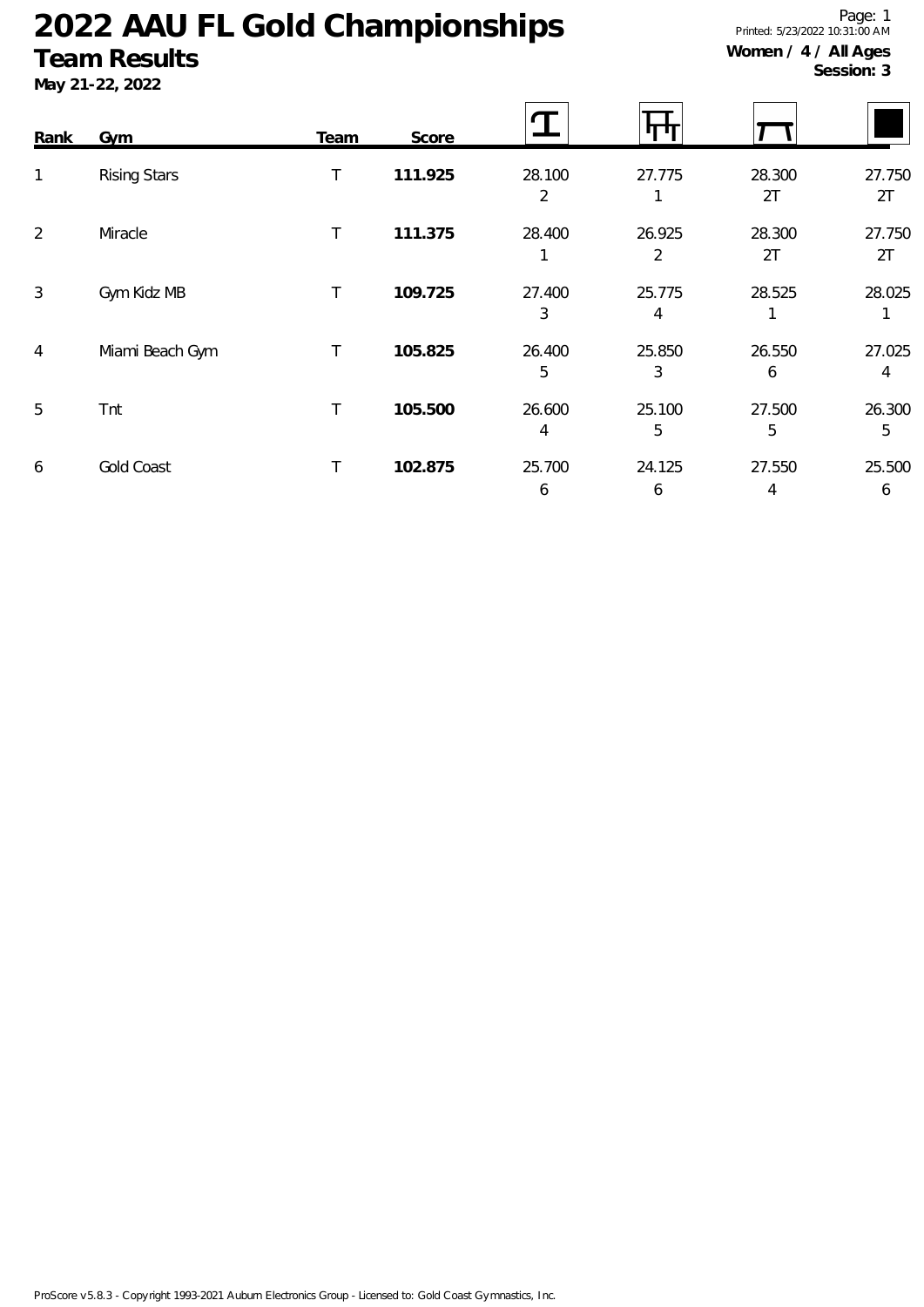**May 21-22, 2022**

Judge's Signatures Page: 1 Printed: 5/22/2022 7:14:15 AM **Women / XG / Gr A Session: 4**

|                |      | Rank Num Name<br>Gym                     |                         |             |             |                         | AA           |
|----------------|------|------------------------------------------|-------------------------|-------------|-------------|-------------------------|--------------|
|                | 1660 | Julieta Lasen<br>South Miami             | 9.100<br>3              | 9.525<br>2  | 9.500       | 9.300<br>1 <sub>T</sub> | 37.425       |
| $\overline{2}$ | 1652 | Kristella Lensin<br>AcademyofGymnastics  | 8.800                   | 9.700       | 9.350       | 9.275<br>3              | 37.125<br>2  |
| 3              |      | 1654 Isabella Malave<br>4Ever            | 9.200<br>1T             | 9.150<br>5  | 9.400       | 9.200<br>5T             | 36.950<br>3  |
| 4              |      | 1661 Serena O'Brien<br>South Miami       | 8.900<br>6              | 9.000       | 9.375<br>3  | 9.300<br>1 <sub>T</sub> | 36.575       |
| 5              |      | 1658 Eva Quinones<br>AcademyofGymnastics | 8.700<br>8T             | 9.325<br>3  | 9.200<br>6  | 9.050<br>7T             | 36.275       |
| 6              |      | 1656 Salome Casado<br>4Ever              | 8.600<br>10             | 9.300       | 9.225<br>5  | 9.050<br>7T             | 36.175<br>6  |
| 7              |      | 1655 Arantza Morillo<br>4Ever            | 9.000<br>4 <sub>T</sub> | 8.950<br>8  | 8.825<br>9  | 9.200<br>5T             | 35.975       |
| 8              |      | 1653 Clarissa Rassi<br>4Ever             | 9.200<br>1 <sub>T</sub> | 8.850<br>9  | 8.500<br>10 | 9.250                   | 35.800<br>8  |
| 9              | 1659 | Karly Lloyd<br>Cats Wellington           | 8.700<br>8T             | 9.025<br>6  | 8.975<br>8  | 9.050<br>7T             | 35.750<br>9  |
| 10             | 1651 | Audrey Chirinsky<br>AcademyofGymnastics  | 9.000<br>4T             | 8.575<br>10 | 9.100       | 9.050<br>7T             | 35.725<br>10 |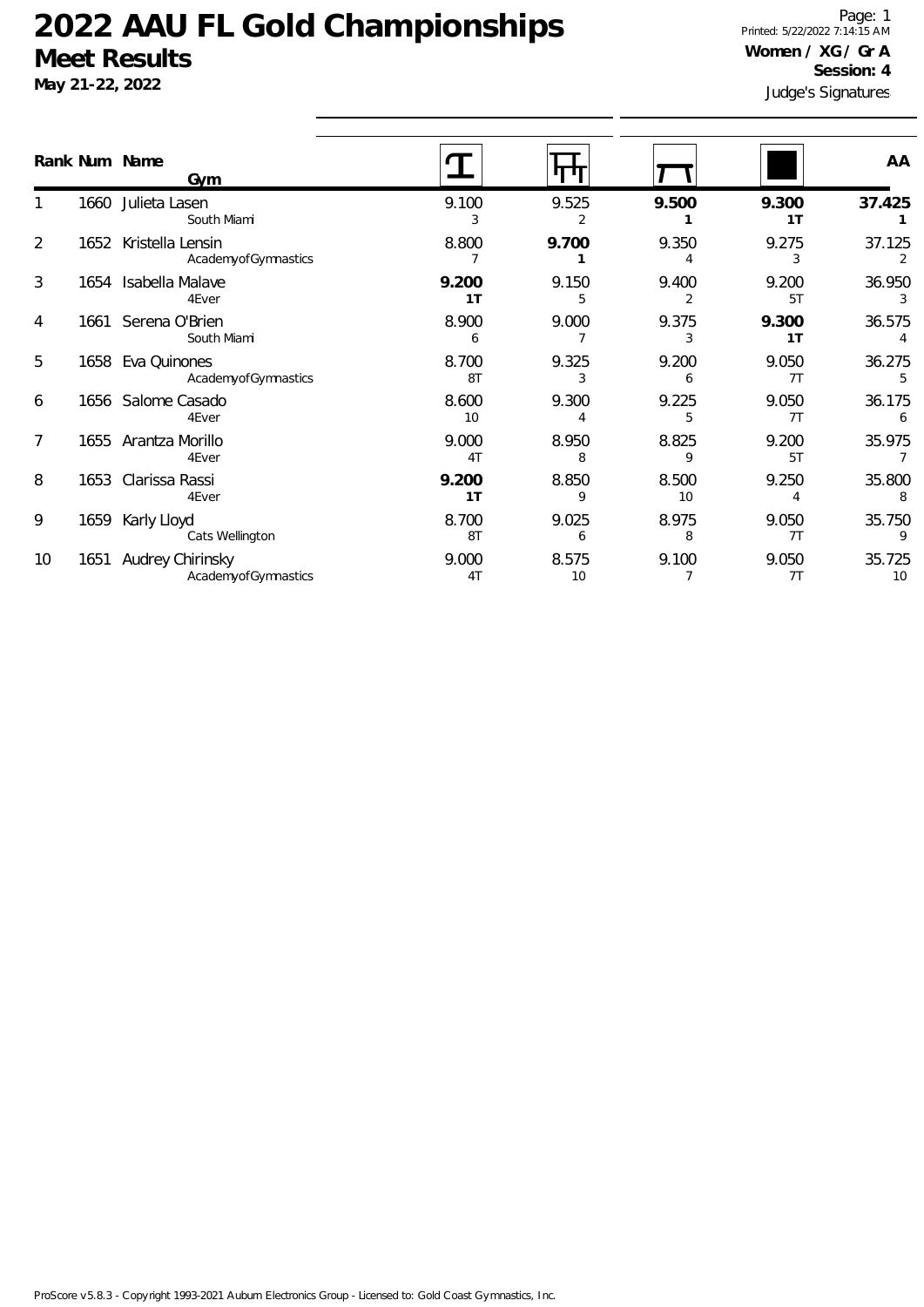**May 21-22, 2022**

Judge's Signatures Page: 1 Printed: 5/22/2022 7:14:18 AM **Women / XG / Gr B Session: 4**

|                |      | Rank Num Name<br>Gvm                      |             |                       |             |             | AA           |
|----------------|------|-------------------------------------------|-------------|-----------------------|-------------|-------------|--------------|
|                | 1671 | Victoria Urizar<br>Gym Kidz MB            | 9.300<br>2T | 9.225<br>5T           | 9.275<br>5  | 9.600       | 37.400       |
| $\overline{2}$ | 1667 | Makala Orpali<br><b>Rising Stars</b>      | 9.500       | 9.225<br>5T           | 9.750       | 8.750<br>11 | 37.225       |
| 3              |      | 1662 Manuela Rassi<br>4Ever               | 9.100<br>5T | 9.600                 | 9.150<br>6  | 9.325<br>2T | 37.175       |
| 4              | 1675 | Sofia Bond<br>Miracle                     | 8.800<br>10 | 9.425<br>3            | 9.475       | 9.250<br>6  | 36.950       |
| 5              |      | 1668 Sadai Abreu<br>4Ever                 | 9.150<br>4  | 9.175                 | 9.375<br>3  | 9.200<br>7T | 36.900       |
| 6              | 1669 | Isabella Rodriguez<br>AcademyofGymnastics | 9.000<br>7T | 9.300<br>Δ            | 8.700<br>9  | 9.325<br>2T | 36.325<br>6  |
| 7              |      | 1664 Julia Beltramino<br>Gym Kidz MB      | 9.300<br>2T | 8.625<br>$\mathsf{Q}$ | 9.125       | 9.200<br>7T | 36.250       |
| 8              |      | 1694 Lily Sobchenko<br>Key West           | 9.100<br>5T | 8.475<br>11           | 9.350<br>Δ  | 9.200<br>7T | 36.125<br>8  |
| 9              | 1663 | Amara Jadue<br>AcademyofGymnastics        | 8.900<br>9  | 9.500<br>2            | 7.850<br>11 | 9.300<br>5  | 35.550<br>9  |
| 10             | 1665 | Anastasia McCarthy<br>Gym Kidz MB         | 9.000<br>7T | 8.600<br>10           | 8.725<br>8  | 9.075<br>10 | 35.400<br>10 |
| 11             |      | 1666 Valeria Finskaya<br>South Miami      | 8.500<br>11 | 8.900<br>8            | 8.300<br>10 | 9.325<br>2T | 35.025<br>11 |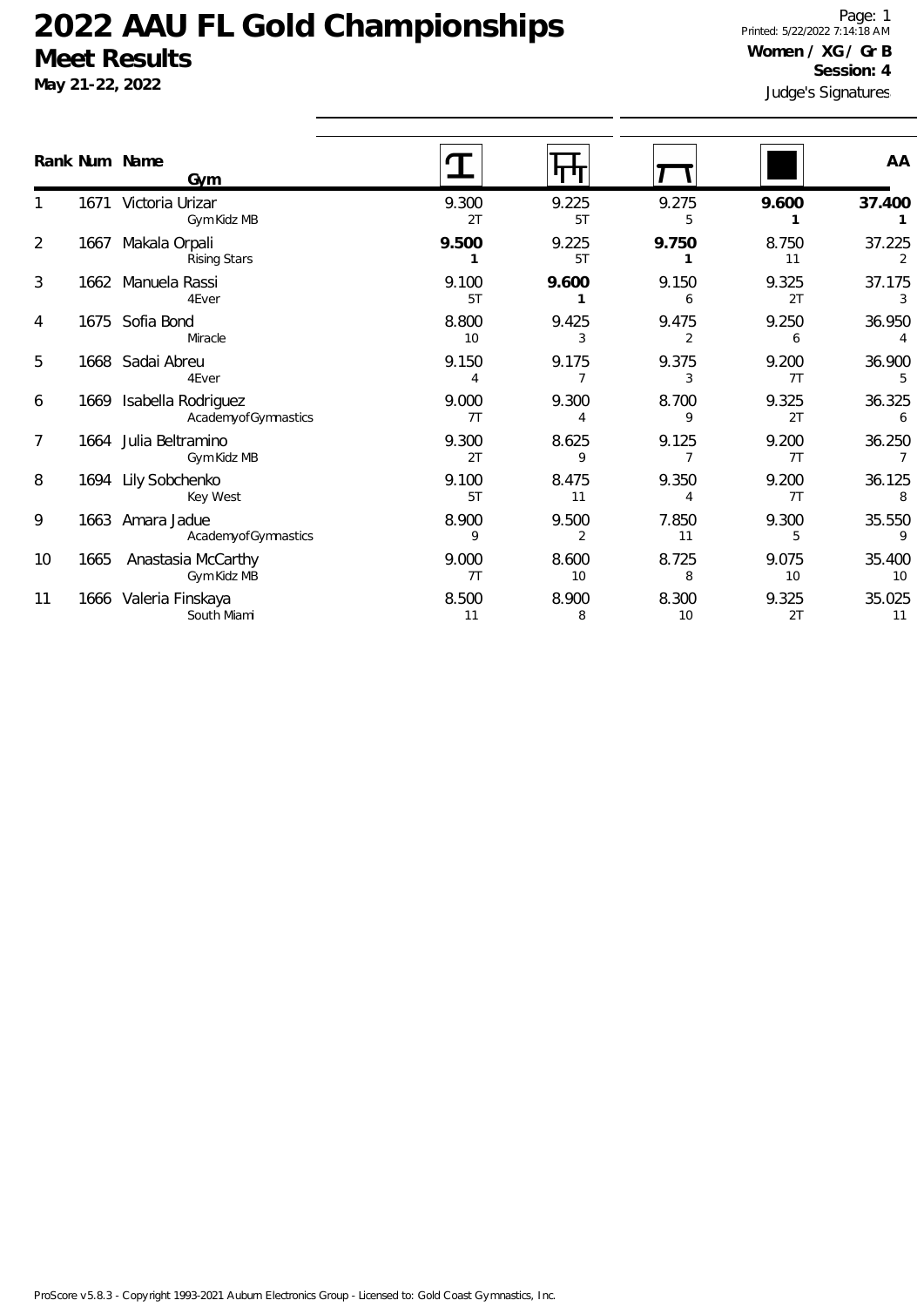**May 21-22, 2022**

Judge's Signatures Page: 1 Printed: 5/22/2022 7:14:21 AM **Women / XG / Gr C Session: 4**

|    |      | Rank Num Name<br>Gym                        |             |                   |             |             | AA           |
|----|------|---------------------------------------------|-------------|-------------------|-------------|-------------|--------------|
|    |      | 1670 Myla Smith<br>Gym Kidz MB              | 9.500<br>1T | 9.200<br>10       | 9.600       | 9.550<br>2T | 37.850       |
| 2  |      | 1679 Tansy Edlington<br>AcademyofGymnastics | 9.200<br>6T | 9.625             | 9.575<br>2  | 9.425<br>6  | 37.825<br>2  |
| 3  |      | 1676 Hanna Sultz<br>Expression              | 9.200<br>6T | 9.475<br>$\Delta$ | 9.525<br>3  | 9.550<br>2T | 37.750<br>3  |
| 4  |      | 1672 Kamila Guzman<br>Gym Kidz MB           | 9.500<br>1T | 9.300<br>7T       | 9.050<br>8  | 9.675       | 37.525       |
| 5  | 1677 | Gabriella King<br>Expression                | 9.300<br>3  | 9.375<br>5        | 9.250       | 9.550<br>2T | 37.475<br>5  |
| 6  |      | 1680 Gabrielle Nozil<br>Gym Kidz MB         | 9.250<br>4T | 9.550<br>3        | 9.475       | 9.150<br>10 | 37.425<br>6  |
| 7  |      | 1692 Riley McDonough<br>AcademyofGymnastics | 9.250<br>4T | 9.300<br>7T       | 9.400<br>5  | 9.350<br>8  | 37.300       |
| 8  |      | 1678 Hannelore Ricaurte<br>Expression       | 9.000<br>9T | 9.575<br>2        | 9.000<br>9  | 9.450<br>5  | 37.025<br>8  |
| 9  |      | 1674 Paige Touchet<br>Cats Wellington       | 9.000<br>9T | 9.050<br>11       | 9.300<br>6  | 9.100<br>11 | 36.450<br>9  |
| 10 |      | 1673 Luciana Gomez<br>Cats Wellington       | 9.100<br>8  | 9.350<br>6        | 8.600<br>10 | 9.375       | 36.425<br>10 |
| 11 | 1681 | Amanda Lasen<br>South Miami                 | 8.800<br>11 | 9.225<br>9        | 8.250<br>11 | 9.250<br>9  | 35.525<br>11 |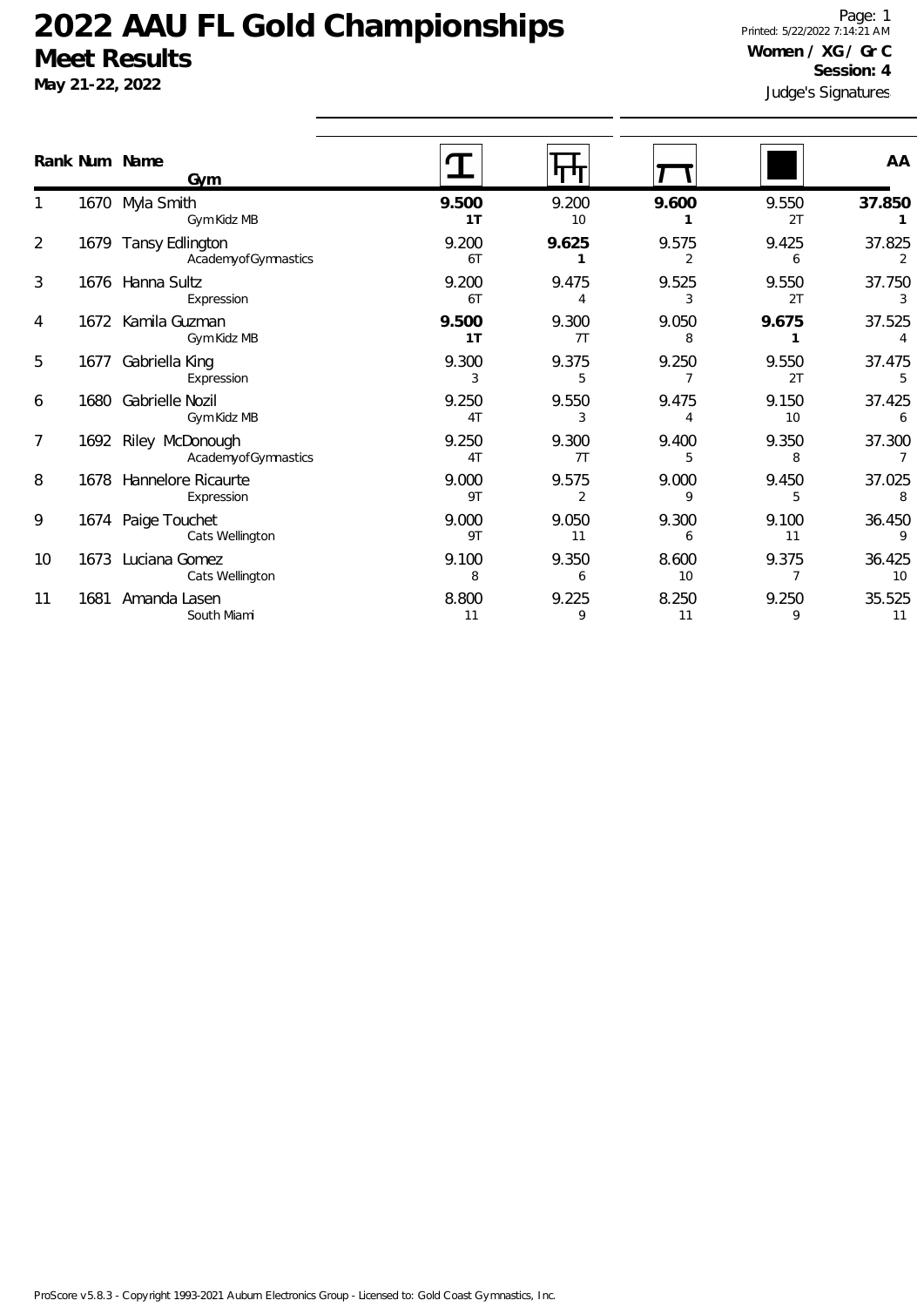**May 21-22, 2022**

Judge's Signatures Page: 1 Printed: 5/22/2022 7:14:24 AM **Women / XG / Gr D Session: 4**

|                |      | Rank Num Name<br>Gvm                       |              |             |             |             | AA                       |
|----------------|------|--------------------------------------------|--------------|-------------|-------------|-------------|--------------------------|
|                |      | 1690 Ava Garrette<br>Rising Stars          | 9.500        | 9.700<br>2  | 9.650       | 9.250       | 38.100                   |
| 2              |      | 1689 Olivia Bonamino<br>Expression         | 9.200<br>4T  | 9.750<br>1  | 9.300<br>4  | 9.600       | 37.850<br>2              |
| 3              |      | 1695 Chelsea Marder<br><b>Rising Stars</b> | 9.200<br>4T  | 9.275<br>5  | 9.450<br>2  | 9.450<br>2T | 37.375<br>3              |
| 4              |      | 1686 Kylee England<br>Cats Wellington      | 9.300<br>2T  | 9.200<br>6  | 9.000<br>6  | 9.350<br>5  | 36.850                   |
| 5              |      | 1685 Anna Crosby<br>Cats Wellington        | 9.100<br>6   | 8.850<br>8  | 9.425<br>3  | 9.425<br>4  | 36.800<br>5              |
| 6              |      | 1684 Emma Lutwin<br>Gold Coast             | 9.000<br>7   | 9.500<br>3  | 8.800<br>8T | 9.325<br>6  | 36.625<br>6              |
| $\overline{7}$ |      | 1688 Natalie Marsh<br>Miracle              | 9.300<br>2T  | 9.450<br>4  | 8.450<br>10 | 9.225<br>8  | 36.425<br>$\overline{7}$ |
| 8              |      | 1683 Skye Taylor<br>Gold Coast             | 8.600<br>10  | 9.000       | 8.900       | 9.450<br>2T | 35.950<br>8              |
| 9              | 1691 | Brianna Young<br>Gold Coast                | 8.900<br>8   | 8.150<br>11 | 9.200<br>5  | 9.100<br>9  | 35.350<br>9              |
| 10             |      | 1693 Michelle Parada<br>4Ever              | 8.800<br>9   | 8.800<br>9T | 8.800<br>8T | 8.900<br>11 | 35.300<br>10             |
| 11             |      | 1687 Nicole Sardinas<br>Cats Wellington    | 0.000<br>11T | 8.800<br>9T | 8.400<br>11 | 9.050<br>10 | 26.250<br>11             |
| 12             |      | 1682 Jessica Frank<br>Gold Coast           | 11T          | 12          | 12          | 12          | 0.000<br>12              |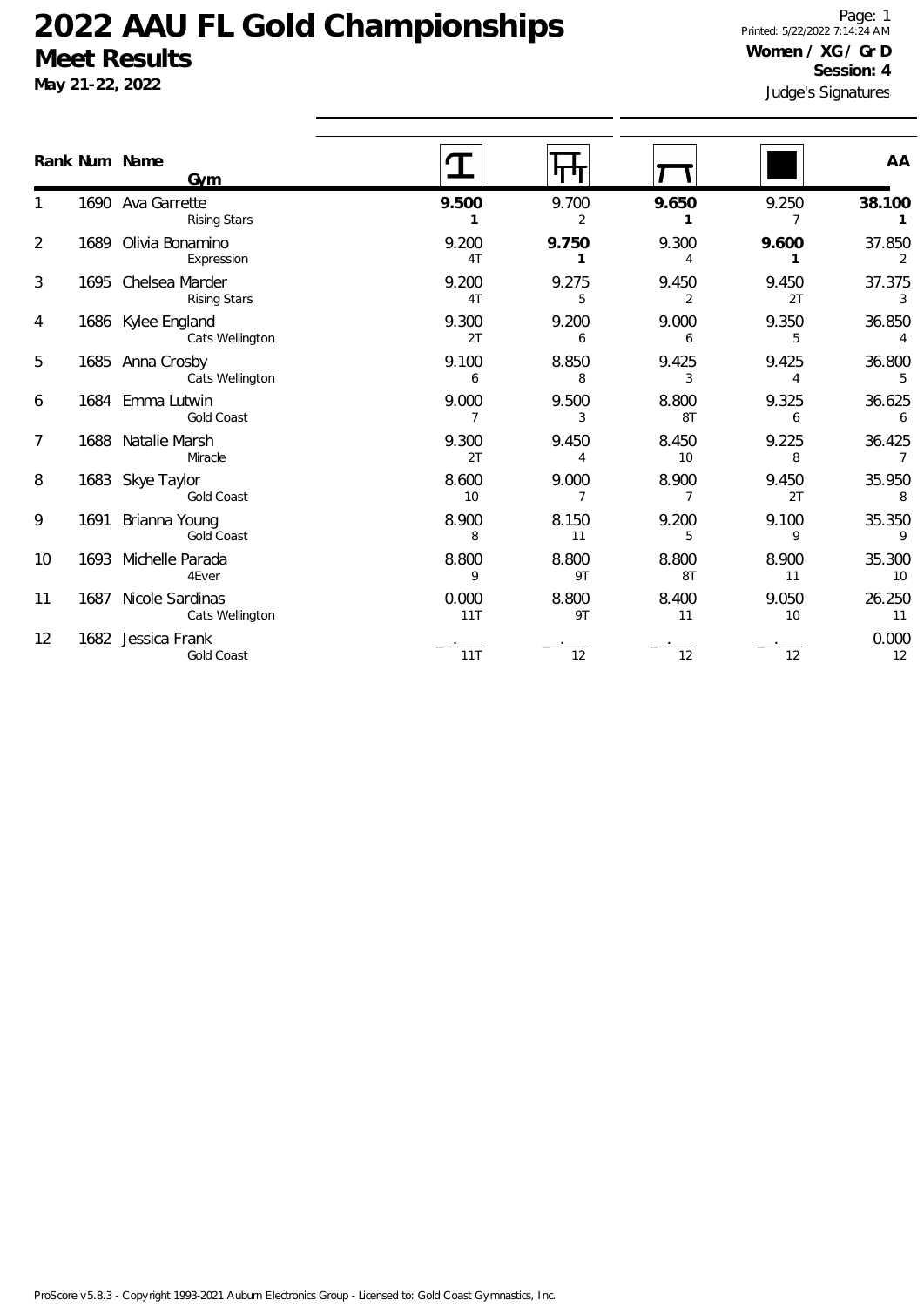### **Team Results**

**May 21-22, 2022**

Page: 1 Printed: 5/23/2022 10:31:06 AM **Women / XG / All Ages**

| Rank           | <b>Gym</b>          | <b>Team</b>  | Score   |             | ரா           |             |                          |
|----------------|---------------------|--------------|---------|-------------|--------------|-------------|--------------------------|
| 1              | Gym Kidz MB         | $\mathsf T$  | 113.550 | 28.300      | 28.075<br>4T | 28.350<br>2 | 28.825<br>1              |
| $\overline{a}$ | Expression          | $\top$       | 113.275 | 27.700<br>3 | 28.800<br>2  | 28.075<br>4 | 28.700<br>$\overline{2}$ |
| 3T             | <b>Rising Stars</b> | $\mathsf{T}$ | 112.700 | 28.200<br>2 | 28.200<br>3  | 28.850      | 27.450<br>8              |
| 3T             | AcademyofGymnastics | $\top$       | 112.700 | 27.450<br>6 | 28.825       | 28.325<br>3 | 28.100<br>4              |
| 5              | 4Ever               | $\top$       | 111.400 | 27.550<br>4 | 28.075<br>4T | 28.000<br>5 | 27.775<br>7              |
| 6              | Cats Wellington     | T.           | 110.975 | 27.500<br>5 | 27.600<br>7  | 27.725<br>6 | 28.150<br>3              |
| $\overline{7}$ | South Miami         | T            | 109.650 | 26.800      | 27.750<br>6  | 27.175      | 27.925<br>5              |
| 8              | <b>Gold Coast</b>   | T            | 107.925 | 26.500<br>8 | 26.650<br>8  | 26.900<br>8 | 27.875<br>6              |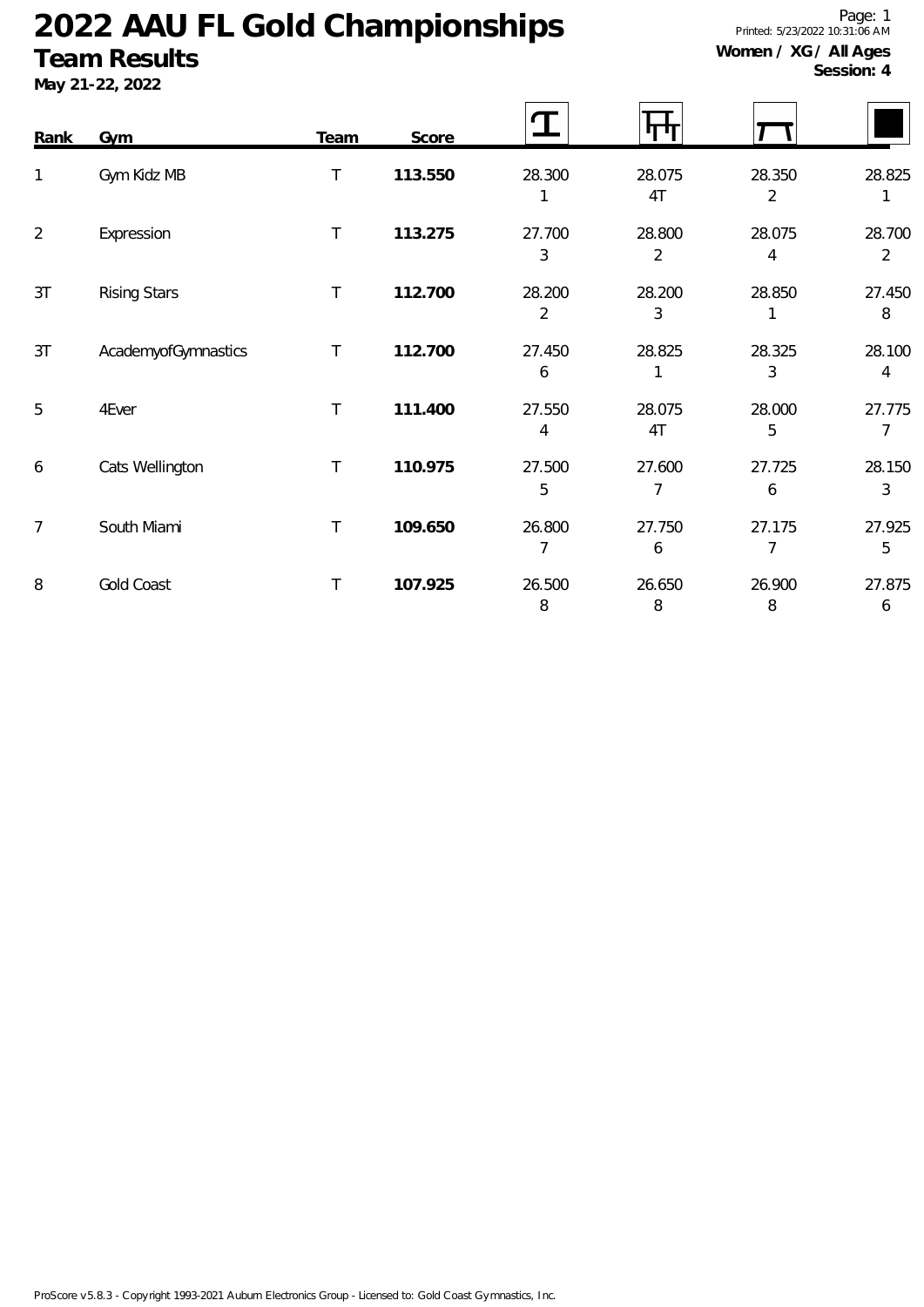|   |     | Rank Num Name<br>Gvm                       |       |       |       |       | AA          |
|---|-----|--------------------------------------------|-------|-------|-------|-------|-------------|
|   |     | 1703 Kelsey Waite<br>Miracle               | 9.100 | 9.600 | 9.525 | 9.450 | 37.675      |
| 2 | 701 | Juanita Hernandez<br>Cats Wellington       | 9.000 | 9.300 | 9.550 | 9.150 | 37.000<br>2 |
| 3 |     | 1702 Stephanie LaCicero<br>Cats Wellington | 9.100 | 8.625 | 7.100 | 9.225 | 34.050<br>3 |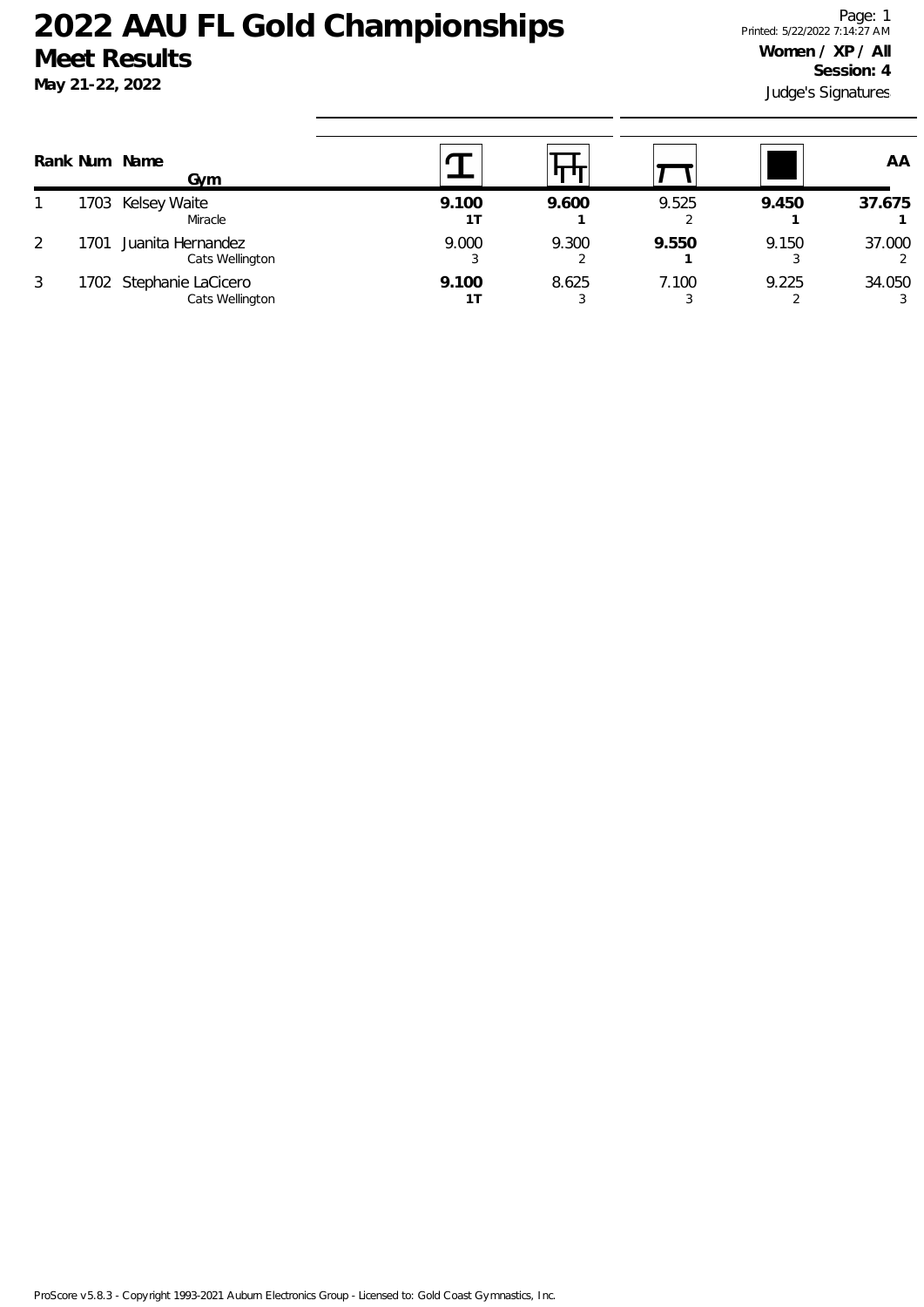| Rank Num  | Name<br>Gvm                        |       |       |       |       | AA     |
|-----------|------------------------------------|-------|-------|-------|-------|--------|
| 1601<br>◢ | Zahira Ballistreri<br>Rising Stars | 9.000 | 8.125 | 9.000 | 9.475 | 35.600 |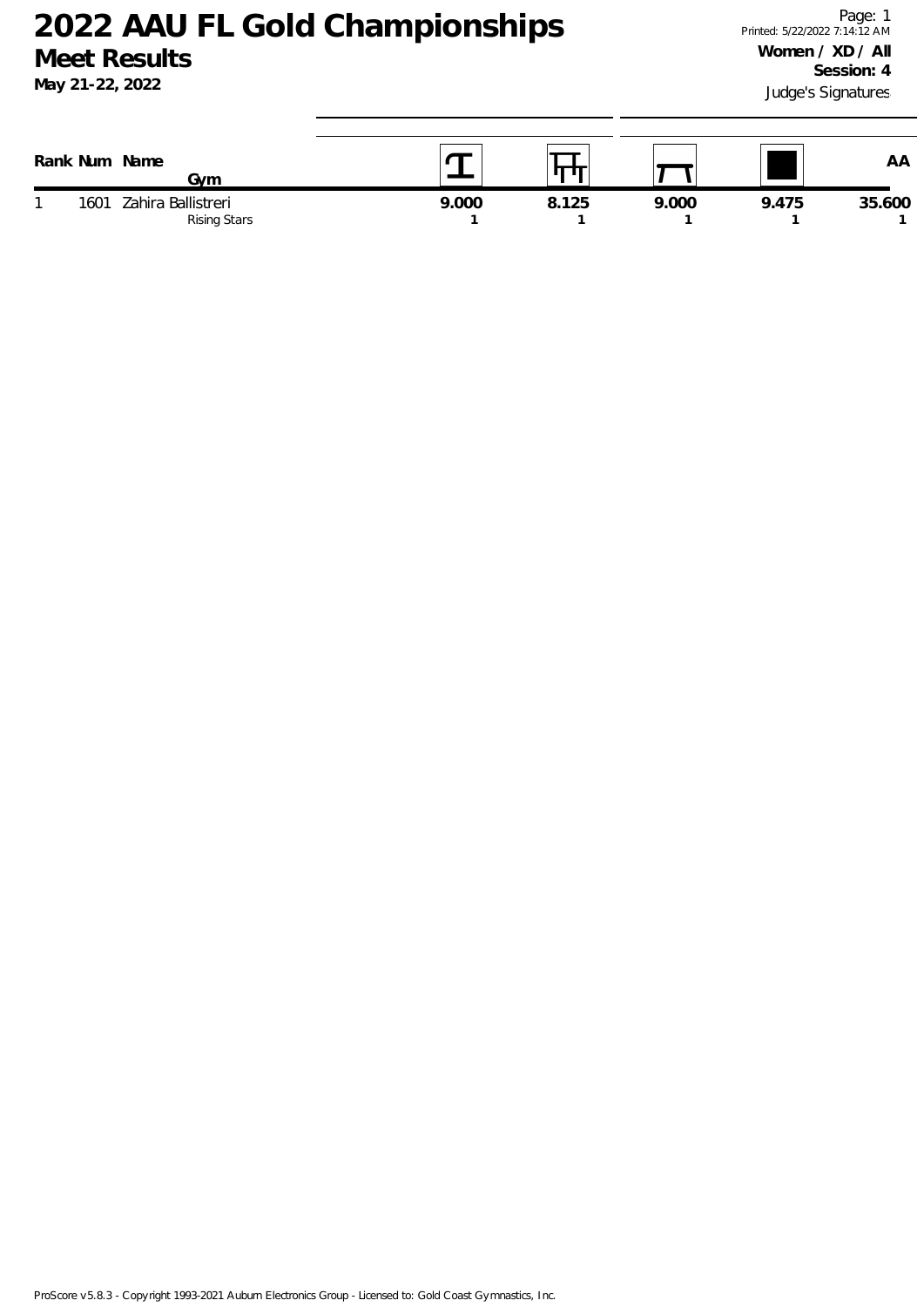|   | Rank Num Name<br>Gvm                        |       |       |       |       | AA          |
|---|---------------------------------------------|-------|-------|-------|-------|-------------|
|   | 1551 Aubrey Kenimer<br>Gold Coast           | 9.300 | 8.750 | 9.200 | 7.775 | 35.025      |
| ာ | 1552 Riana Greenberg<br><b>Rising Stars</b> | 0.000 | 0.000 | 8.250 | 9.300 | 17.550<br>2 |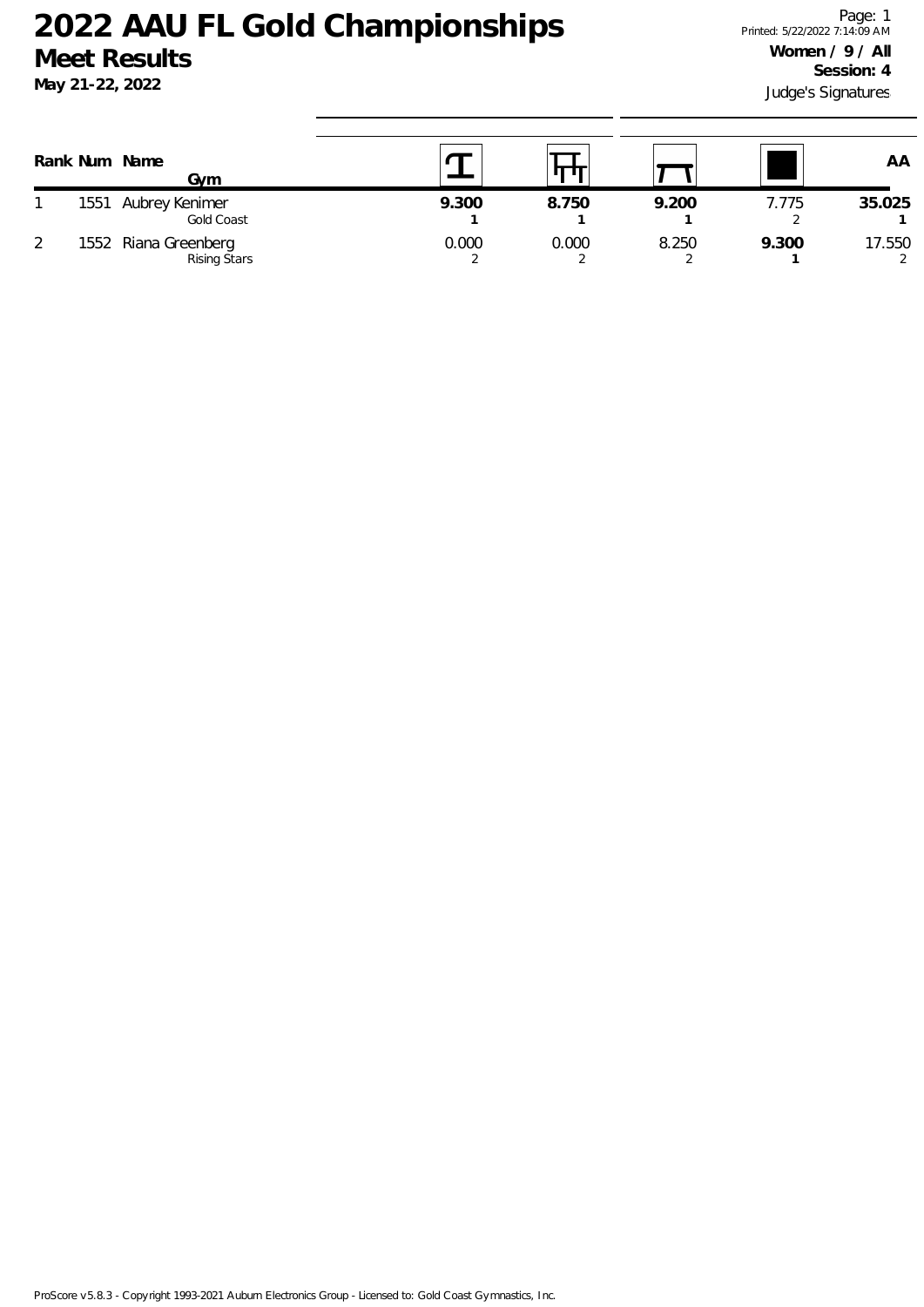### **May 21-22, 2022**

Judge's Signatures Page: 1 Printed: 5/22/2022 7:14:07 AM **Women / 8 / All Session: 4**

|   | Rank Num Name | Gvm                                     |       |       |       |       | AA     |
|---|---------------|-----------------------------------------|-------|-------|-------|-------|--------|
|   | 1503          | Izzy Novaton<br>Gold Coast              | 9.500 | 9.250 | 9.450 | 9.200 | 37.400 |
|   | 1501          | Isabella Aguirre<br><b>Rising Stars</b> | 8.800 | 9.300 | 9.475 | 9.300 | 36.875 |
| 3 |               | 1502 Sasha Noel<br><b>Rising Stars</b>  | 8.700 | 8.750 | 8.725 | 9.200 | 35.375 |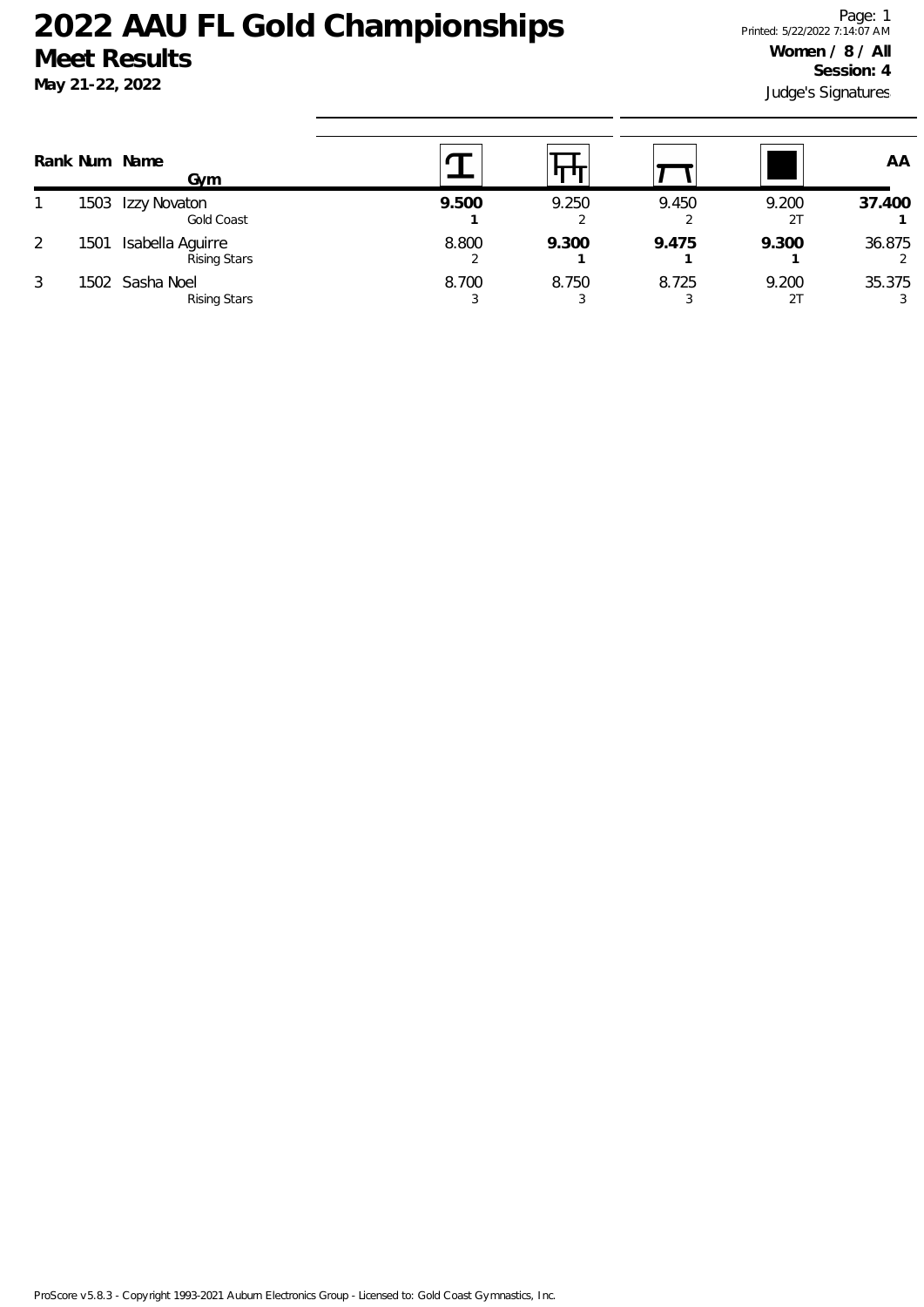### **May 21-22, 2022**

Judge's Signatures Page: 1 Printed: 5/22/2022 7:14:04 AM **Women / 7 / All Session: 4**

|   | Rank Num Name | Gym                                    |             |       |       |       | AA                      |
|---|---------------|----------------------------------------|-------------|-------|-------|-------|-------------------------|
|   |               | 1452 Natalia Kryvonos<br>Gold Coast    | 9.100<br>2T | 9.100 | 9.375 | 9.200 | 36.775                  |
|   |               | 1453 Evelyn Walsh-Watson<br>Gold Coast | 9.200       | 8.150 | 9.525 | 9.650 | 36.525<br>$\mathcal{P}$ |
| 3 | 1451          | Nathalie Dumont<br>Gold Coast          | 9.100       | 8.550 | 8.800 | 9.650 | 36.100<br>3             |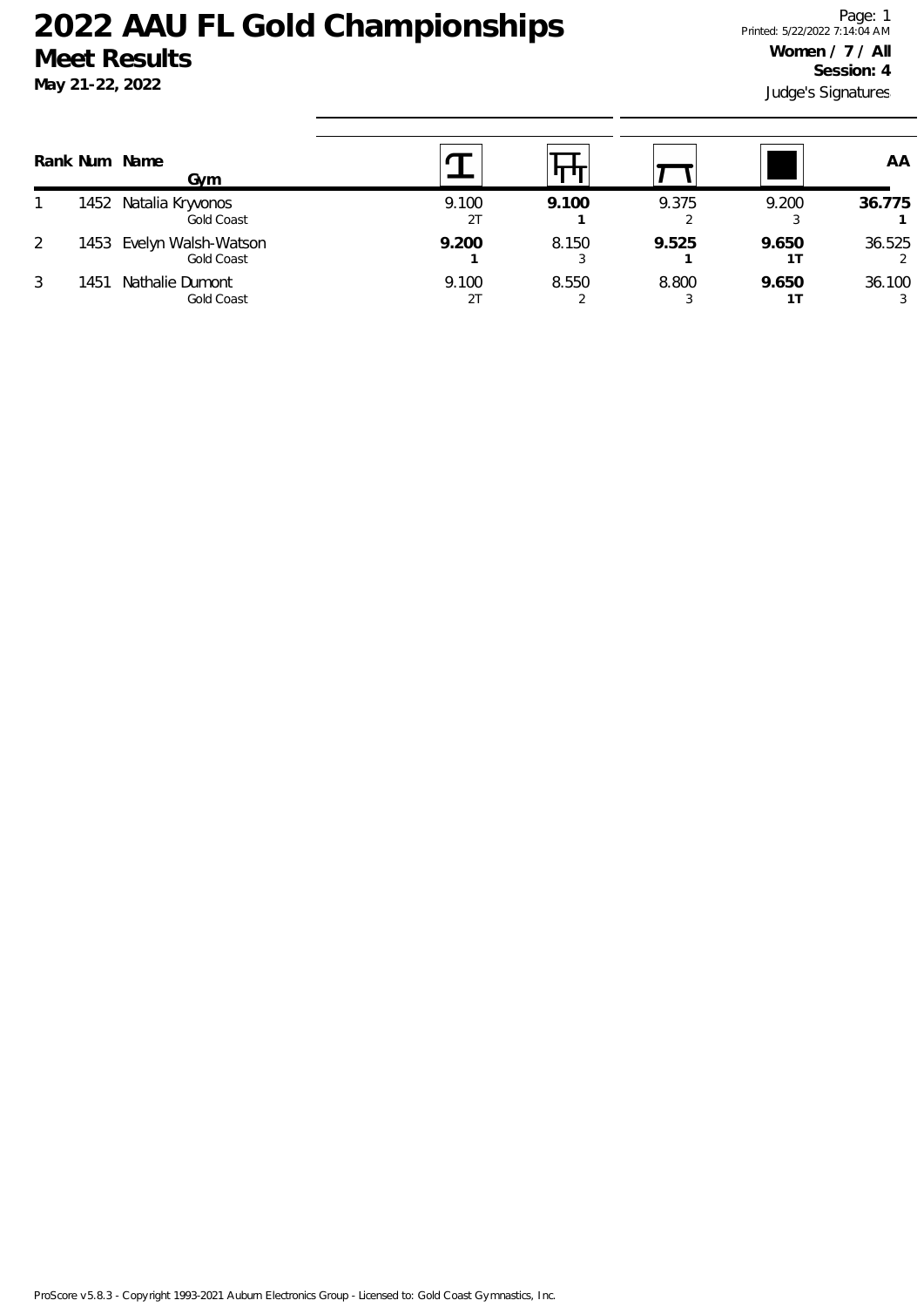| Rank Num | Name<br>Gvm                          |       |       |       |       | AA     |
|----------|--------------------------------------|-------|-------|-------|-------|--------|
| 1401     | Niki Cardenas<br>AcademyofGymnastics | 8.800 | 9.200 | 8.850 | 9.550 | 36.400 |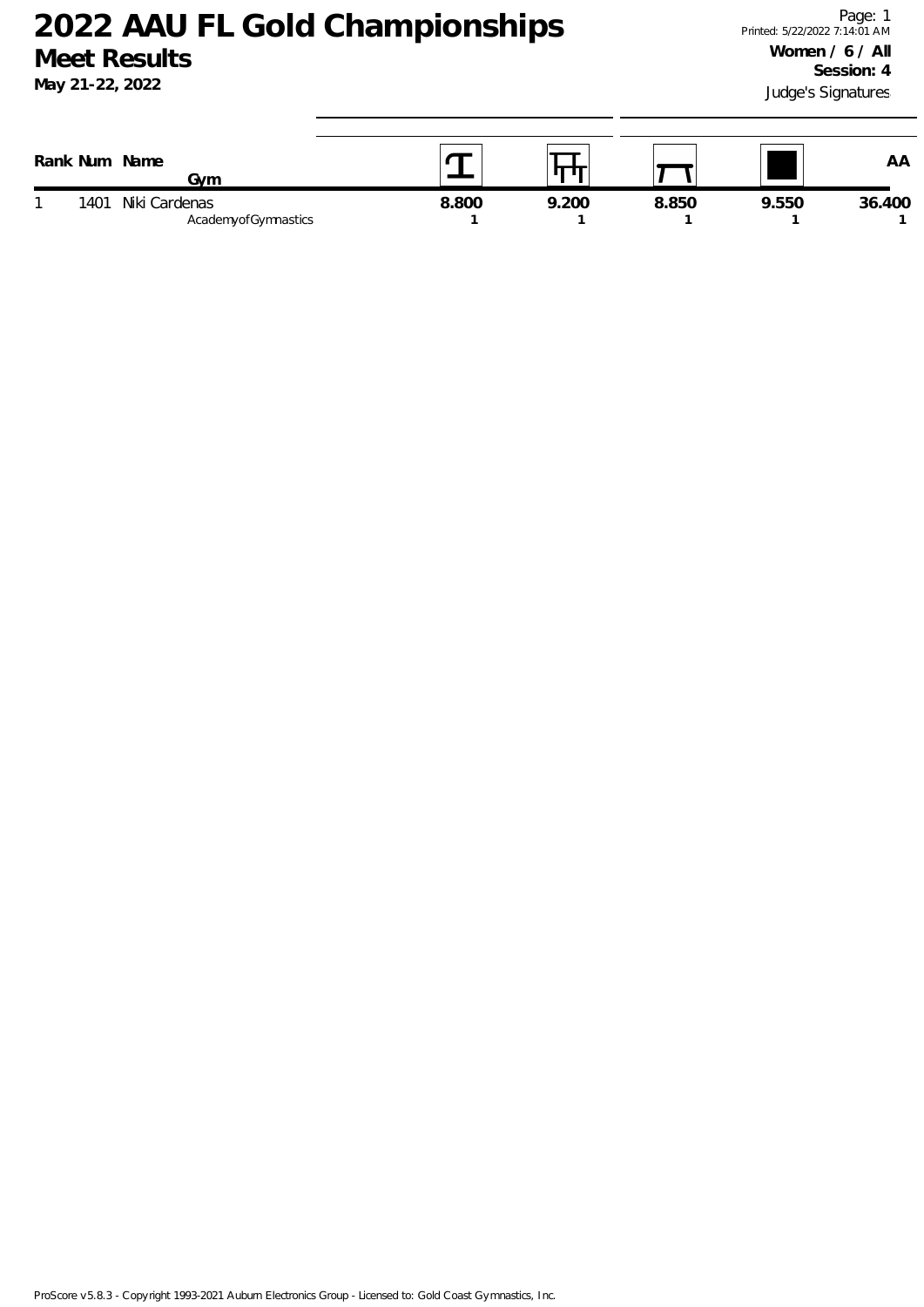**May 21-22, 2022**

Judge's Signatures Page: 1 Printed: 5/23/2022 10:34:07 AM **Women / 1 / Gr A Session: 5**

|                 |      | Rank Num Name<br>Gym              |                         |             |                         |                         | AA          |
|-----------------|------|-----------------------------------|-------------------------|-------------|-------------------------|-------------------------|-------------|
|                 | 1802 | Ariela Kaire<br>Gym Kidz MB       | 9.300                   | 9.350<br>1T | 9.150                   | 9.000<br>4 <sub>T</sub> | 36.800      |
| $\overline{2}$  | 1807 | Ava Boyd<br><b>Rising Stars</b>   | 9.500<br>1 <sub>T</sub> | 8.600       | 9.300                   | 9.200                   | 36.600<br>2 |
| 3               | 1812 | Kadyn Williams<br>Cats Wellington | 9.500<br>1 <sub>T</sub> | 8.900       | 8.700<br>6              | 9.150                   | 36.250      |
| 4               | 1817 | Ashlynne Souza<br>Tnt             | 9.000                   | 9.350<br>1T | 8.800<br>4 <sub>T</sub> | 9.000<br>4 <sub>T</sub> | 36.150      |
| 5               | 1811 | Adeline Saxton<br>Cats Wellington | 9.350                   | 9.000       | 8.500                   | 9.000<br>4T             | 35.850<br>5 |
| 6               |      | 1818 Ashley Negri<br>Tnt          | 9.150                   | 8.850<br>51 | 8.650                   | 9.100                   | 35.750<br>6 |
| $7\overline{ }$ | 1803 | Sadie Pugh<br>Cats Wellington     | 9.200<br>5              | 8.850<br>51 | 8.800<br>4 <sub>T</sub> | 8.800<br>7T             | 35.650      |
| 8               | 1801 | Ruby Arias<br>Gym Kidz MB         | 8.900<br>8              | 8.050<br>8  | 9.100<br>3              | 8.800<br>7T             | 34.850<br>8 |
|                 |      |                                   |                         |             |                         |                         |             |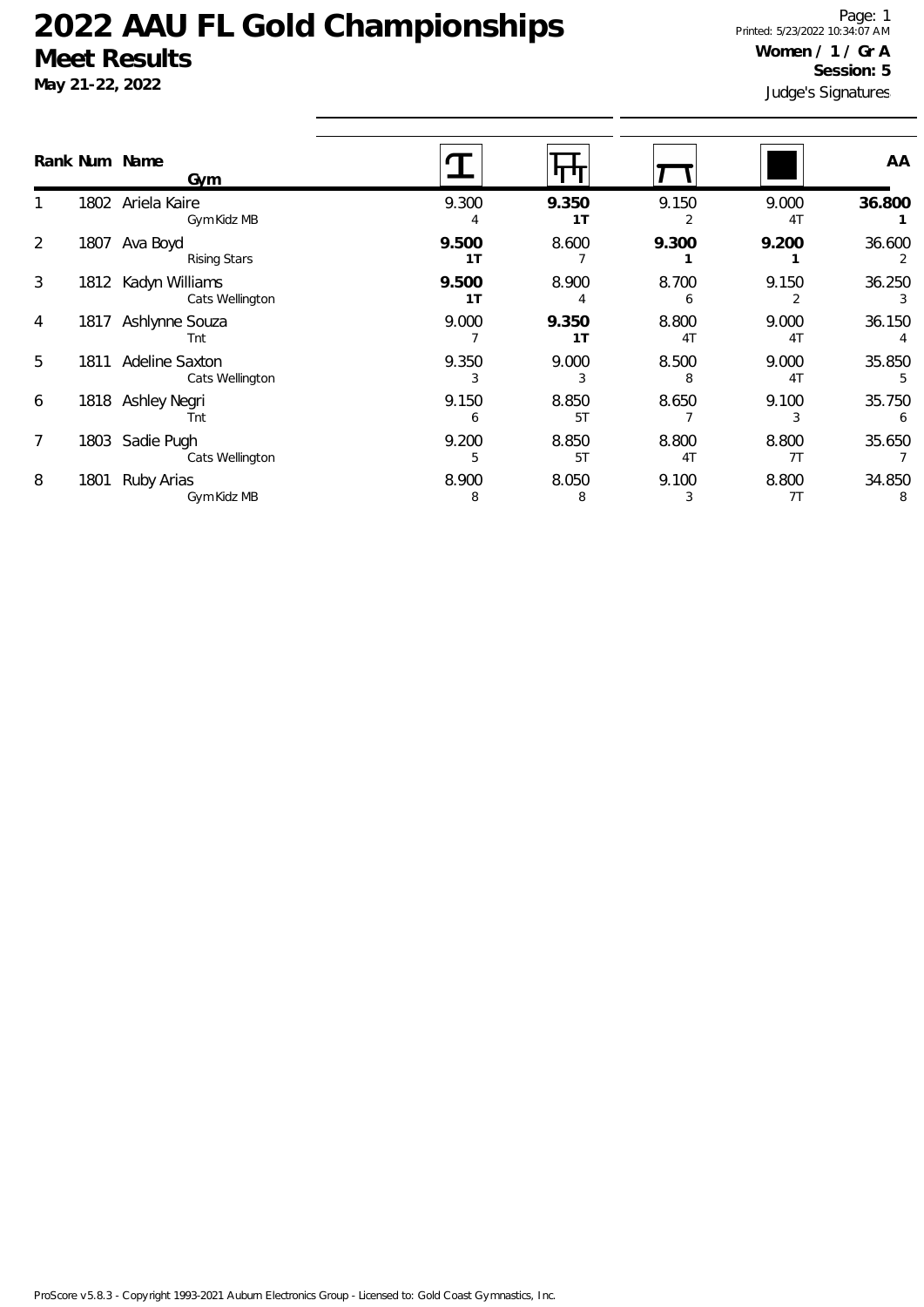**May 21-22, 2022**

Judge's Signatures Page: 1 Printed: 5/23/2022 10:34:12 AM **Women / 1 / Gr B Session: 5**

|                |      | Rank Num Name<br>Gym                          |                |             |             |                         | AA           |
|----------------|------|-----------------------------------------------|----------------|-------------|-------------|-------------------------|--------------|
|                |      | 1815 Juliette Lythgoe<br>South Miami          | 9.350<br>5T    | 9.650<br>2T | 9.650       | 9.500<br>1 <sub>T</sub> | 38.150       |
| $\overline{2}$ |      | 1813 Valentina Gomez<br>Miami Beach Gym       | 9.350<br>5T    | 9.800       | 9.450<br>5  | 9.400<br>3              | 38.000<br>2  |
| 3              | 1805 | Mila Bidva<br>Gym Plus                        | 9.400<br>2T    | 9.650<br>2T | 9.550<br>2T | 9.100<br>7T             | 37.700<br>3  |
| 4              | 1816 | Mia Legaspi<br>South Miami                    | 9.400<br>2T    | 9.150<br>5  | 9.550<br>2T | 9.500<br>1 <sub>T</sub> | 37.600       |
| 5              | 1842 | Rhea Jesic<br>Miami Beach Gym                 | 9.450          | 9.350       | 9.150<br>9  | 9.150<br>6              | 37.100<br>5  |
| 6              | 1809 | Morgan Henry<br>Palm Beach                    | 9.400<br>2T    | 8.950<br>6  | 9.200<br>7T | 9.100<br>7T             | 36.650<br>6  |
| 7              |      | 1814 Ava Garcia<br>South Miami                | 9.200<br>10    | 8.500<br>9  | 9.500<br>4  | 9.350<br>4              | 36.550       |
| 8              |      | 1819 Avery Samaniego<br>Tnt                   | 9.300<br>7T    | 8.800<br>8  | 9.200<br>7T | 9.100<br>7T             | 36.400<br>8  |
| 9Τ             | 1808 | <b>Addison Sweeten</b><br><b>Rising Stars</b> | 9.300<br>$7^*$ | 8.350<br>10 | 9.400<br>6  | 9.200<br>5              | 36.250<br>9T |
| 9Τ             |      | 1810 Arabella Rainone<br>Gym Kidz MB          | 9.300<br>$7*$  | 8.850       | 9.100<br>10 | 9.000<br>10             | 36.250<br>9T |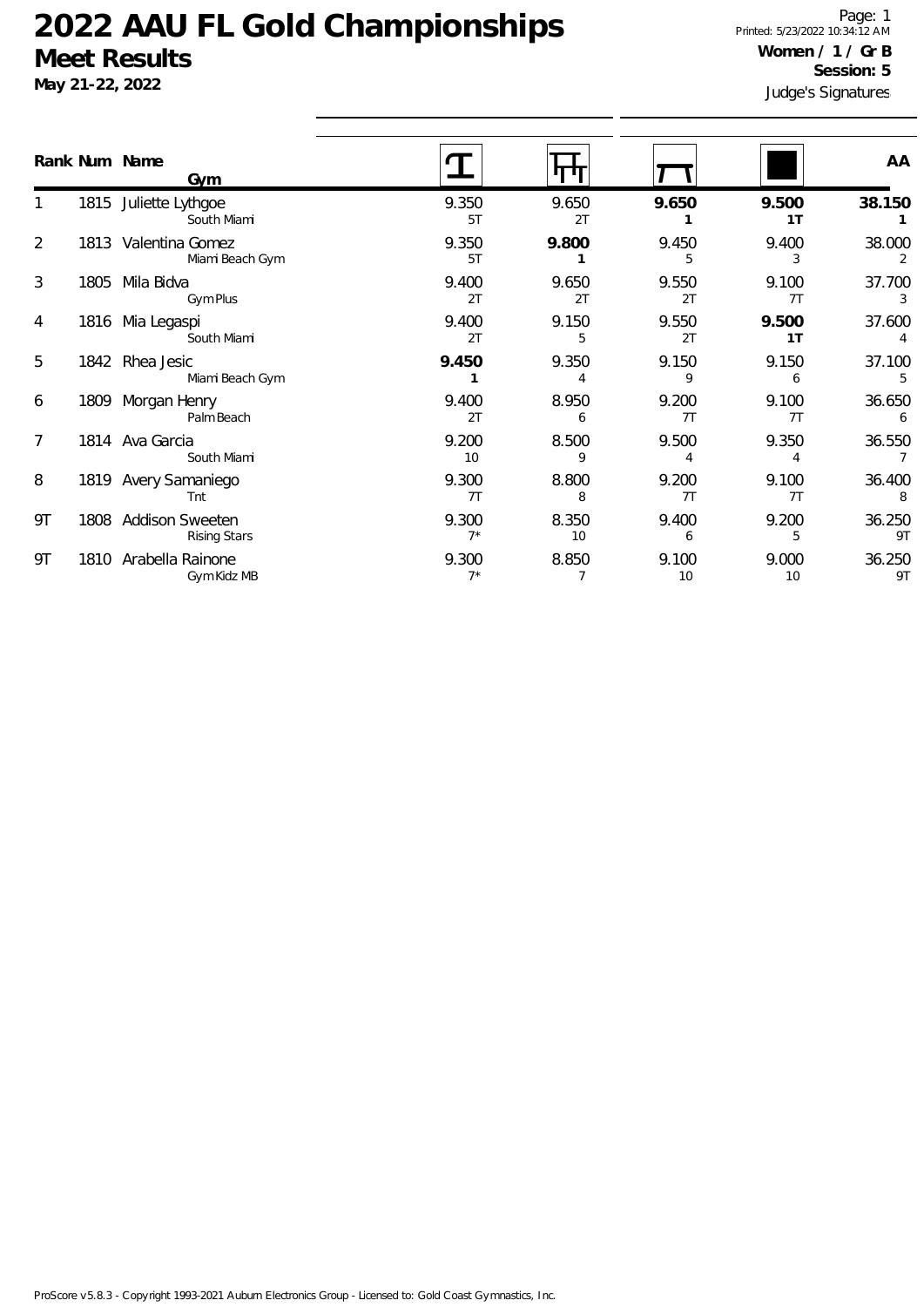**May 21-22, 2022**

Judge's Signatures Page: 1 Printed: 5/23/2022 10:34:16 AM **Women / 1 / Gr C Session: 5**

|   |      | Rank Num Name<br>Gym               |             |             |             |             | AA          |
|---|------|------------------------------------|-------------|-------------|-------------|-------------|-------------|
|   |      | 1825 Olivia Moralejo<br>Gym Plus   | 9.750       | 9.500<br>2T | 9.500       | 9.600       | 38.350      |
| 2 |      | 1843 Lorena Lee<br>South Miami     | 9.500<br>2T | 9.550       | 9.600       | 9.500<br>2T | 38.150<br>2 |
| 3 |      | 1830 Itzuri Arrieta<br>Gym Kidz MB | 9.450       | 9.500<br>2T | 9.350       | 9.100       | 37.400<br>3 |
| 4 |      | 1824 Andelyn Gober<br>Gym Plus     | 9.500<br>2T | 9.100       | 9.000<br>6  | 9.500<br>2T | 37.100      |
| 5 |      | 1833 Liz Fernandez<br>Gym Kidz MB  | 9.200<br>6T | 9.050<br>5T | 9.100       | 9.000<br>6T | 36.350<br>5 |
| 6 | 1823 | Giovana Custodio<br>Gym Plus       | 8.800<br>8  | 9.050<br>5T | 9.200<br>4  | 9.050<br>5  | 36.100<br>6 |
| 7 | 1821 | Zoe Garcia<br>Tumble USA           | 9.350<br>5  | 9.050<br>5T | 8.600<br>9  | 9.000<br>6T | 36.000      |
| 8 | 1841 | Zia Stowe<br>Miami Beach Gym       | 9.200<br>6T | 8.650<br>9  | 8.700<br>7T | 9.000<br>6T | 35.550<br>8 |
| 9 |      | 1846 Victoria Sutherland<br>Tnt    | 7.800<br>9  | 8.900<br>8  | 8.700<br>7T | 8.800<br>9  | 34.200      |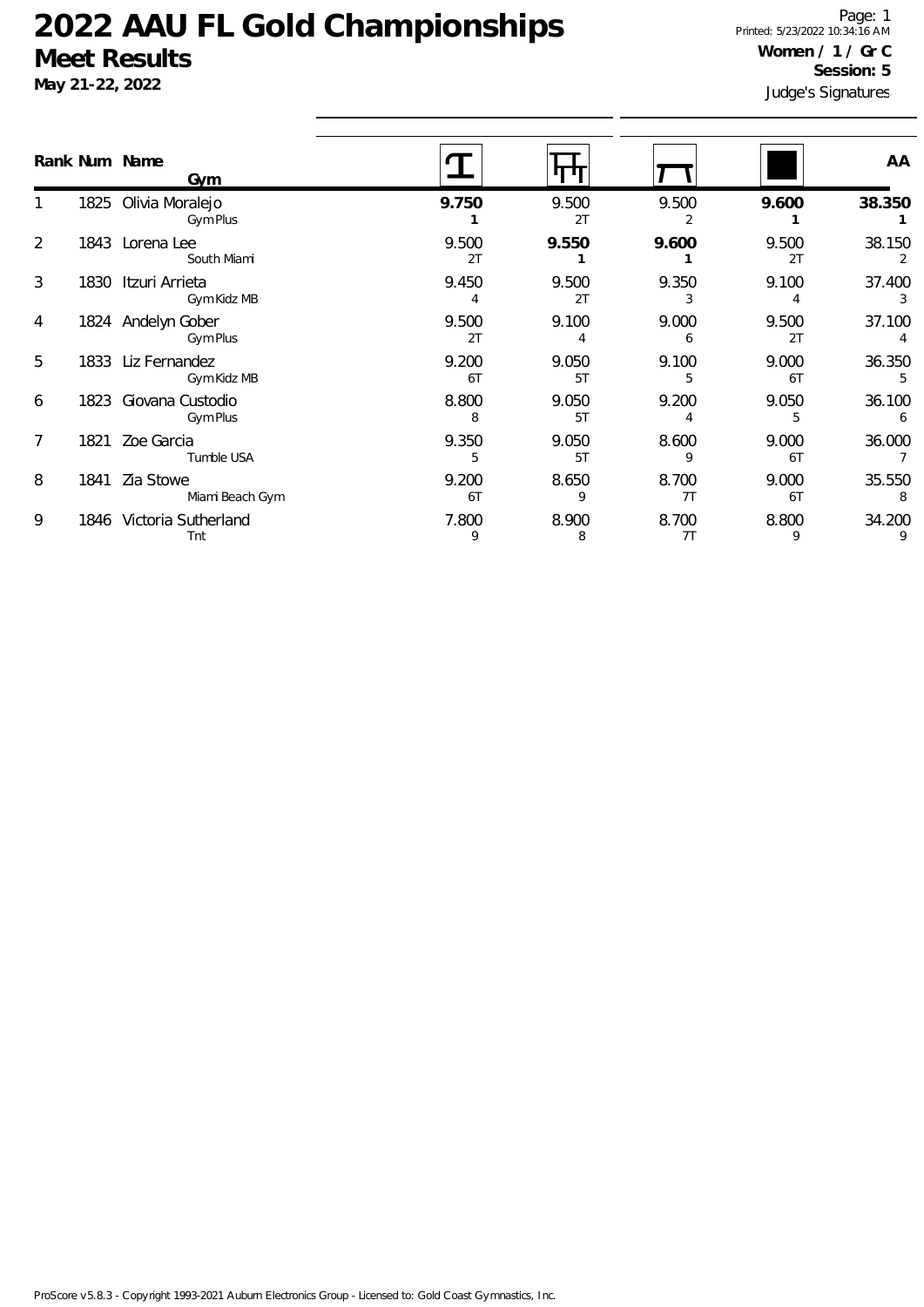**May 21-22, 2022**

Judge's Signatures Page: 1 Printed: 5/23/2022 10:34:20 AM **Women / 1 / Gr D Session: 5**

|                | Rank Num Name | Gym                                     |                   |                         |             |                         | AA                       |
|----------------|---------------|-----------------------------------------|-------------------|-------------------------|-------------|-------------------------|--------------------------|
|                | 1827          | <b>Giselle Reyes</b><br>Palm Beach      | 9.600<br>1T       | 9.400<br>4 <sub>T</sub> | 9.650       | 9.650<br>1 <sub>T</sub> | 38.300                   |
| $\overline{2}$ | 1835          | Emma Burstyn<br>Miami Beach Gym         | 9.600<br>1T       | 9.700                   | 9.500       | 9.400<br>6              | 38.200<br>2              |
| 3              |               | 1845 Esther Swanzy<br>Tnt               | 9.350<br>5T       | 9.250<br>6              | 9.600<br>2T | 9.650<br>1T             | 37.850<br>3              |
| 4T             |               | 1844 Sofia Isaias<br>South Miami        | 9.350<br>5T       | 9.100<br>7T             | 9.600<br>2T | 9.550<br>$4^*$          | 37.600<br>4 <sub>T</sub> |
| 4T             | 1828          | Julie Kane<br>Palm Beach                | 9.500<br>3        | 9.550<br>3              | 9.000<br>8T | 9.550<br>$4*$           | 37.600<br>4 <sub>T</sub> |
| 6              |               | 1832 Gandom Goltapeh<br>Gym Kidz MB     | 9.350<br>5T       | 9.650<br>2              | 9.250       | 9.000<br>9              | 37.250<br>6              |
| 7              | 1837          | Emily Torban<br>Miami Beach Gym         | 9.200<br>8T       | 8.750<br>9              | 9.450<br>5  | 9.600<br>3              | 37.000<br>7              |
| 8              |               | 1834 Mia LoCastro<br>Cats Wellington    | 8.900<br>10       | 9.400<br>4T             | 9.350<br>6  | 9.200<br>7T             | 36.850<br>8              |
| 9              | 1839          | Arielle Buchman<br>Miami Beach Gym      | 9.400<br>$\Delta$ | 9.100<br>7T             | 9.000<br>8T | 9.200<br>7T             | 36.700<br>9              |
| 10             | 1836          | <b>Bliss Barnett</b><br>Miami Beach Gym | 9.200<br>8T       | 8.300<br>10             | 8.200<br>10 | 8.850<br>10             | 34.550<br>10             |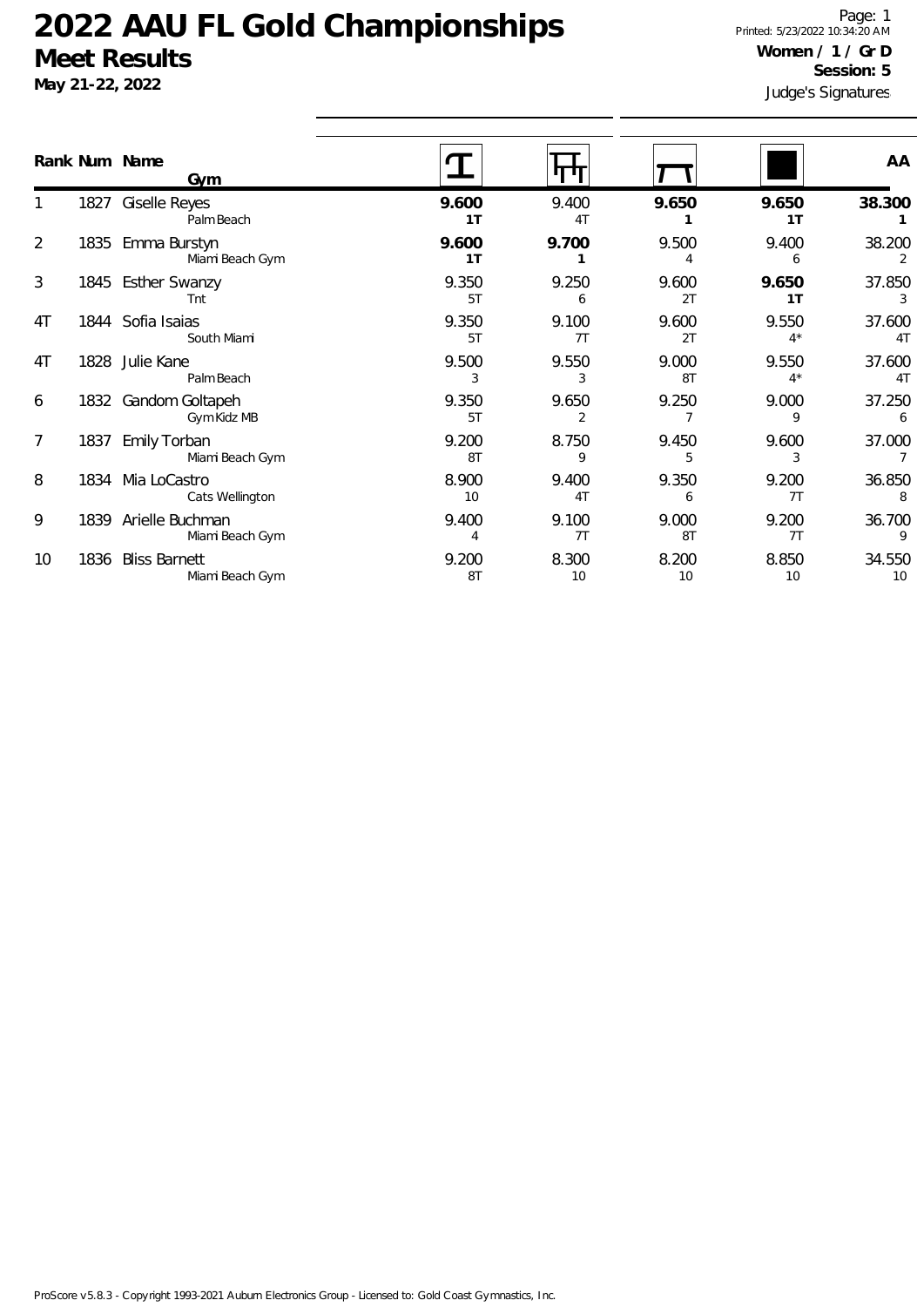**May 21-22, 2022**

Judge's Signatures Page: 1 Printed: 5/23/2022 10:34:24 AM **Women / 1 / Gr E Session: 5**

|    |      | Rank Num Name<br><b>Gym</b>            |             |             |             |                         | AA           |
|----|------|----------------------------------------|-------------|-------------|-------------|-------------------------|--------------|
|    | 1851 | Mia Szczepanski<br><b>Rising Stars</b> | 9.900       | 9.750       | 9.850       | 9.800                   | 39.300       |
| 2  | 1857 | Asia Mele<br>Gym Kidz MB               | 9.600       | 9.250<br>4  | 9.300<br>5. | 9.600<br>3              | 37.750<br>2  |
| 3  |      | 1861 Angelie Shaffer<br>South Miami    | 9.500<br>3T | 9.050       | 9.500       | 9.650<br>2              | 37.700<br>3  |
| 4  | 1854 | Oriana Mia Acuna<br>Gina's             | 9.400       | 9.400       | 9.550       | 9.300<br>4T             | 37.650       |
| 5  | 1855 | Ana Sanabria<br>Gym Kidz MB            | 9.500<br>3T | 9.200<br>5T | 9.400       | 9.300<br>4 <sub>T</sub> | 37.400       |
| 6  | 1831 | Jasmine Gilbert<br>Gym Kidz MB         | 9.200<br>10 | 9.350       | 8.900<br>9T | 9.000<br>9T             | 36.450<br>6  |
| 7  |      | 1838 Luna Galindez<br>Miami Beach Gym  | 9.300<br>8T | 9.200<br>5T | 8.900<br>9T | 9.000<br>9T             | 36.400       |
| 8  | 1858 | Sarailla Gouin<br>Cats Wellington      | 9.500<br>3T | 8.600<br>8  | 9.000<br>7T | 9.100<br>8              | 36.200<br>8  |
| 9  | 1829 | <b>Emily Mora</b><br>Gina's            | 9.500<br>3T | 8.400<br>9  | 9.100<br>6  | 9.150                   | 36.150       |
| 10 |      | 1822 Paola Urbina<br>Tumble USA        | 9.300<br>8T | 8.200<br>10 | 9.000<br>7T | 9.200<br>6              | 35.700<br>10 |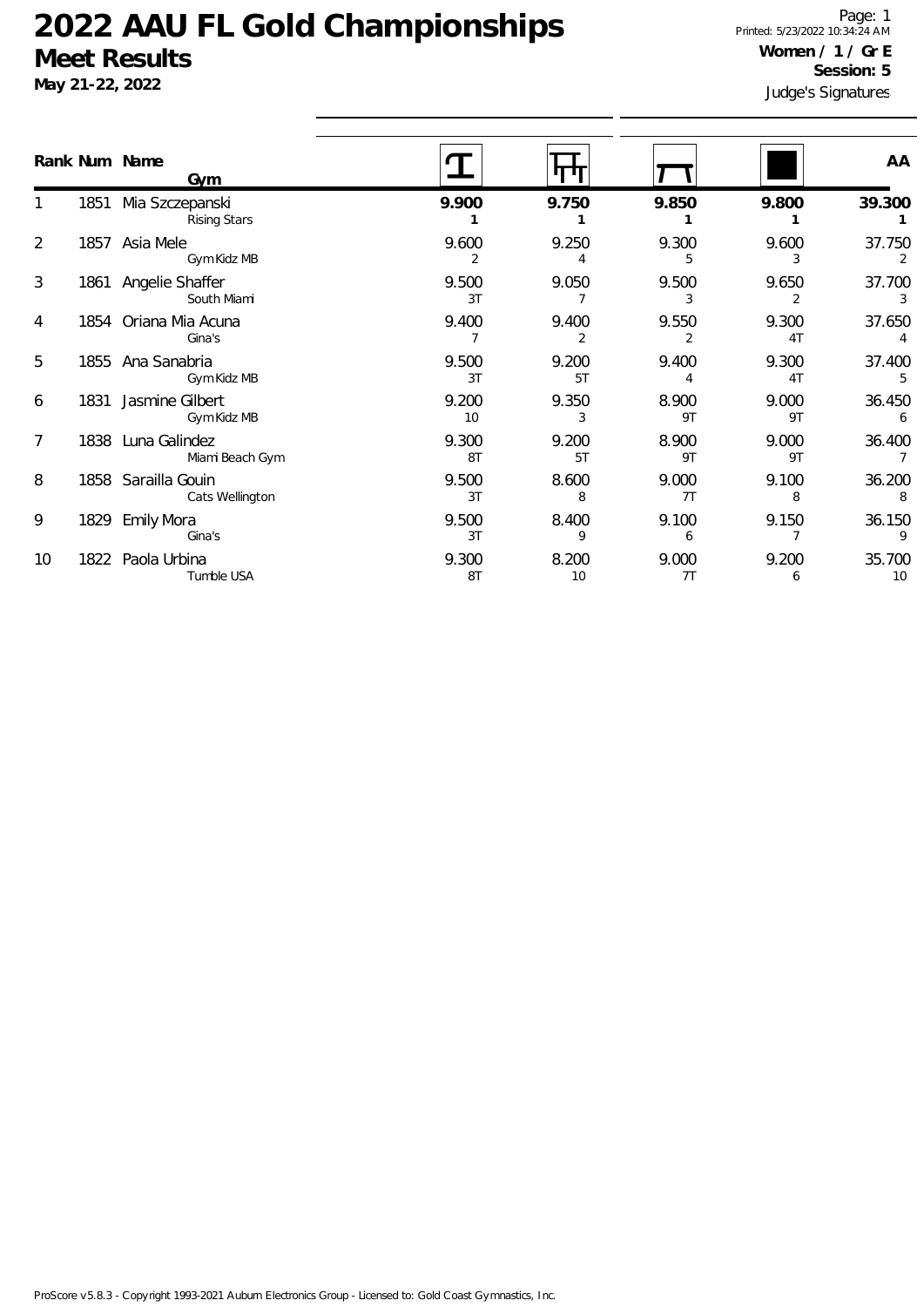|                | Rank Num Name<br><b>Gym</b>                |             |             |             |             | AA                        |
|----------------|--------------------------------------------|-------------|-------------|-------------|-------------|---------------------------|
|                | 1852 Talia Wiseman<br><b>Rising Stars</b>  | 9.650<br>2  | 9.400<br>4T | 9.550<br>3  | 9.600<br>2  | 38.200                    |
| $\overline{2}$ | 1859 Vittoria Varsi<br>Miami Beach Gym     | 9.300<br>7T | 9.500<br>3  | 9.700       | 9.650       | 38.150                    |
| 3              | 1864 Sabrina Espin<br>Tnt                  | 9.700       | 9.600<br>2  | 9.200<br>7T | 9.550<br>3  | 38.050<br>3               |
| 4              | 1860 Isabella Hernandez<br>Miami Beach Gym | 9.400<br>6  | 9.700       | 9.600<br>2  | 9.250<br>6  | 37.950<br>4               |
| 5              | 1862 Emilia Sabio<br>South Miami           | 9.600<br>3  | 9.100<br>7T | 9.400       | 9.400<br>5  | 37.500<br>5               |
| 6              | 1853 Sophia Snell<br>Gold Coast            | 9.200<br>9T | 9.400<br>4T | 9.500       | 9.100<br>8T | 37.200                    |
| 7              | 1847 Amelia Avendano<br>Tumble USA         | 9.500<br>4T | 9.100<br>7T | 8.850<br>10 | 9.500       | 36.950<br>$7\overline{ }$ |
| 8              | 1856 Natalia Sarmiento<br>Gym Kidz MB      | 9.300<br>7T | 9.300<br>6  | 9.200<br>7T | 8.800<br>10 | 36.600<br>8               |
| 9              | 1848 Abbie Guevara<br>Tumble USA           | 9.500<br>4T | 8.400<br>10 | 9.450<br>5  | 9.200       | 36.550<br>9               |
| 10             | 1850 Evie Foy<br>Gold Coast                | 9.200<br>9T | 8.900<br>9  | 9.200<br>7T | 9.100<br>8T | 36.400<br>10              |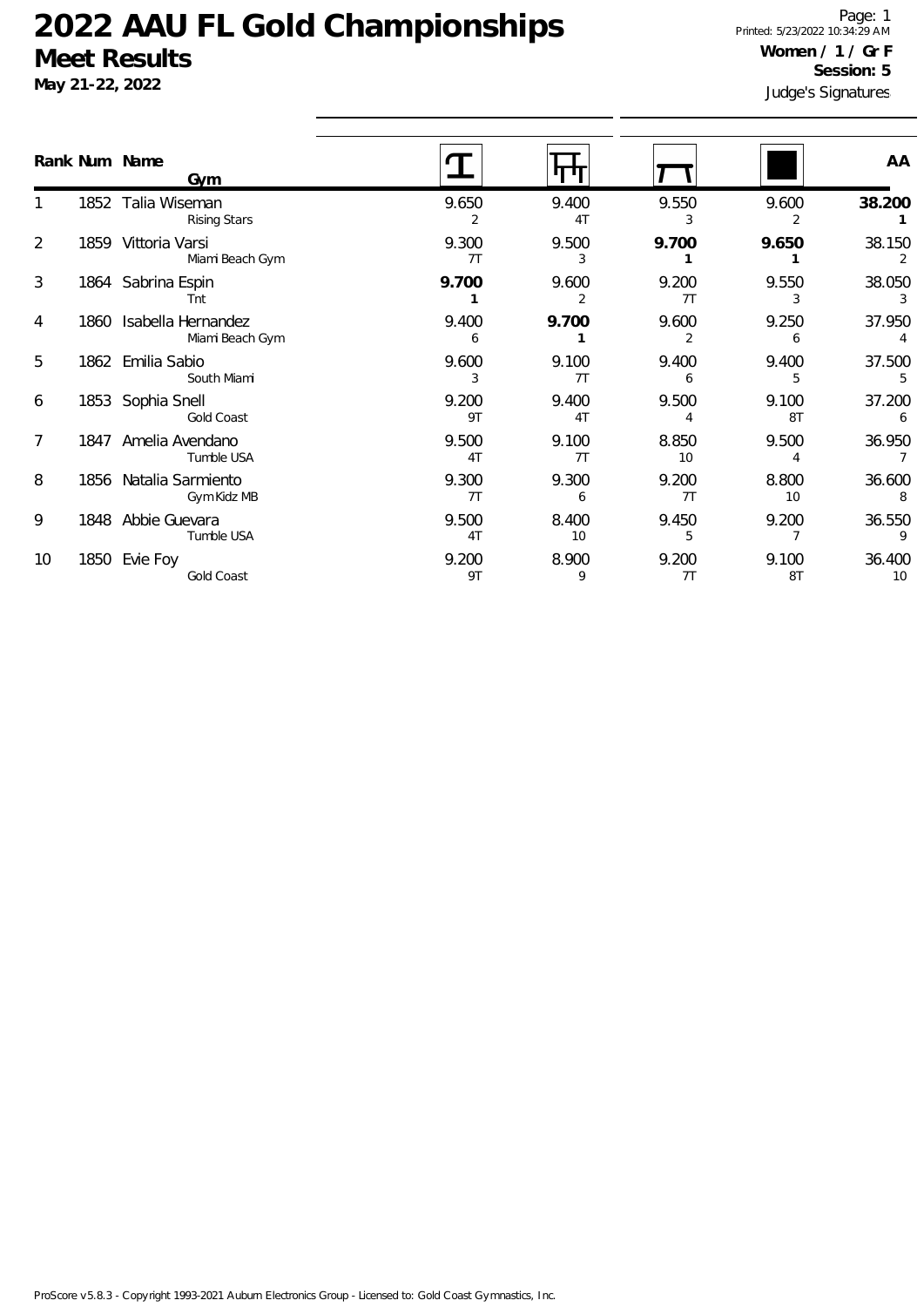**May 21-22, 2022**

Judge's Signatures Page: 1 Printed: 5/23/2022 10:34:33 AM **Women / 1 / Gr G Session: 5**

|                 | Rank Num Name | Gym                                     |             |             |             |             | AA                       |
|-----------------|---------------|-----------------------------------------|-------------|-------------|-------------|-------------|--------------------------|
|                 |               | 1874 Erin Ollmert<br>Gold Coast         | 9.700<br>2T | 9.650       | 9.650<br>2  | 9.600<br>2T | 38.600                   |
| $\overline{2}$  |               | 1866 Maleiah Drouin Casey<br>Palm Beach | 9.700<br>2T | 9.450<br>2T | 9.550<br>3  | 9.600<br>2T | 38.300<br>2              |
| 3               |               | 1867 Maria Plavshudin<br>Palm Beach     | 9.600<br>5  | 9.250<br>6  | 9.700       | 9.650       | 38.200<br>$\overline{3}$ |
| 4               |               | 1868 Leah Ferreira<br>Gina's            | 9.700<br>2T | 9.450<br>2T | 9.150<br>8  | 9.500<br>4T | 37.800<br>$\overline{4}$ |
| 5               |               | 1863 Jillian Richards<br>Tnt            | 9.500<br>6T | 9.300<br>4T | 9.400       | 9.500<br>4T | 37.700<br>5              |
| 6               |               | 1865 Isabel Sanchez<br>Tumble USA       | 9.750       | 9.200       | 9.200       | 9.350<br>7T | 37.500<br>6              |
| $7\overline{ }$ |               | 1872 Lou Delbeke<br>Gym Kidz MB         | 9.250<br>9  | 9.300<br>4T | 9.000<br>9  | 9.200<br>10 | 36.750<br>$\overline{7}$ |
| 8               |               | 1869 Luciana Martinez<br>Gym Kidz MB    | 9.500<br>6T | 8.900<br>9  | 8.850<br>10 | 9.350<br>7T | 36.600<br>8              |
| 9               |               | 1870 Daniela Martinez<br>Gym Kidz MB    | 9.000<br>10 | 8.700<br>10 | 9.250<br>6  | 9.500<br>4T | 36.450<br>9              |
| 10              |               | 1871 Kaylee Alvarez<br>Gold Coast       | 9.300<br>8  | 8.100<br>11 | 9.350<br>5  | 9.300<br>9  | 36.050<br>10             |
| 11              |               | 1873 Shira Erlich<br>Miami Beach Gym    | 8.800<br>11 | 9.000<br>8  | 8.650<br>11 | 9.000<br>11 | 35.450<br>11             |
|                 |               |                                         |             |             |             |             |                          |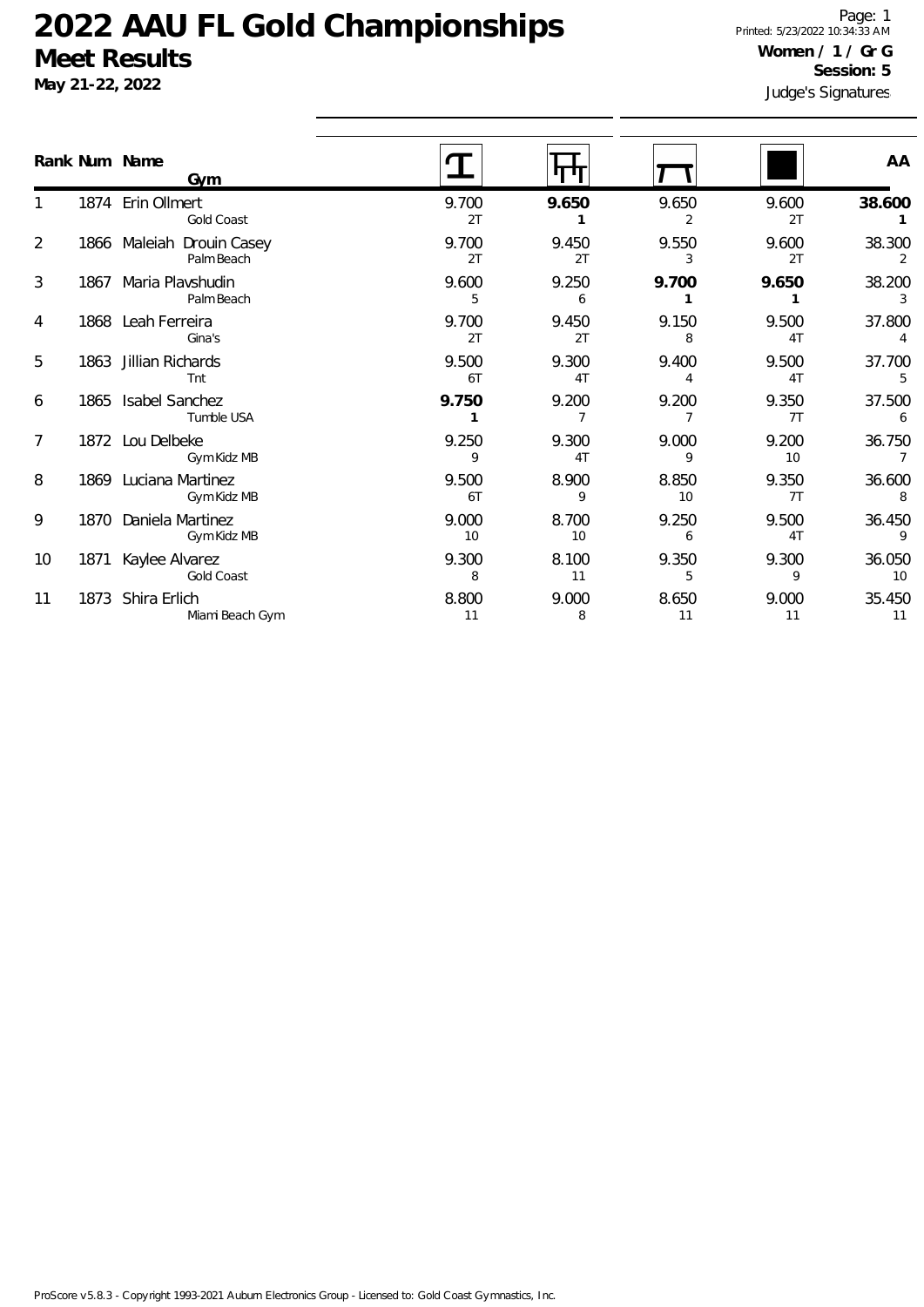### **Team Results**

|  | I / All Aycs |  |
|--|--------------|--|
|  | Session: 5   |  |

| Rank           | Gym                 | Team   | Score   | $\mathbf T$              | पाग                      |                          |                            |
|----------------|---------------------|--------|---------|--------------------------|--------------------------|--------------------------|----------------------------|
| 1T             | Miami Beach Gym     | $\top$ | 115.100 | 28.450<br>9              | 29.200<br>1              | 28.800<br>3T             | 28.650<br>$\overline{4}$   |
| 1T             | Palm Beach          | $\top$ | 115.100 | 28.900<br>$\overline{2}$ | 28.400<br>3              | 28.900<br>$\mathbf{1}$   | 28.900<br>$\mathbf{1}$     |
| $\mathfrak{Z}$ | South Miami         | $\top$ | 114.500 | 28.600<br>5T             | 28.350<br>$\overline{4}$ | 28.850<br>$\overline{2}$ | 28.700<br>2T               |
| $\overline{4}$ | <b>Rising Stars</b> | $\top$ | 114.200 | 29.050<br>1              | 27.750<br>8              | 28.800<br>3T             | 28.600<br>5                |
| 5              | Tnt                 | $\top$ | 113.700 | 28.550<br>8              | 28.250<br>5T             | 28.200<br>$\overline{7}$ | 28.700<br>2T               |
| 6              | Gym Kidz MB         | $\top$ | 113.600 | 28.600<br>5T             | 28.500<br>$\overline{2}$ | 28.050<br>8              | 28.450<br>$\boldsymbol{6}$ |
| $\overline{7}$ | Gym Plus            | $\top$ | 113.350 | 28.650<br>4              | 28.250<br>5T             | 28.250<br>6              | 28.200<br>$\overline{7}$   |
| 8              | <b>Gold Coast</b>   | $\top$ | 112.650 | 28.200<br>11             | 27.950<br>$\overline{7}$ | 28.500<br>5              | 28.000<br>9                |
| 9              | Tumble USA          | $\top$ | 111.800 | 28.750<br>3              | 27.350<br>9              | 27.650<br>10             | 28.050<br>8                |
| 10             | Gina's              | $\top$ | 111.600 | 28.600<br>5T             | 27.250<br>11             | 27.800<br>9              | 27.950<br>10 <sup>°</sup>  |
| 11             | Cats Wellington     | $\top$ | 110.250 | 28.350<br>10             | 27.300<br>10             | 27.150<br>11             | 27.450<br>11               |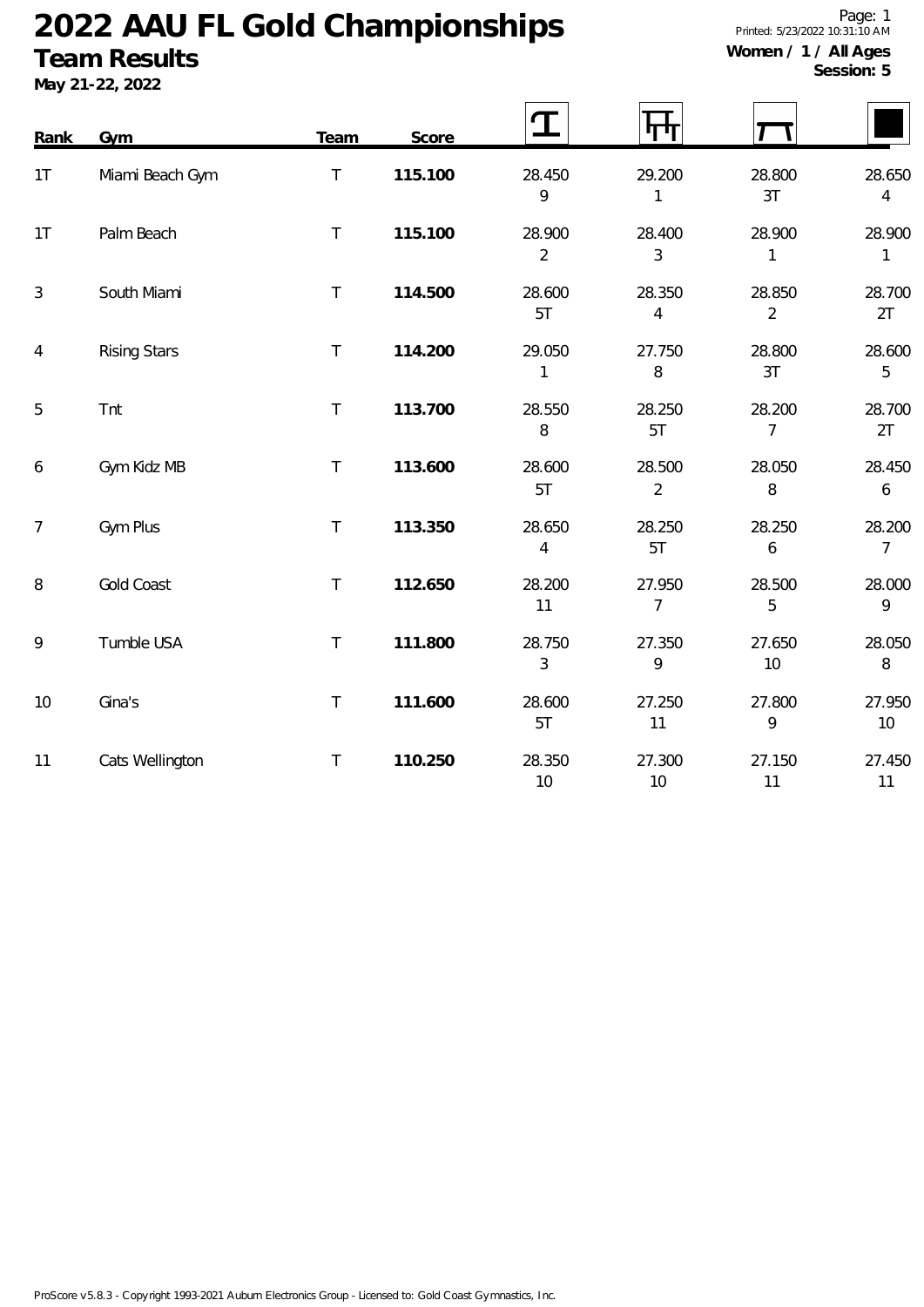# **May 21-22, 2022**

Judge's Signatures Page: 1 Printed: 5/23/2022 10:34:37 AM **Women / XB / Gr A Session: 6**

|                |      | Rank Num Name<br>Gym                     |            |                         |                         |             | AA                       |
|----------------|------|------------------------------------------|------------|-------------------------|-------------------------|-------------|--------------------------|
|                | 1905 | Eve Clerisier<br>Miracle                 | 9.600      | 9.600<br>3              | 9.300<br>3              | 9.250<br>6T | 37.750                   |
| $\overline{2}$ | 1904 | Jenna Rivas<br>Gina's                    | 9.700      | 9.400<br>5T             | 9.200<br>4 <sub>T</sub> | 9.250<br>6T | 37.550<br>2              |
| 3              | 1901 | Jolianna Ulysse<br>AcademyofGymnastics   | 9.350<br>6 | 9.500                   | 9.100<br>6              | 9.450       | 37.400<br>3              |
| 4T             | 1902 | Delza Gomez<br>AcademyofGymnastics       | 9.000<br>8 | 9.200<br>q              | 9.400                   | 9.650       | 37.250<br>4 <sub>1</sub> |
| 4T             | 1917 | Tatiana Guerrero<br>Miracle              | 9.300      | 9.650<br>1T             | 9.200<br>4 <sub>T</sub> | 9.100<br>9  | 37.250<br>4 <sub>T</sub> |
| 6              | 1903 | Gabriella Egorova<br>AcademyofGymnastics | 8.900<br>9 | 9.350                   | 9.450                   | 9.500<br>2T | 37.200                   |
| $\overline{7}$ |      | 1916 Sharren Lee<br>Miracle              | 9.550<br>3 | 9.300<br>8              | 9.000                   | 9.300<br>5  | 37.150                   |
| 8              | 1911 | Audrey Thomas<br>Miracle                 | 9.400      | 9.650<br>1 <sub>T</sub> | 8.500<br>9              | 9.500<br>2T | 37.050<br>8              |
| 9              | 1912 | Isabella Orozco<br>Miracle               | 9.450<br>4 | 9.400<br>5T             | 8.700<br>8              | 9.200<br>8  | 36.750<br>9              |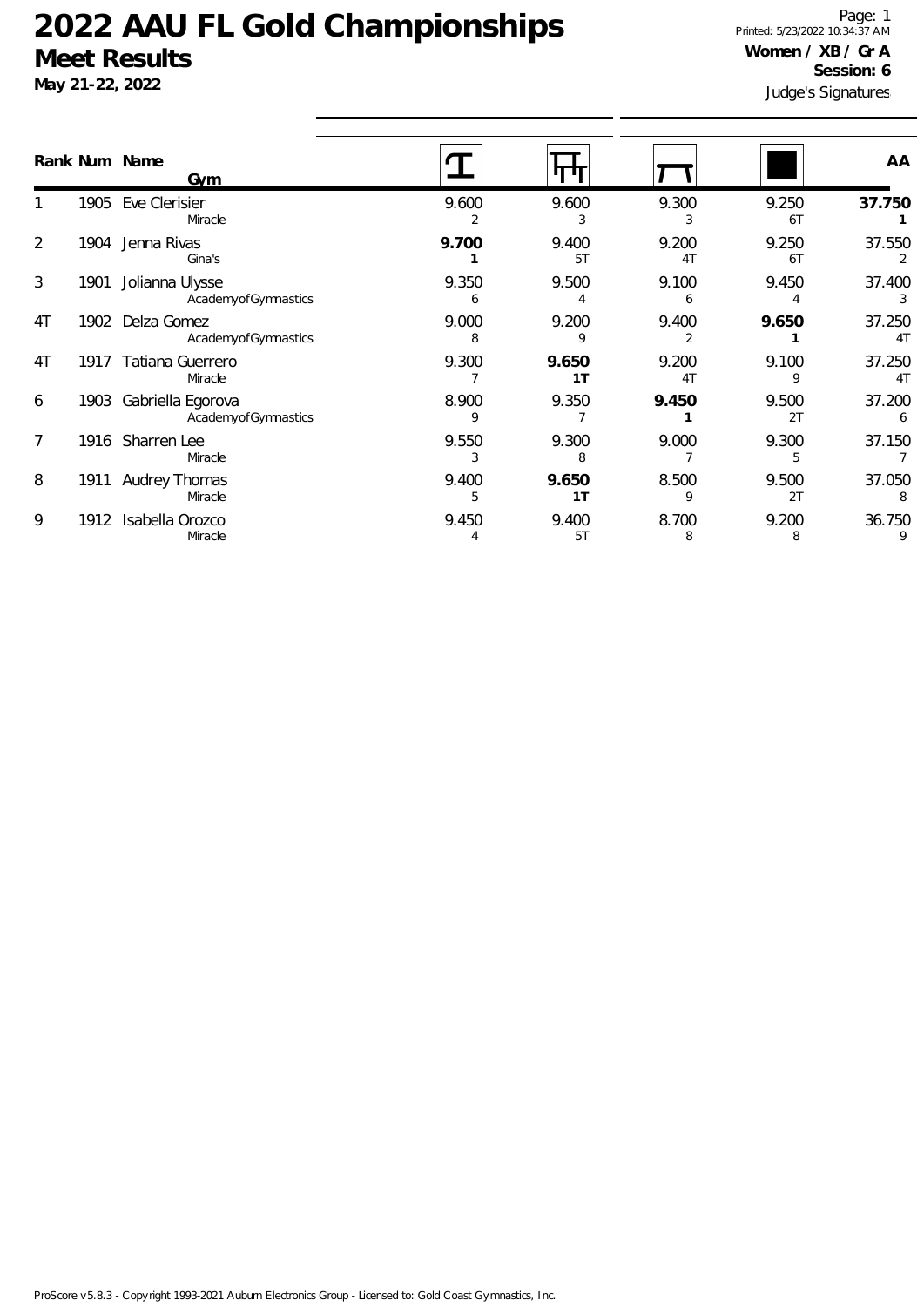**May 21-22, 2022**

Judge's Signatures Page: 1 Printed: 5/23/2022 10:34:42 AM **Women / XB / Gr B Session: 6**

| Rank Num Name |      | <b>Gym</b>                                            |                         |                         |                |                         | AA           |
|---------------|------|-------------------------------------------------------|-------------------------|-------------------------|----------------|-------------------------|--------------|
|               |      | 1906 Lilly Huang<br>AcademyofGymnastics               | 9.700<br>1 <sub>T</sub> | 9.850<br>1T             | 9.950          | 9.400<br>4T             | 38.900       |
| 2T            |      | 1923 Francesca Correcha-Price<br>Ft. Lauderdale Stars | 9.650<br>3              | 9.850<br>1T             | 9.250<br>5T    | 9.400<br>4T             | 38.150<br>2T |
| 2T            |      | 1922 Brooke Sackett<br>Ft. Lauderdale Stars           | 9.500<br>5T             | 9.800<br>3              | 9.150<br>7T    | 9.700                   | 38.150<br>2T |
| 4             |      | 1915 Verona Izzo<br>Miracle                           | 9.400<br>8              | 9.500<br>4 <sub>T</sub> | 9.400<br>2T    | 9.450<br>3              | 37.750<br>4  |
| 5T            |      | 1924 Eteri Savastru<br>Ft. Lauderdale Stars           | 9.700<br>1 <sub>T</sub> | 8.800<br>9T             | 9.400<br>$2^*$ | 9.550<br>$\overline{2}$ | 37.450<br>5T |
| 5T            |      | 1913 Kai Kawato<br>Miracle                            | 9.500<br>5T             | 9.350<br>6              | 9.400<br>$2^*$ | 9.200<br>6T             | 37.450<br>5T |
| 7             | 1908 | Ellie Nadal<br>Expression                             | 9.550<br>$\overline{4}$ | 9.050<br>7T             | 9.250<br>5T    | 9.000<br>9              | 36.850<br>7  |
| 8T            | 1909 | Brianna Ruiz<br>Gina's                                | 9.500<br>5T             | 9.050<br>7T             | 9.000<br>9T    | 9.200<br>6T             | 36.750<br>8T |
| 8T            | 1910 | Isla Collier<br>Ft. Lauderdale Stars                  | 9.000<br>10             | 9.500<br>4T             | 9.150<br>7T    | 9.100<br>8              | 36.750<br>8T |
| 10            | 1907 | Meyers Sluyter<br>Expression                          | 9.100<br>9              | 8.800<br>9T             | 9.000<br>9T    | 8.800<br>10             | 35.700<br>10 |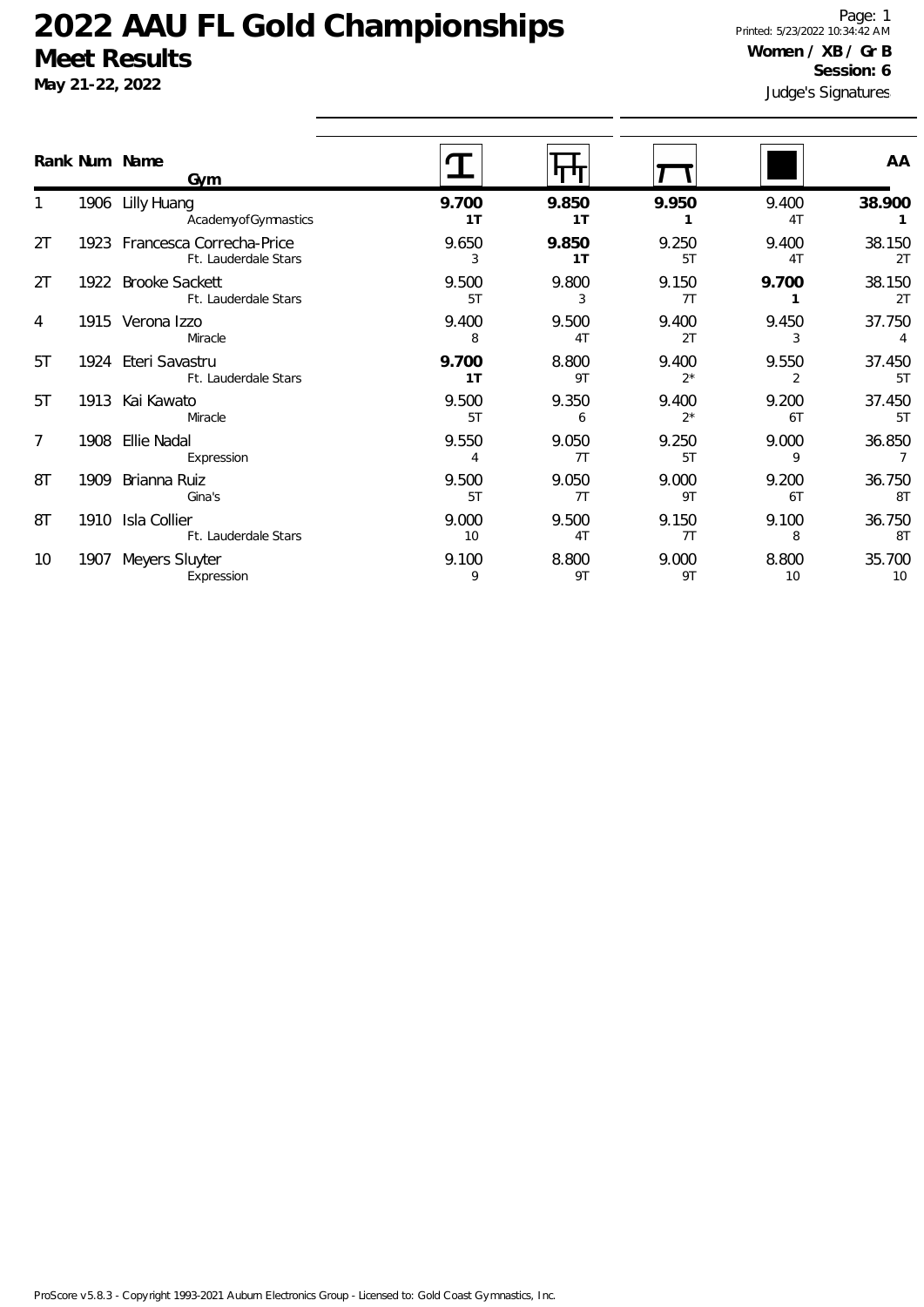**May 21-22, 2022**

Judge's Signatures Page: 1 Printed: 5/23/2022 10:34:47 AM **Women / XB / Gr C Session: 6**

|                |      | Rank Num Name<br>Gym                        |                         |             |             |             | AA           |
|----------------|------|---------------------------------------------|-------------------------|-------------|-------------|-------------|--------------|
|                |      | 1927 Rylee Lowe<br>Ft. Lauderdale Stars     | 9.700<br>3T             | 9.750<br>1T | 9.550       | 9.550<br>2T | 38.550       |
| 2T             |      | 1926 Isabella Roth<br>Ft. Lauderdale Stars  | 9.900                   | 9.550<br>8T | 9.450<br>4  | 9.350<br>6  | 38.250<br>2T |
| 2T             |      | 1919 Josielle Ulysse<br>AcademyofGymnastics | 9.300<br>9T             | 9.750<br>1T | 9.500<br>2T | 9.700       | 38.250<br>2T |
| 4              |      | 1925 Caela Hickey<br>Ft. Lauderdale Stars   | 9.750<br>2              | 9.700<br>3  | 9.400<br>5  | 9.300<br>7T | 38.150<br>4  |
| 5              | 1921 | Nicole D'Lima<br>Gina's                     | 9.700<br>3T             | 9.500<br>10 | 9.500<br>2T | 9.400<br>5  | 38.100<br>5  |
| 6              |      | 1940 Kaylee Burns<br>Ft. Lauderdale Stars   | 9.500<br>$\overline{7}$ | 9.650<br>4T | 9.250       | 9.500<br>4  | 37.900<br>6  |
| $\overline{7}$ |      | 1928 Izabelle Kauss<br>Miracle              | 9.400<br>8              | 9.550<br>8T | 9.300<br>6  | 9.300<br>7T | 37.550<br>7  |
| 8              |      | 1929 Ariadna Guiterrez<br>Miracle           | 9.700<br>3T             | 9.600       | 9.050<br>8  | 9.150<br>10 | 37.500<br>8  |
| 9              |      | 1930 Victoria Osorio<br>Miracle             | 9.300<br>9T             | 9.650<br>4T | 8.800<br>10 | 9.300<br>7T | 37.050<br>9  |
| 10             |      | 1920 Aspen Goggins<br>AcademyofGymnastics   | 9.600<br>6              | 9.650<br>4T | 8.750<br>11 | 9.000<br>11 | 37.000<br>10 |
| 11             |      | 1918 Emma Golubyeva<br><b>Rising Stars</b>  | 9.000<br>11             | 9.250<br>11 | 8.900<br>9  | 9.550<br>2T | 36.700<br>11 |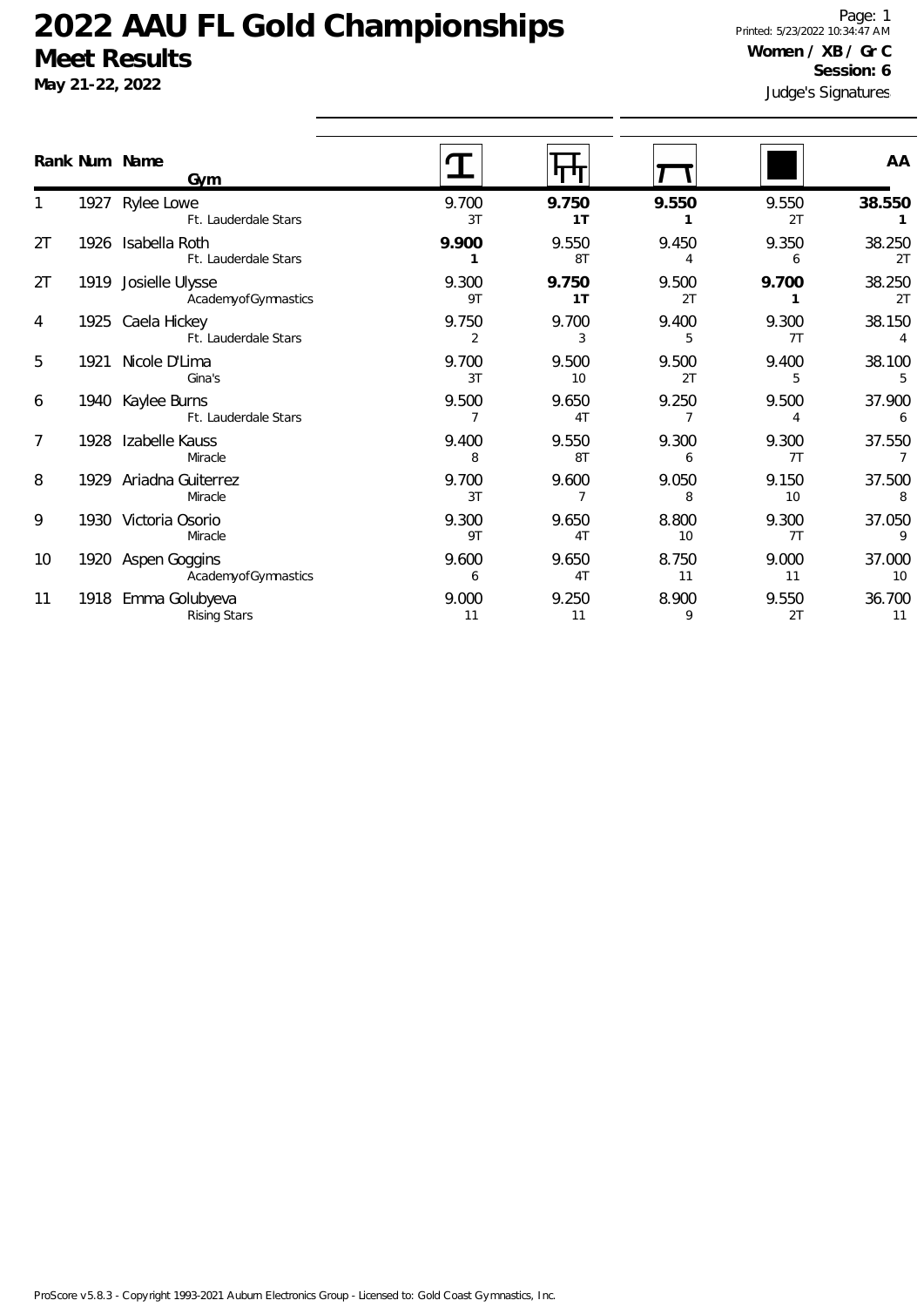|                       |                                                                                                                                                                                                                                                          |             |             |             | AA             |
|-----------------------|----------------------------------------------------------------------------------------------------------------------------------------------------------------------------------------------------------------------------------------------------------|-------------|-------------|-------------|----------------|
| <b>Rising Stars</b>   | 9.950                                                                                                                                                                                                                                                    | 9.800       | 9.550       | 9.450<br>3  | 38.750         |
| Gina's                | 9.750<br>2T                                                                                                                                                                                                                                              | 9.550<br>3  | 9.050<br>9T | 9.550       | 37.900<br>2    |
| Gina's                | 9.600                                                                                                                                                                                                                                                    | 9.650       | 9.450       | 9.100       | 37.800         |
|                       | 5T                                                                                                                                                                                                                                                       | 2           | 2           | 8T          | 3              |
| Gina's                | 9.300                                                                                                                                                                                                                                                    | 9.350       | 9.300       | 9.500       | 37.450         |
|                       | 9                                                                                                                                                                                                                                                        | 5.          | 4T          | 2           | 4              |
| Expression            | 9.600                                                                                                                                                                                                                                                    | 9.150       | 9.350       | 9.150       | 37.250         |
|                       | 5T                                                                                                                                                                                                                                                       | 6T          | 3           | 6T          | 5              |
| Gina's                | 9.100<br>10                                                                                                                                                                                                                                              | 9.450<br>4  | 9.150       | 9.300<br>4  | 37.000<br>6    |
| Expression            | 9.400                                                                                                                                                                                                                                                    | 9.100       | 9.250       | 9.100       | 36.850         |
|                       | 8                                                                                                                                                                                                                                                        | 8           | 6           | 8T          | $\overline{7}$ |
| Gina's                | 9.750                                                                                                                                                                                                                                                    | 9.150       | 8.800       | 9.000       | 36.700         |
|                       | 2T                                                                                                                                                                                                                                                       | 6T          | 11          | 10T         | 8              |
| <b>Rising Stars</b>   | 9.500                                                                                                                                                                                                                                                    | 8.900<br>10 | 9.100<br>8  | 9.150<br>6T | 36.650<br>9    |
| Expression            | 9.700                                                                                                                                                                                                                                                    | 8.400       | 9.300       | 9.000       | 36.400         |
|                       | 4                                                                                                                                                                                                                                                        | 11          | 4T          | 10T         | 10             |
| <b>Birkley Stubbs</b> | 9.000                                                                                                                                                                                                                                                    | 9.000       | 9.050       | 9.200       | 36.250         |
| Expression            | 11                                                                                                                                                                                                                                                       | 9           | 9T          | 5           | 11             |
|                       | Rank Num Name<br>Gym<br>1934 Alexa Bradley<br>1937 Valentina Alvarez<br>1935 Leah Pedraja<br>1936 Maria Acevedo<br>1933 Slone Sluyter<br>1938 Gabriella Lopez<br>1932 Sadie Cohen<br>1939 Olivia Munoz<br>1943 Brielle Alves<br>2028 Kayla Stead<br>1931 |             |             |             |                |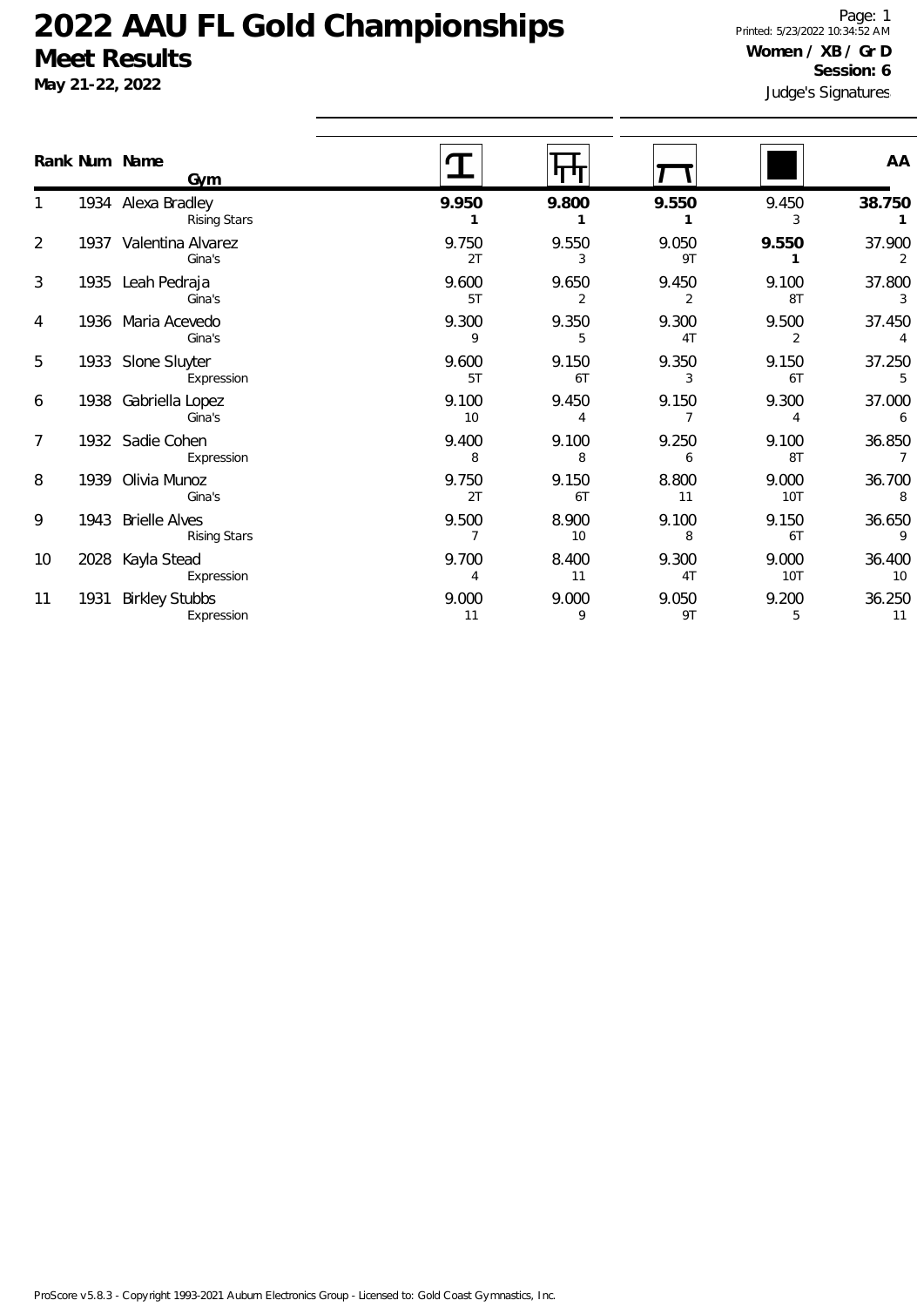|    | Rank Num Name | <b>Gym</b>                              |             |             |             |             | AA           |
|----|---------------|-----------------------------------------|-------------|-------------|-------------|-------------|--------------|
|    |               | 1950 Sophia Debaldo<br>Gym Kidz MB      | 9.600<br>2T | 9.600       | 9.550       | 9.350<br>5T | 38.100       |
| 2  | 1949          | Ella Tamir<br><b>Rising Stars</b>       | 9.600<br>2T | 9.400<br>2  | 9.500<br>2  | 9.400<br>2T | 37.900<br>2  |
| 3  |               | 1942 Adrienne Menard<br>Expression      | 9.500<br>5T | 9.350<br>3  | 9.450<br>3T | 9.500       | 37.800<br>3  |
| 4  |               | 1941 Sara Sofia Kirestian<br>Expression | 9.100<br>9  | 9.200<br>6  | 9.450<br>3T | 9.400<br>2T | 37.150<br>4  |
| 5  |               | 1944 Vallery Sanz<br>Gina's             | 9.500<br>5T | 9.300<br>4  | 9.250<br>6  | 9.050<br>9  | 37.100<br>5  |
| 6  | 1946          | <b>Madison Santos</b><br>Gina's         | 9.400       | 9.250<br>5  | 9.100<br>7T | 9.100<br>7T | 36.850<br>6  |
| 7  |               | 1948 Collette Josephson<br>Gym Kidz MB  | 9.650       | 9.150       | 9.000<br>10 | 8.850<br>10 | 36.650<br>7  |
| 8  |               | 1952 Lauren Zuniga<br>Gym Kidz MB       | 9.600<br>2T | 8.300<br>10 | 9.100<br>7T | 9.400<br>2T | 36.400<br>8  |
| 9  |               | 1945 Marifer Abreu<br>Gina's            | 9.200<br>8  | 8.350<br>9  | 9.350<br>5  | 9.350<br>5T | 36.250<br>9  |
| 10 | 1951          | Estrella Le Mar<br>Gym Kidz MB          | 8.800<br>11 | 8.200<br>11 | 9.050<br>9  | 9.100<br>7T | 35.150<br>10 |
| 11 | 1947          | Tessa Magarik<br>Gym Kidz MB            | 8.900<br>10 | 8.700<br>8  | 8.250<br>11 | 8.800<br>11 | 34.650<br>11 |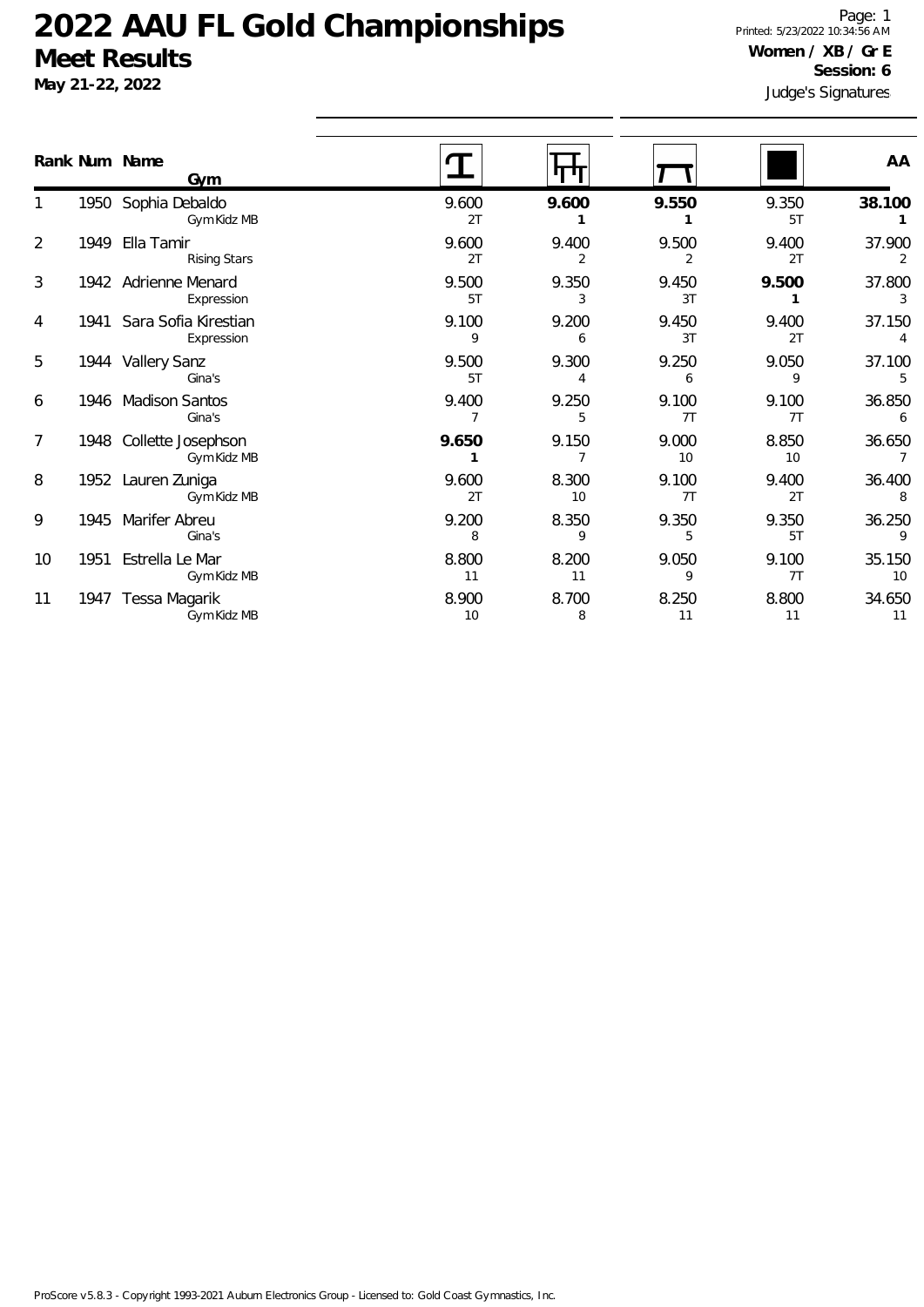### **May 21-22, 2022**

Judge's Signatures Page: 1 Printed: 5/23/2022 10:35:00 AM **Women / XB / Gr A Session: 7**

|   |      | Rank Num Name<br><u>Gym</u>      |             |            |             |             | AA          |
|---|------|----------------------------------|-------------|------------|-------------|-------------|-------------|
|   |      | 2006 Natalia Diaz<br>Miracle     | 9.700       | 9.800      | 9.150<br>7T | 9.300<br>5. | 37.950      |
| 2 |      | 2016 Raegan Keise<br>Miracle     | 9.100<br>6T | 9.750      | 9.450<br>2T | 9.500       | 37.800<br>2 |
| 3 |      | 2013 Brianna Fajardo<br>Miracle  | 9.300       | 9.500      | 9.300       | 9.600       | 37.700      |
| 4 | 2005 | <b>Bailey Spiteri</b><br>Miracle | 9.200<br>5  | 9.550      | 9.400       | 9.400<br>3T | 37.550      |
| 5 |      | 2012 Yamora McMillian<br>Miracle | 9.100<br>6T | 9.600      | 9.550       | 9.200       | 37.450      |
| 6 |      | 2010 Zara Spencer<br>Miracle     | 9.500       | 9.350      | 9.150<br>7T | 9.250<br>6  | 37.250      |
|   | 2007 | Mia Nunez<br>Miracle             | 8.700       | 9.400<br>6 | 9.200<br>h  | 9.400<br>3T | 36.700      |
| 8 | 2014 | Zariah Fowler<br>Miracle         | 9.350       | 9.000<br>8 | 9.450<br>2T | 8.500<br>8  | 36.300      |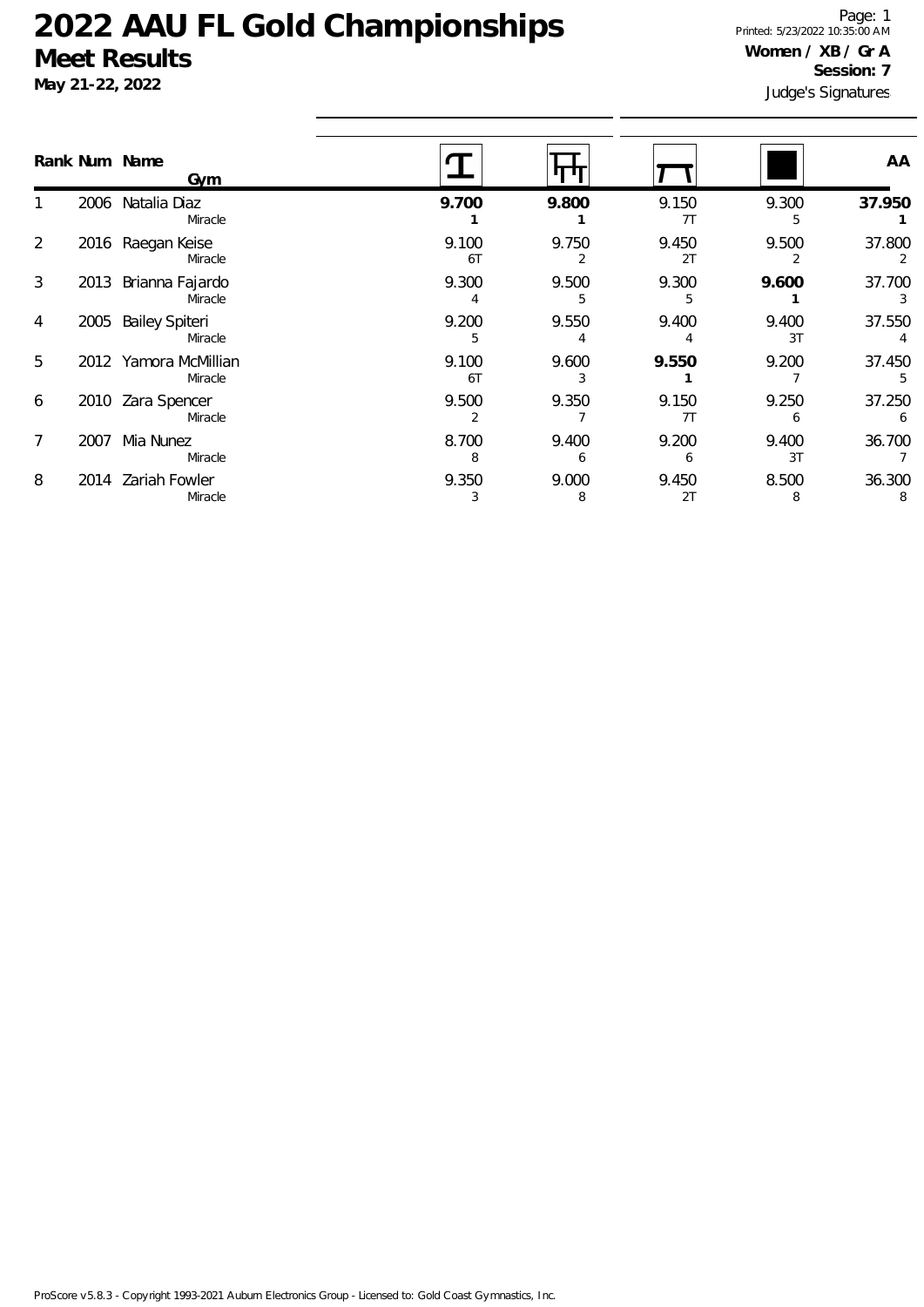**May 21-22, 2022**

Judge's Signatures Page: 1 Printed: 5/23/2022 10:35:05 AM **Women / XB / Gr B Session: 7**

|    |      | Rank Num Name<br>Gym                      |             |                         |                         |             | AA           |
|----|------|-------------------------------------------|-------------|-------------------------|-------------------------|-------------|--------------|
|    |      | 2011 Skyler Guerin<br>Miracle             | 9.850       | 9.700                   | 9.300<br>8              | 9.650       | 38.500       |
| 2T | 2002 | Julia Rojas<br>Ft. Lauderdale Stars       | 9.700       | 9.650                   | 9.450<br>$4^*$          | 9.250       | 38.050<br>2T |
| 2T |      | 2020 Rylee Greene<br>Ft. Lauderdale Stars | 9.600       | 9.500<br>4 <sub>T</sub> | 9.450<br>$4^*$          | 9.500<br>3  | 38.050<br>2T |
| 4  | 2003 | Sophia Zuniga<br>Gym Kidz MB              | 9.200<br>6T | 9.350<br>8              | 9.500                   | 9.600       | 37.650       |
| 5  | 2015 | Lola Lavoix<br>Miracle                    | 9.200<br>6T | 9.400<br>6T             | 9.400<br>6              | 9.450<br>4T | 37.450<br>5  |
| 6  | 2004 | Isabel Marchisio<br>Ft. Lauderdale Stars  | 8.600<br>8  | 9.550<br>3              | 9.600<br>1 <sub>T</sub> | 9.450<br>4T | 37.200<br>6  |
| 7  |      | 2021 Avery Brent<br>Ft. Lauderdale Stars  | 9.300       | 9.400<br>6T             | 9.350                   | 9.000<br>8  | 37.050       |
| 8  |      | 2008 Sarah Martinez<br>Miracle            | 9.650       | 9.500<br>4T             | 8.350<br>9              | 9.450<br>4T | 36.950<br>8  |
| 9  | 2009 | K'Amor Ochoa<br>Miracle                   | 0.000<br>9  | 7.700<br>9              | 9.600<br>1T             | 0.000<br>9  | 17.300<br>9  |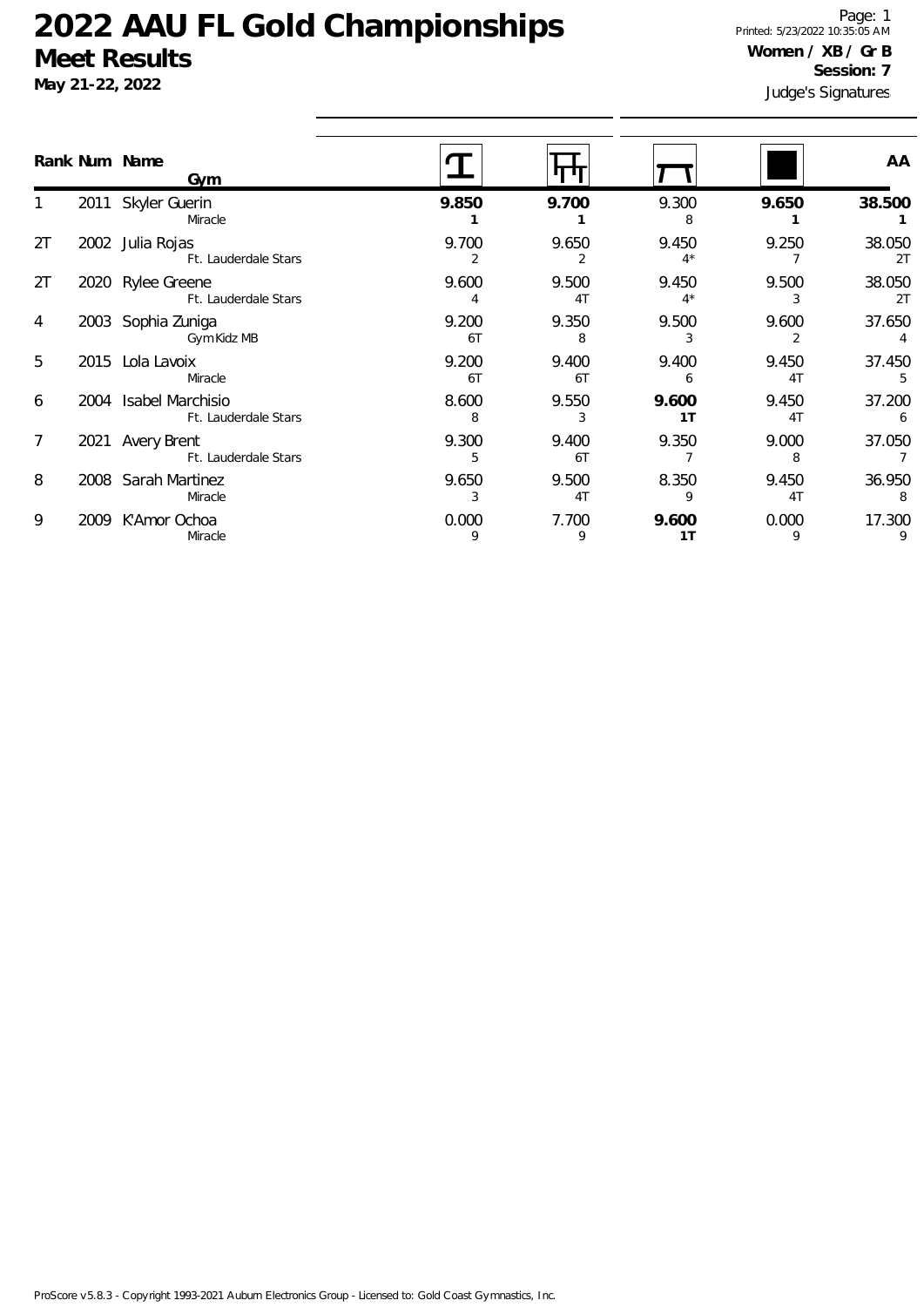**May 21-22, 2022**

Judge's Signatures Page: 1 Printed: 5/23/2022 10:35:09 AM **Women / XB / Gr C Session: 7**

| Rank Num Name  |      | Gym                                         |             |            |             |             | AA           |
|----------------|------|---------------------------------------------|-------------|------------|-------------|-------------|--------------|
|                |      | 2025 Sophia Feliz<br>Ft. Lauderdale Stars   | 9.750       | 9.900      | 9.750       | 9.450<br>2  | 38.850       |
| $\overline{2}$ |      | 2017 Luna Ramirez<br>Gym Kidz MB            | 9.400<br>5T | 9.750      | 9.600       | 9.700       | 38.450       |
| 3              |      | 2022 Leila Idarrage<br>Ft. Lauderdale Stars | 9.500<br>2T | 9.500      | 9.500<br>4T | 9.400       | 37.900<br>3  |
| 4              |      | 2019 Sophia Martinez<br>Gym Kidz MB         | 9.250       | 9.400      | 9.550<br>3  | 9.250       | 37.450       |
| 5T             |      | 2026 Abril Ventura<br>Gym Kidz MB           | 9.400<br>5T | 9.200      | 9.500<br>4T | 8.900<br>9  | 37.000<br>5T |
| 5T             | 2023 | Ryleigh Roese<br>Ft. Lauderdale Stars       | 9.450       | 9.450      | 9.000       | 9.100<br>5T | 37.000<br>5T |
| 7              | 2027 | Reena Kang<br>Gym Kidz MB                   | 8.800<br>9  | 9.000<br>8 | 9.200<br>6  | 9.050       | 36.050       |
| 8              | 2001 | Beatrice Valenrini<br>Gym Kidz MB           | 9.500<br>2T | 8.200<br>9 | 9.150       | 9.100<br>5T | 35.950<br>8  |
| 9              |      | 2018 Tatiana Gomez<br>Gym Kidz MB           | 9.100<br>8  | 9.250<br>6 | 8.550       | 9.000<br>8  | 35.900<br>9  |
| 10             |      | 2024 Kayla Strub<br>Ft. Lauderdale Stars    | 10          | 10         | 10          | 0.000<br>10 | 0.000<br>10  |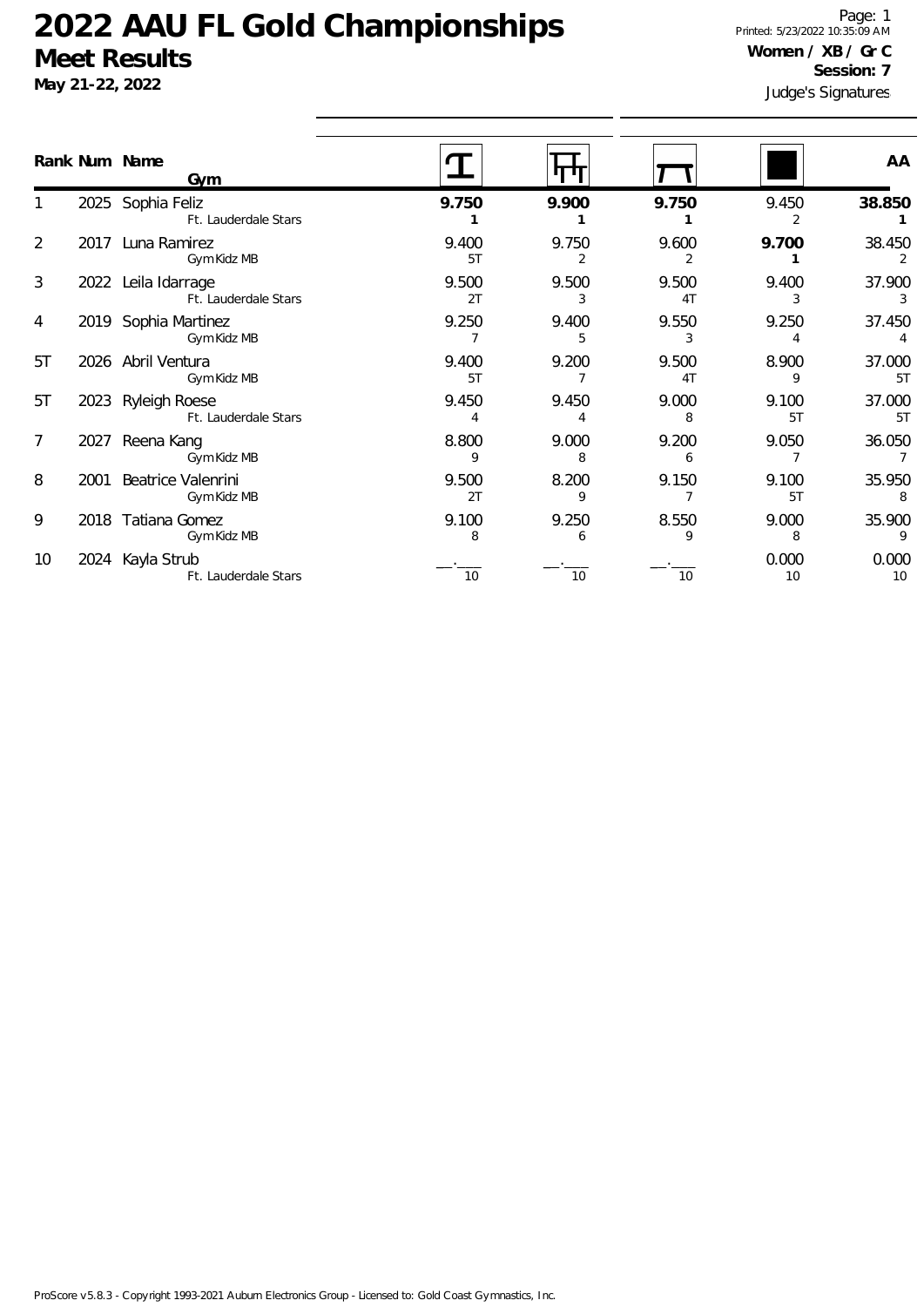### **Team Results**

**May 21-22, 2022**

Page: 1 Printed: 5/23/2022 10:31:13 AM **Women / XB / All Ages**

**Session: 6,7**

| Rank           | <b>Gym</b>           | Team   | Score   |              | ா            |                          |                          |
|----------------|----------------------|--------|---------|--------------|--------------|--------------------------|--------------------------|
| 1              | Ft. Lauderdale Stars | $\top$ | 116.650 | 29.400       | 29.550       | 28.900<br>1T             | 28.800<br>$\overline{2}$ |
| $\overline{2}$ | Miracle              | $\top$ | 115.850 | 29.250<br>2  | 29.250<br>2T | 28.600<br>4              | 28.750<br>3              |
| 3              | AcademyofGymnastics  | T      | 115.650 | 28.650       | 29.250<br>2T | 28.900<br>1 <sub>T</sub> | 28.850                   |
| 4              | Gym Kidz MB          | Τ      | 115.000 | 28.850<br>5T | 28.750<br>4  | 28.700<br>3              | 28.700<br>4              |
| 5              | Gina's               | $\top$ | 114.650 | 29.200<br>3  | 28.700<br>5  | 28.300<br>5              | 28.450<br>5              |
| 6              | <b>Rising Stars</b>  | Τ      | 114.050 | 29.050<br>4  | 28.450<br>6  | 28.150<br>7              | 28.400<br>6              |
| 7              | Expression           | $\top$ | 112.900 | 28.850<br>5T | 27.700       | 28.250<br>6              | 28.100<br>7              |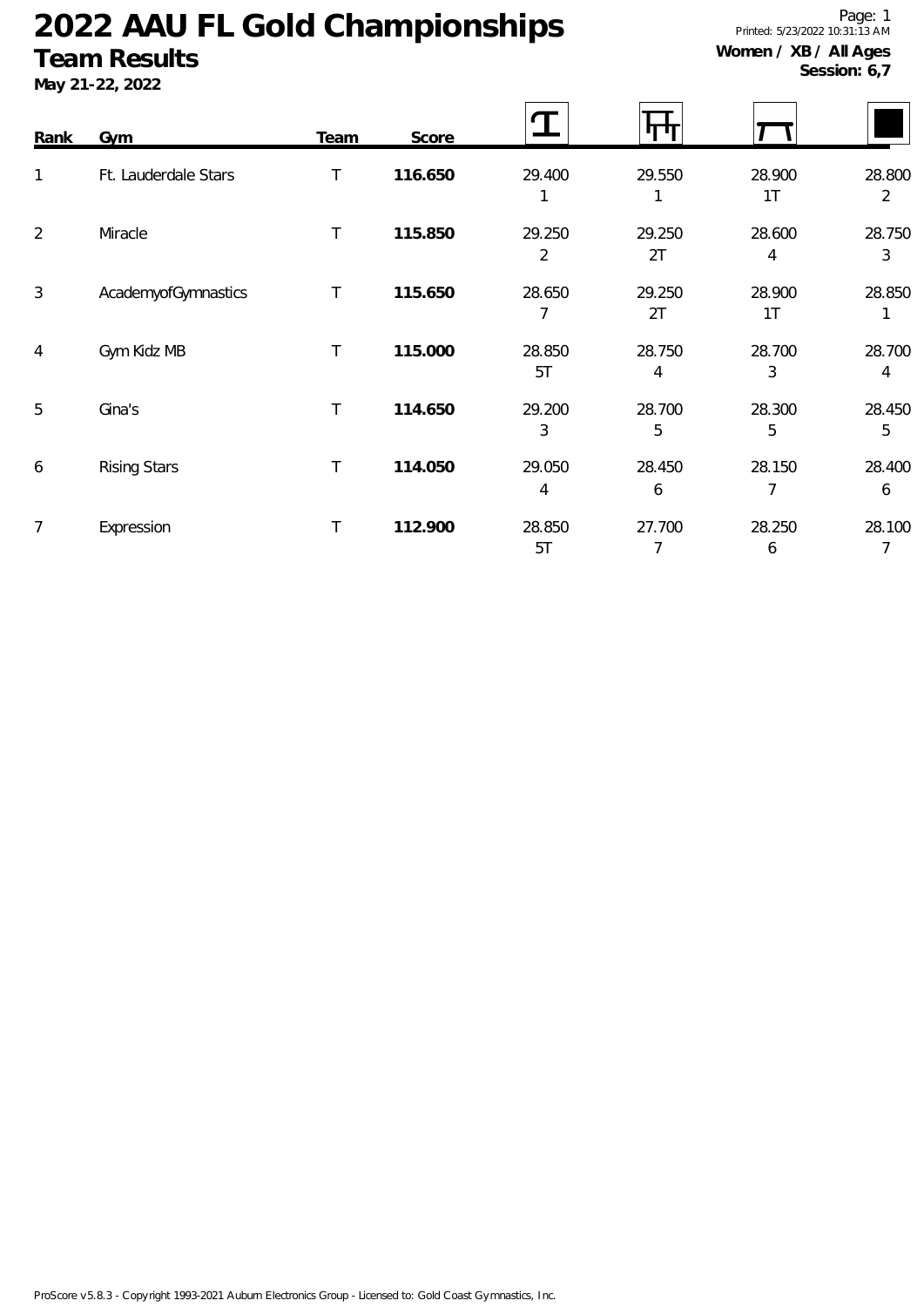**May 21-22, 2022**

Judge's Signatures Page: 1 Printed: 5/23/2022 10:35:13 AM **Women / XS / Gr A Session: 7**

|                |      | Rank Num Name<br>Gym                       |             |             |             |             | AA          |
|----------------|------|--------------------------------------------|-------------|-------------|-------------|-------------|-------------|
|                | 2052 | Chloe Tronel<br>Ft. Lauderdale Stars       | 9.600       | 9.750       | 9.550       | 9.600       | 38.500      |
| $\overline{2}$ | 2058 | Addison Osa<br>Ft. Lauderdale Stars        | 9.300<br>3  | 9.800<br>2T | 9.400       | 9.550<br>2T | 38.050      |
| 3              | 2062 | Kylee Muschette<br>Miracle                 | 9.450       | 9.350<br>7T | 9.700       | 9.350<br>5T | 37.850      |
| 4              | 2056 | Rebecca Costarella<br>Ft. Lauderdale Stars | 9.200<br>5T | 9.800<br>2T | 9.250<br>5T | 9.550<br>2T | 37.800      |
| 5              | 2051 | Lily Bergquist<br>AcademyofGymnastics      | 8.900<br>8  | 9.650<br>5  | 9.300       | 9.350<br>5T | 37.200      |
| 6              | 2054 | Elianna Ostrovsky<br>AcademyofGymnastics   | 9.200<br>5T | 9.350<br>71 | 9.250<br>5T | 9.300       | 37.100<br>6 |
| 7              | 2057 | Jenna Schwegman<br>Ft. Lauderdale Stars    | 9.250       | 9.850       | 8.900       | 9.000<br>Q  | 37.000      |
| 8              | 2053 | Daniella Ricks<br>AcademyofGymnastics      | 9.000       | 9.550<br>6  | 8.600<br>8T | 9.100<br>8  | 36.250<br>8 |
| 9              | 2055 | Malu Nunez<br>Ft. Lauderdale Stars         | 8.700<br>9  | 7.800<br>9  | 8.600<br>8T | 9.500       | 34.600      |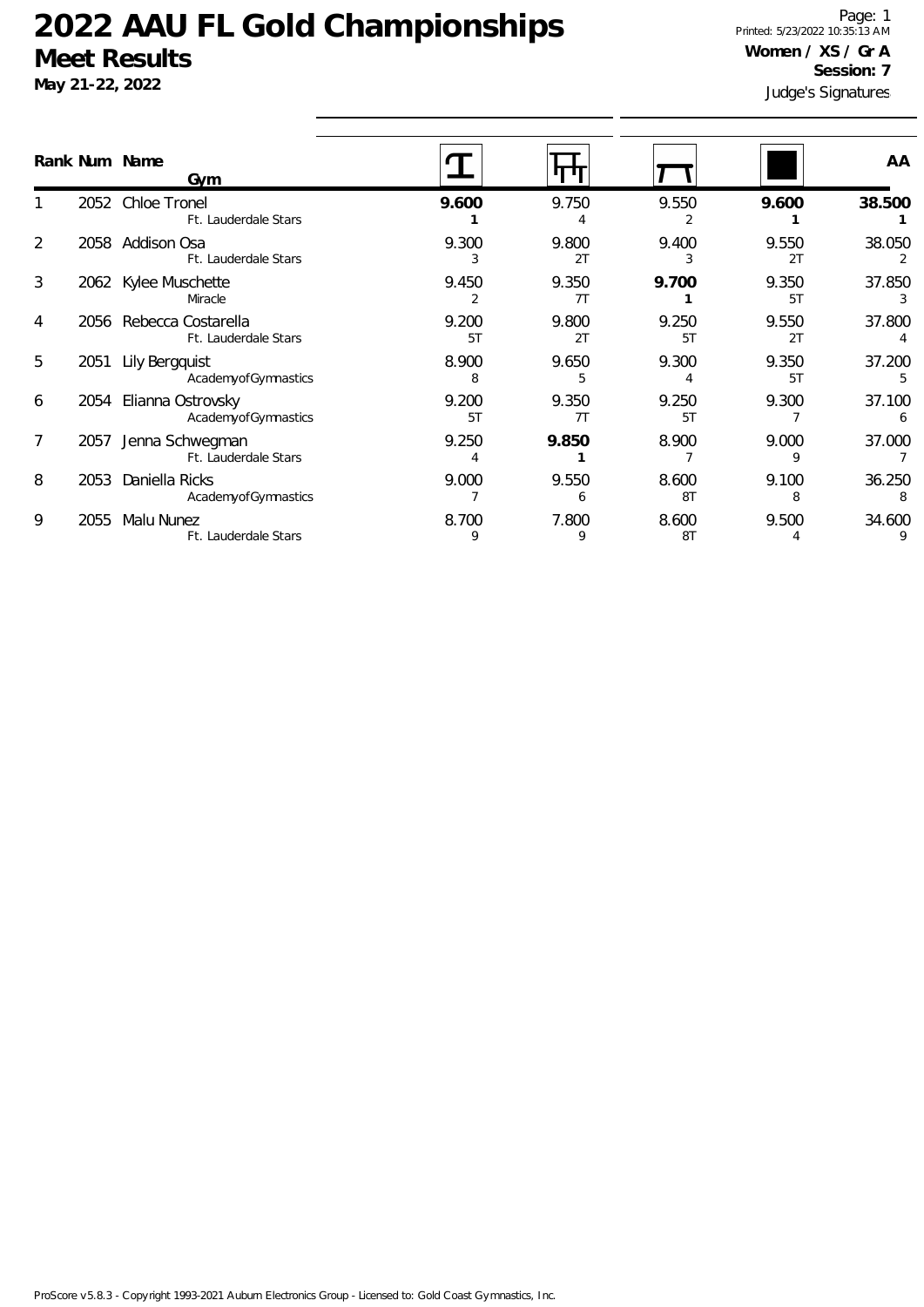**May 21-22, 2022**

Judge's Signatures Page: 1 Printed: 5/23/2022 10:35:18 AM **Women / XS / Gr B Session: 7**

|    |      | Rank Num Name<br>Gym                        |             |             |             |            | AA                       |
|----|------|---------------------------------------------|-------------|-------------|-------------|------------|--------------------------|
|    |      | 2063 Valentina Morando-Olivera<br>Miracle   | 9.500<br>2T | 9.600<br>3T | 9.650       | 9.200<br>2 | 37.950                   |
| 2  | 2070 | Emilia Cordona<br>Miracle                   | 9.200<br>5T | 9.600<br>3T | 9.550       | 9.350      | 37.700<br>2              |
| 3  | 2065 | Aubrie Lewis<br>Miracle                     | 9.500<br>2T | 9.750       | 9.100<br>4T | 9.000      | 37.350<br>3              |
| 4T | 2060 | Kaitlin Tye<br>Miracle                      | 9.750       | 9.250<br>8  | 9.300<br>3  | 8.800<br>6 | 37.100<br>4T             |
| 4T | 2061 | Valeria Guerrero<br>Miracle                 | 9.300       | 9.650       | 9.050<br>6  | 9.100      | 37.100<br>4 <sub>T</sub> |
| 6  |      | 2059 Autumn Boyarin<br>Ft. Lauderdale Stars | 9.200<br>5T | 9.500<br>5  | 9.100<br>4T | 8.850<br>5 | 36.650<br>6              |
| 7  |      | 2066 Allanah Zaga<br>Miracle                | 9.100<br>7T | 8.850       | 8.800       | 8.700      | 35.450                   |
| 8  | 2071 | Siara Muschette<br>Miracle                  | 8.900<br>9  | 9.400       | 8.750<br>8  | 8.300<br>8 | 35.350<br>8              |
| 9  | 2064 | Jayla Dilaurenzio<br>Miracle                | 9.100<br>7T | 9.450<br>6  | 8.700<br>9  | 8.000<br>9 | 35.250<br>9              |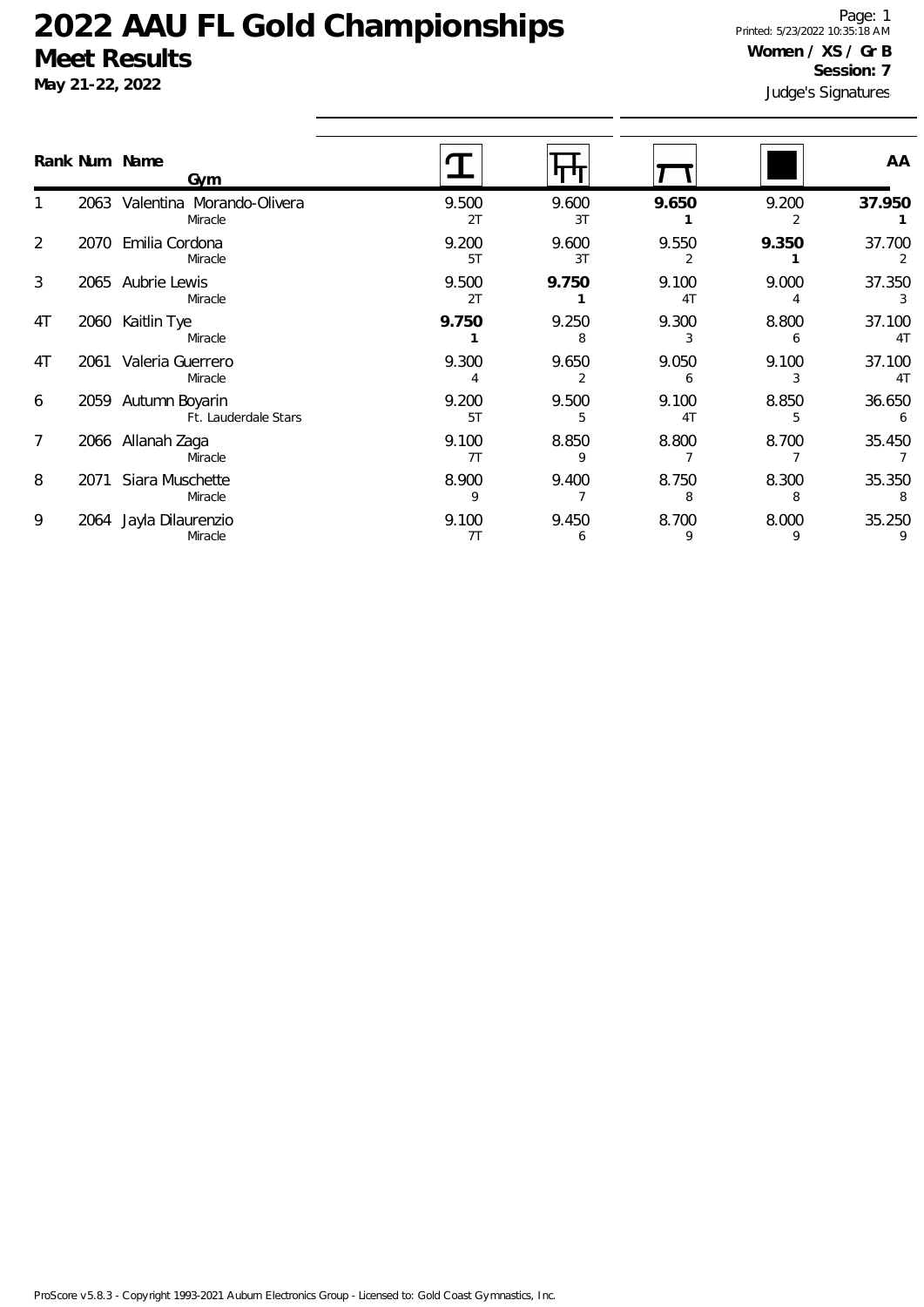**May 21-22, 2022**

Judge's Signatures Page: 1 Printed: 5/23/2022 10:35:22 AM **Women / XS / Gr C Session: 7**

|    |      | Rank Num Name<br>Gym                       |             |            |             |             | AA                       |
|----|------|--------------------------------------------|-------------|------------|-------------|-------------|--------------------------|
|    | 2077 | Celia Rundlet<br>Expression                | 9.600       | 9.600      | 9.700       | 9.400       | 38.300                   |
| 2  | 2067 | Gianna Ostrovsky<br>AcademyofGymnastics    | 9.400<br>2T | 9.550<br>6 | 9.400       | 9.450       | 37.800                   |
| 3  | 2075 | <b>Hazel Tawfik</b><br>AcademyofGymnastics | 9.000<br>7T | 9.750      | 9.650       | 9.250       | 37.650                   |
| 4T | 2069 | Allie Thomson<br>AcademyofGymnastics       | 9.100<br>5T | 9.700      | 9.450       | 9.300<br>3T | 37.550<br>4 <sub>T</sub> |
| 4T |      | 2076 Angelina Murphy<br>Expression         | 9.400<br>2T | 9.650      | 9.300       | 9.200<br>h  | 37.550<br>4 <sub>T</sub> |
| 6  | 2139 | Lila Unger<br>AcademyofGymnastics          | 9.100<br>5T | 9.800      | 8.700<br>7T | 9.300<br>3T | 36.900                   |
| 7  | 2072 | Mia Forero<br>Miracle                      | 9.400<br>2T | 9.350      | 9.000<br>6  | 8.600<br>8  | 36.350                   |
| 8  | 2073 | Adriana Breen<br>Expression                | 9.000<br>7T | 9.250<br>8 | 8.700<br>7T | 8.700       | 35.650<br>8              |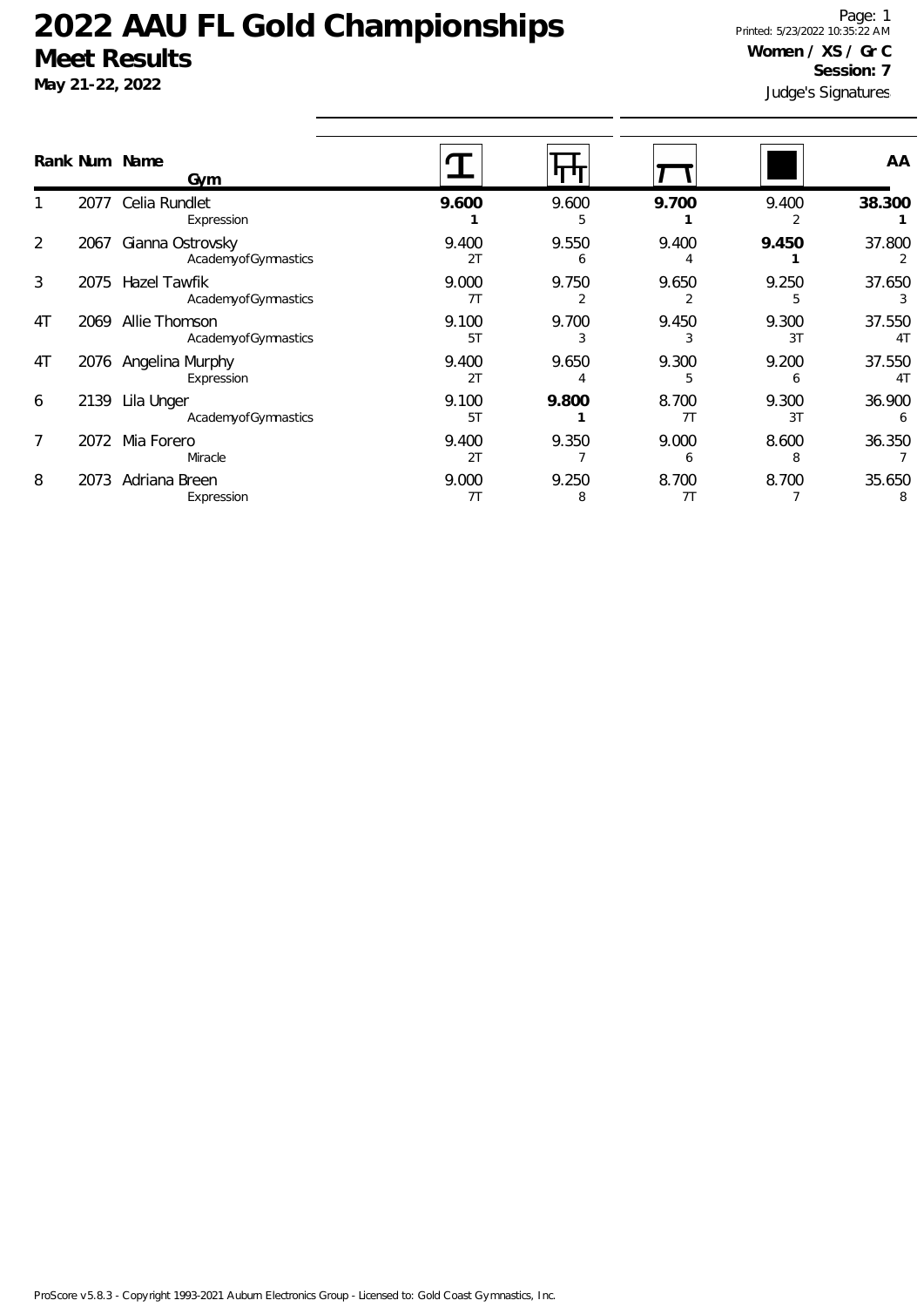**May 21-22, 2022**

Judge's Signatures Page: 1 Printed: 5/23/2022 10:35:26 AM **Women / XS / Gr A Session: 8**

|                |      | Rank Num Name<br>Gvm                       |             |             |             |                         | AA          |
|----------------|------|--------------------------------------------|-------------|-------------|-------------|-------------------------|-------------|
|                |      | 2110 Sophia Barone<br>Ft. Lauderdale Stars | 9.500<br>3T | 9.700       | 9.550       | 9.350<br>3              | 38.100      |
| 2              |      | 2104 Jamille Dip<br>4Ever                  | 9.600<br>1T | 9.550       | 9.350<br>5T | 9.400<br>$\overline{2}$ | 37.900<br>2 |
| 3              |      | 2109 Tara DiCicco<br>Ft. Lauderdale Stars  | 9.600<br>1T | 9.600<br>2  | 9.450<br>3T | 9.200<br>5              | 37.850<br>3 |
| 4              | 2101 | Miah Gonzalez<br>4Ever                     | 9.500<br>3T | 9.500       | 9.600       | 9.000<br>6              | 37.600      |
| 5              |      | 2107 Gianna Perez<br>4Ever                 | 9.400       | 9.050       | 9.250       | 9.500                   | 37.200<br>5 |
| 6              |      | 2103 Paula Arnias<br>4Ever                 | 9.450<br>5  | 9.400<br>6  | 8.850<br>9  | 9.300<br>4              | 37.000<br>6 |
| $\overline{7}$ |      | 2102 Elena Sanchez<br>4Ever                | 9.100       | 9.350<br>7T | 9.450<br>3T | 8.900                   | 36.800      |
| 8              |      | 2105 Alexia Rimola<br>Gina's               | 9.300       | 9.350<br>7T | 9.350<br>5T | 8.500<br>9              | 36.500<br>8 |
| 9              | 2106 | Daniela Sosa<br>4Ever                      | 9.200<br>8  | 9.450<br>5  | 9.100<br>8  | 8.700<br>8              | 36.450      |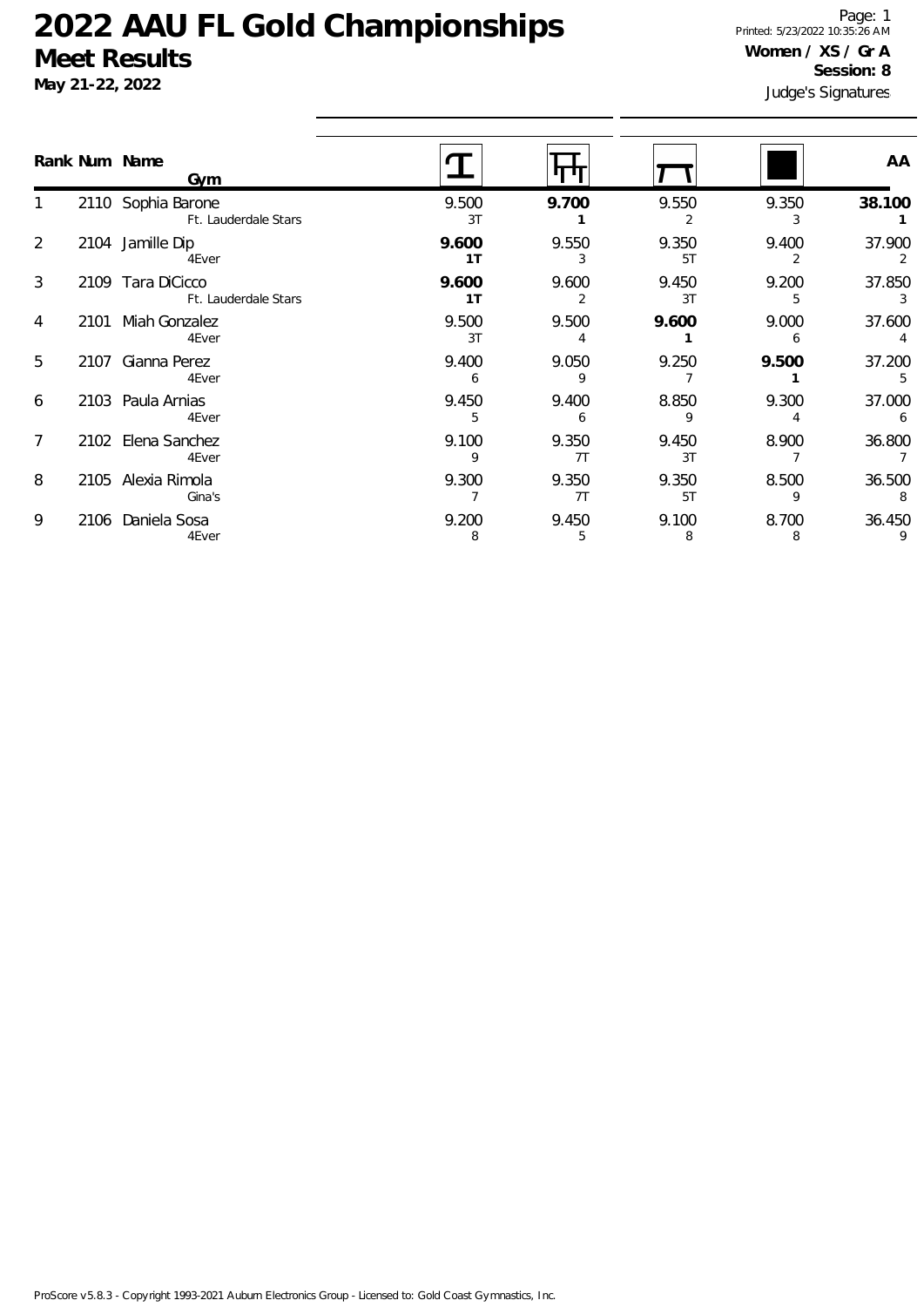**May 21-22, 2022**

Judge's Signatures Page: 1 Printed: 5/23/2022 10:35:32 AM **Women / XS / Gr B Session: 8**

|                |      | Rank Num Name<br>Gym                          |             |             |             |             | AA          |
|----------------|------|-----------------------------------------------|-------------|-------------|-------------|-------------|-------------|
|                |      | 2111 Astrid DeAngelis<br>Ft. Lauderdale Stars | 9.100<br>5T | 9.850       | 9.550<br>1T | 9.600       | 38.100      |
| 2              | 2115 | <b>Esther Cohen</b><br>Gym Kidz MB            | 9.400       | 9.450       | 9.350<br>3  | 9.400       | 37.600      |
| 3              | 2153 | Stephanie Carr<br>Key West                    | 9.100<br>5T | 9.300       | 9.550<br>1T | 9.000       | 36.950      |
| 4              |      | 2152 Aya Bowlen-Ingelsby<br>Key West          | 9.300<br>3T | 9.500<br>3T | 8.900<br>5T | 8.800<br>5T | 36.500      |
| 5              | 2116 | Maia Stawski<br>Gym Kidz MB                   | 9.100<br>5T | 9.400<br>6  | 8.600<br>8  | 9.350       | 36.450      |
| 6              |      | 2114 Ana Pastar<br>Gym Kidz MB                | 9.350       | 9.650       | 8.900<br>5T | 8.400       | 36.300      |
| $\overline{7}$ |      | 2122 Amaya Taylor<br>Miracle                  | 8.800<br>8  | 9.500<br>3T | 8.650       | 8.800<br>5T | 35.750      |
| 8              | 2113 | Kaylee Herranadez<br>Gina's                   | 9.300<br>3T | 8.900<br>8  | 9.000       | 8.500       | 35.700<br>8 |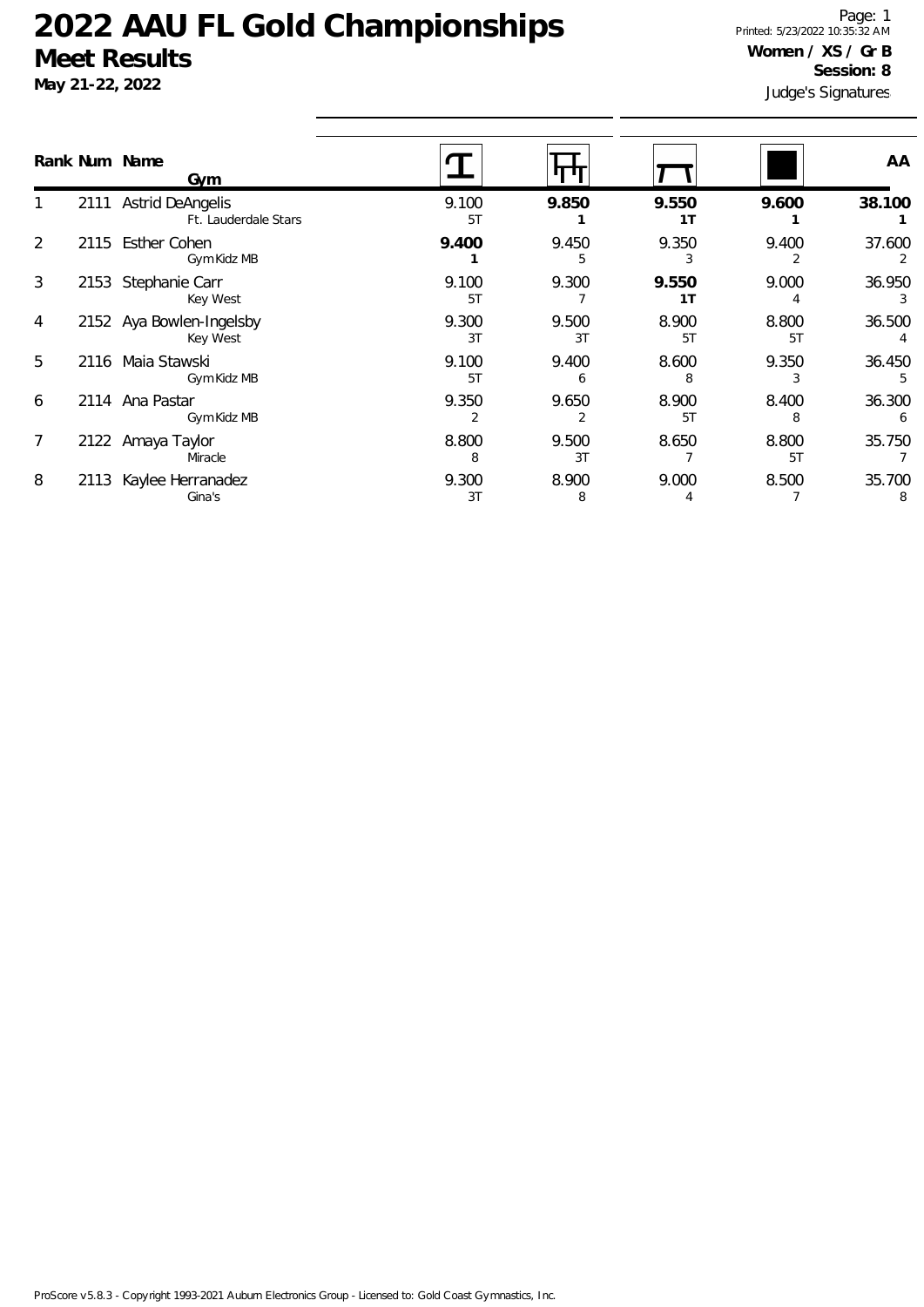**May 21-22, 2022**

Judge's Signatures Page: 1 Printed: 5/23/2022 10:35:36 AM **Women / XS / Gr C Session: 8**

|                |      | Rank Num Name<br><b>Gym</b>                   |                         |                         |             |                         | AA           |
|----------------|------|-----------------------------------------------|-------------------------|-------------------------|-------------|-------------------------|--------------|
|                |      | 2128 Jordan Liss<br>Miracle                   | 9.500<br>1 <sub>T</sub> | 9.750<br>1 <sub>T</sub> | 9.700<br>2  | 9.450                   | 38.400       |
| $\overline{2}$ | 2150 | Miriam McManus<br>Key West                    | 9.400<br>4T             | 9.750<br>1T             | 9.800       | 9.050                   | 38.000<br>2  |
| 3              |      | 2068 Katerina Palani<br>AcademyofGymnastics   | 9.300<br>8              | 9.600<br>3              | 9.550       | 9.200<br>$\overline{2}$ | 37.650<br>3  |
| 4              |      | 2123 Angelica Salzano<br>AcademyofGymnastics  | 9.500<br>1 <sub>T</sub> | 9.550                   | 9.400<br>4  | 9.100<br>3              | 37.550<br>4  |
| 5              |      | 2119 Ada Pakyurek<br>Miracle                  | 9.400<br>4T             | 9.350                   | 9.300<br>5T | 9.000<br>5T             | 37.050       |
| 6              | 2121 | Mia Reyes<br>Miracle                          | 9.400<br>4T             | 9.400<br>6              | 9.300<br>5T | 8.700                   | 36.800<br>6  |
| $\overline{7}$ |      | 2129 Arielle Theodore<br>Miracle              | 9.400<br>4T             | 9.500<br>5              | 9.250       | 8.500<br>8T             | 36.650<br>7  |
| 8              | 2124 | Isabella Borges<br>Gina's                     | 9.500<br>1 <sub>T</sub> | 8.700<br>10             | 9.100<br>8  | 9.000<br>5T             | 36.300<br>8  |
| 9              |      | 2118 Za'Niyah Hickman<br>Ft. Lauderdale Stars | 8.900<br>9T             | 8.850<br>9              | 8.800<br>9  | 8.500<br>8T             | 35.050       |
| 10             |      | 2132 Anaya Dumas<br>Miracle                   | 8.900<br>9T             | 9.000<br>8              | 8.600<br>10 | 8.500<br>8T             | 35.000<br>10 |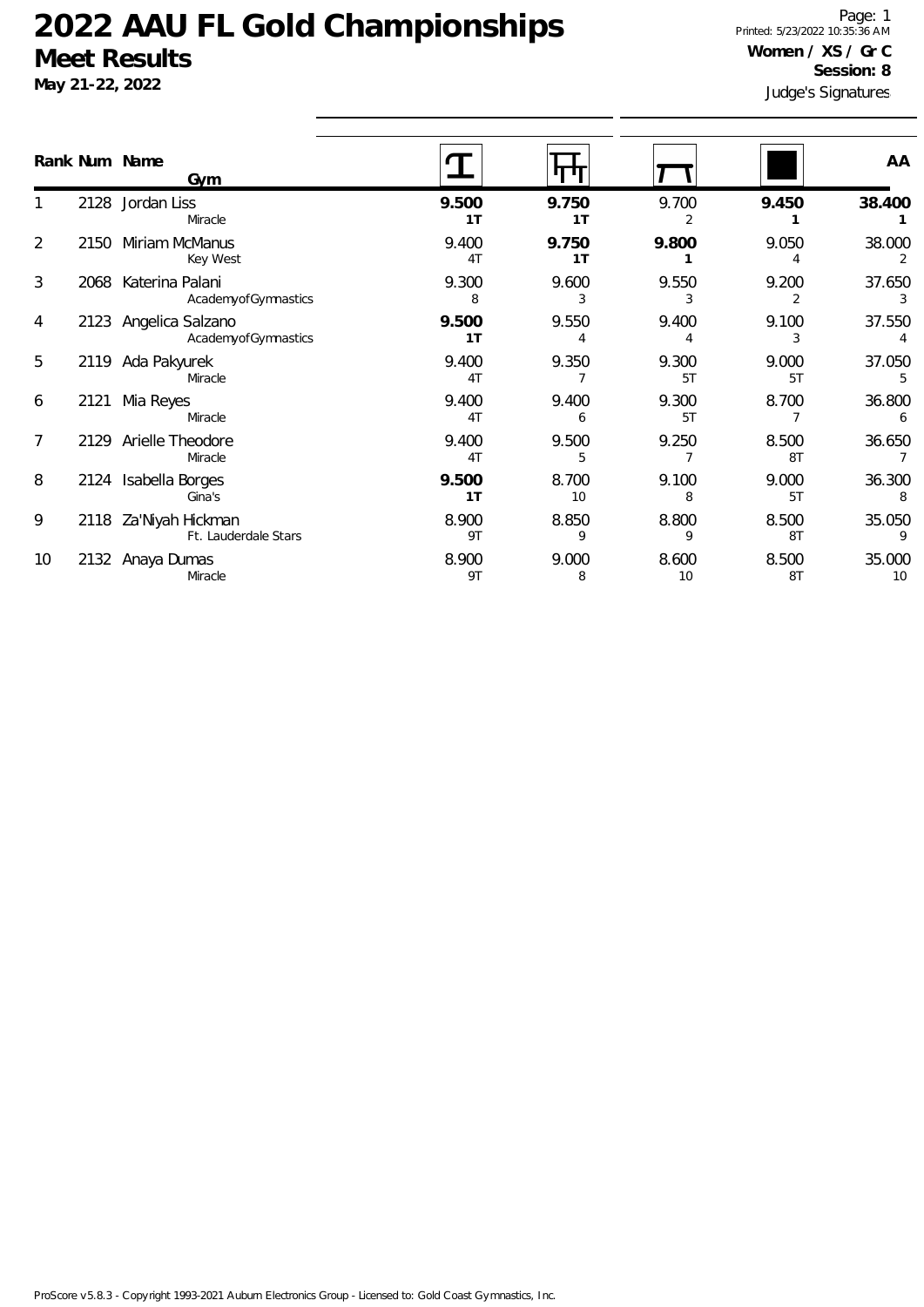**May 21-22, 2022**

Judge's Signatures Page: 1 Printed: 5/23/2022 10:35:40 AM **Women / XS / Gr D Session: 8**

|                |      | Rank Num Name<br><u>Gym</u>                 |             |             |             |             | AA          |
|----------------|------|---------------------------------------------|-------------|-------------|-------------|-------------|-------------|
|                | 2135 | Isabella Albequerque<br>AcademyofGymnastics | 9.650       | 9.450       | 9.550       | 9.350       | 38.000      |
| 2              | 2133 | Kaiya Obas<br>Miracle                       | 9.550       | 9.550<br>2T | 9.450<br>3T | 9.200<br>2T | 37.750<br>2 |
| 3              |      | 2126 Amy Claps<br>Gym Kidz MB               | 9.400<br>6T | 9.550<br>2T | 9.450<br>3T | 9.200<br>2T | 37.600      |
| 4              | 2137 | Isabella Monroy<br>AcademyofGymnastics      | 9.100<br>8  | 9.750       | 9.750       | 8.800<br>5T | 37.400      |
| 5              |      | 2142 Jazmin Garcia<br>Gym Kidz MB           | 9.400<br>6T | 9.250       | 9.200       | 9.200<br>2T | 37.050<br>5 |
| 6              |      | 2134 Jadai Abreu<br>4Ever                   | 9.600<br>2T | 9.350<br>5T | 9.250<br>6  | 8.800<br>5T | 37.000<br>6 |
| $\overline{7}$ | 2130 | Camila Zapata<br>Miracle                    | 9.600<br>2T | 8.950<br>8  | 9.300<br>5  | 8.750       | 36.600      |
| 8              | 2131 | Kayla Pierre<br>Miracle                     | 9.500<br>5  | 9.350<br>5T | 8.700<br>8  | 8.650<br>8  | 36.200<br>8 |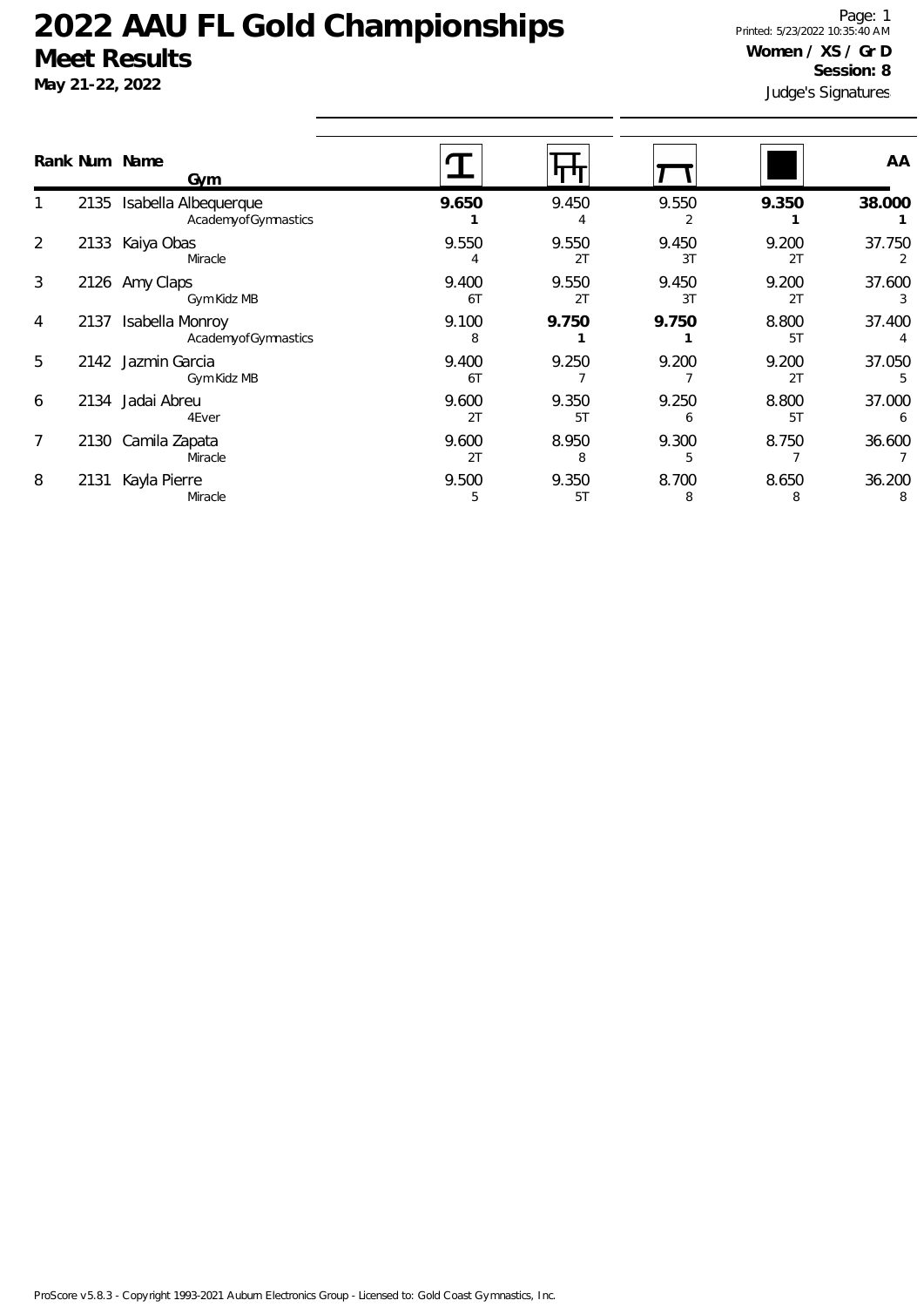**May 21-22, 2022**

Judge's Signatures Page: 1 Printed: 5/23/2022 10:35:45 AM **Women / XS / Gr E Session: 8**

|    |      | Rank Num Name<br>Gym                      |                         |               |             |             | AA           |
|----|------|-------------------------------------------|-------------------------|---------------|-------------|-------------|--------------|
|    | 2149 | Nevaeh Kauffman<br>Key West               | 9.400<br>3T             | 9.650<br>2    | 9.750       | 9.000<br>8T | 37.800       |
| 2T | 2141 | Sofia Echarri<br>Gina's                   | 9.400<br>3T             | 9.600<br>$3*$ | 9.700<br>2T | 9.000<br>8T | 37.700<br>2T |
| 2T |      | 2136 Theano Palani<br>AcademyofGymnastics | 9.300<br>5              | 9.700         | 9.350<br>5  | 9.350<br>2  | 37.700<br>2T |
| 2T | 2147 | Amanda Nielsen<br>AcademyofGymnastics     | 9.600                   | 9.600<br>$3*$ | 9.300<br>6T | 9.200<br>3  | 37.700<br>2T |
| 5  |      | 2148 Sienna Aleman<br>Gold Coast          | 9.250<br>6              | 9.450<br>6    | 9.700<br>2T | 9.100<br>4T | 37.500       |
| 6  |      | 2138 Sofia Rusnak<br>AcademyofGymnastics  | 9.100<br>8T             | 9.500<br>5    | 9.300<br>6T | 9.400       | 37.300<br>6  |
| 7  |      | 2145 Lyla Coulson<br>Gold Coast           | 9.100<br>8T             | 9.400         | 9.450<br>4  | 9.100<br>4T | 37.050       |
| 8  | 2140 | Caylee DePew<br><b>Gold Coast</b>         | 9.500<br>$\overline{2}$ | 9.150<br>10   | 9.100<br>8  | 9.100<br>4T | 36.850<br>8  |
| 9  | 2144 | Elena Vogiatzi<br>Gym Kidz MB             | 9.200                   | 9.350<br>8T   | 8.700<br>10 | 9.050       | 36.300<br>9  |
| 10 | 2143 | Geniyah Pierresaint<br>Miracle            | 8.900<br>10             | 9.350<br>8T   | 8.900<br>9  | 8.300<br>10 | 35.450<br>10 |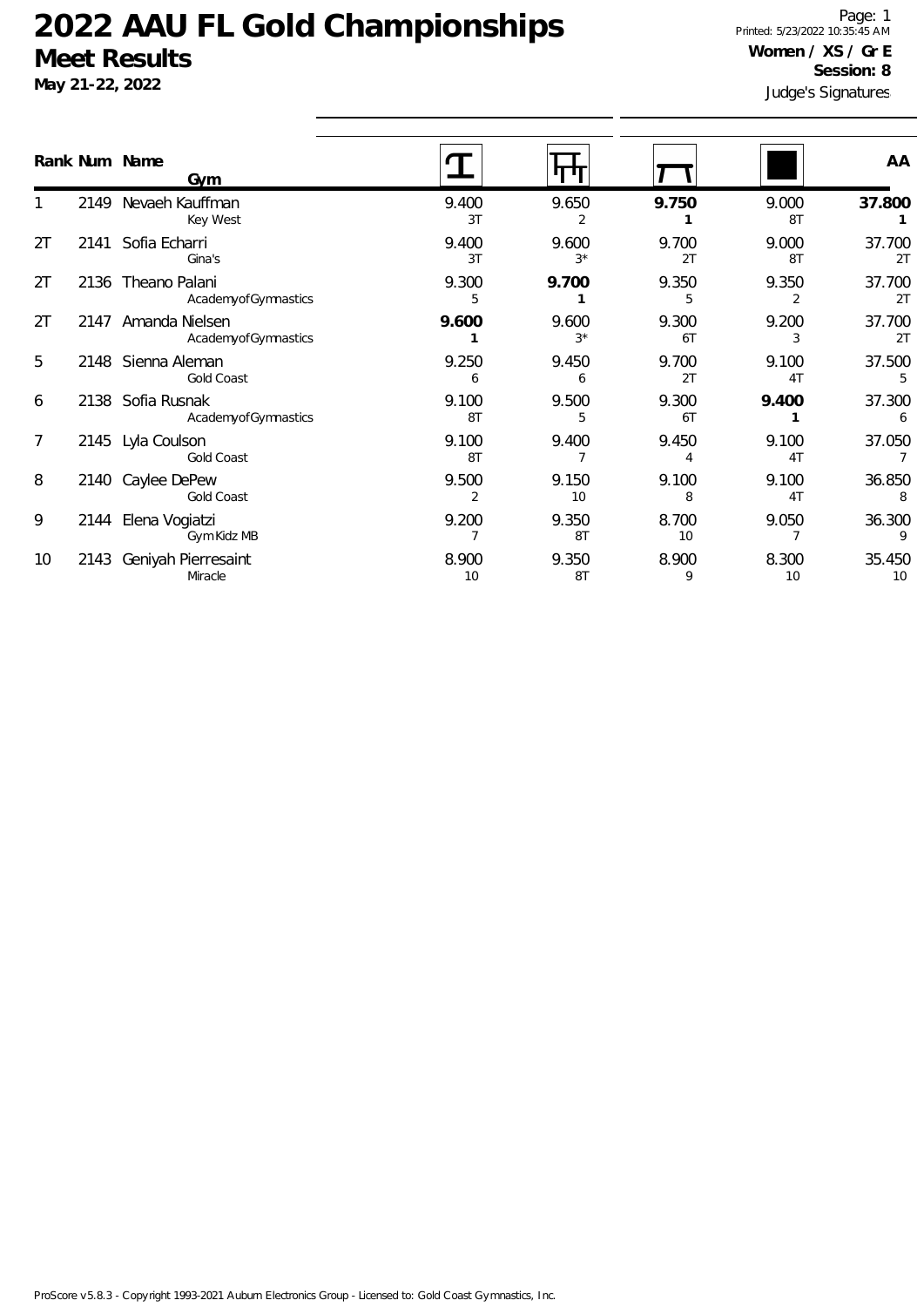### **Team Results**

**May 21-22, 2022**

Page: 1 Printed: 5/23/2022 10:31:16 AM **Women / XS / All Ages**

**Session: 7,8**

| Rank           | Gym                  | <b>Team</b>  | Score   |                          |                          |                          |                          |
|----------------|----------------------|--------------|---------|--------------------------|--------------------------|--------------------------|--------------------------|
| 1              | Ft. Lauderdale Stars | T.           | 115.600 | 28.700<br>3T             | 29.500                   | 28.650<br>4              | 28.750<br>1              |
| $\overline{2}$ | Miracle              | T            | 115.250 | 28.900<br>1              | 29.150<br>3              | 29.050<br>$\overline{2}$ | 28.150<br>$\overline{4}$ |
| 3              | AcademyofGymnastics  | $\mathsf{T}$ | 115.200 | 28.750<br>$\overline{2}$ | 29.300<br>$\overline{2}$ | 28.950<br>3              | 28.200<br>2T             |
| $\overline{4}$ | 4Ever                | $\top$       | 113.800 | 28.700<br>3T             | 28.500<br>6T             | 28.400<br>5              | 28.200<br>2T             |
| 5              | Key West             | $\top$       | 113.150 | 28.100<br>7              | 28.900<br>4              | 29.100<br>$\mathbf{1}$   | 27.050<br>8              |
| 6              | Gym Kidz MB          | T            | 112.800 | 28.200<br>5T             | 28.650<br>5              | 28.000<br>8              | 27.950<br>5              |
| $\overline{7}$ | Expression           | T            | 111.500 | 28.000<br>8              | 28.500<br>6T             | 27.700<br>9              | 27.300<br>6T             |
| 8              | Gold Coast           | T            | 111.400 | 27.850<br>9              | 28.000<br>8              | 28.250<br>6              | 27.300<br>6T             |
| 9              | Gina's               | $\top$       | 110.700 | 28.200<br>5T             | 27.850<br>9              | 28.150<br>$\overline{7}$ | 26.500<br>9              |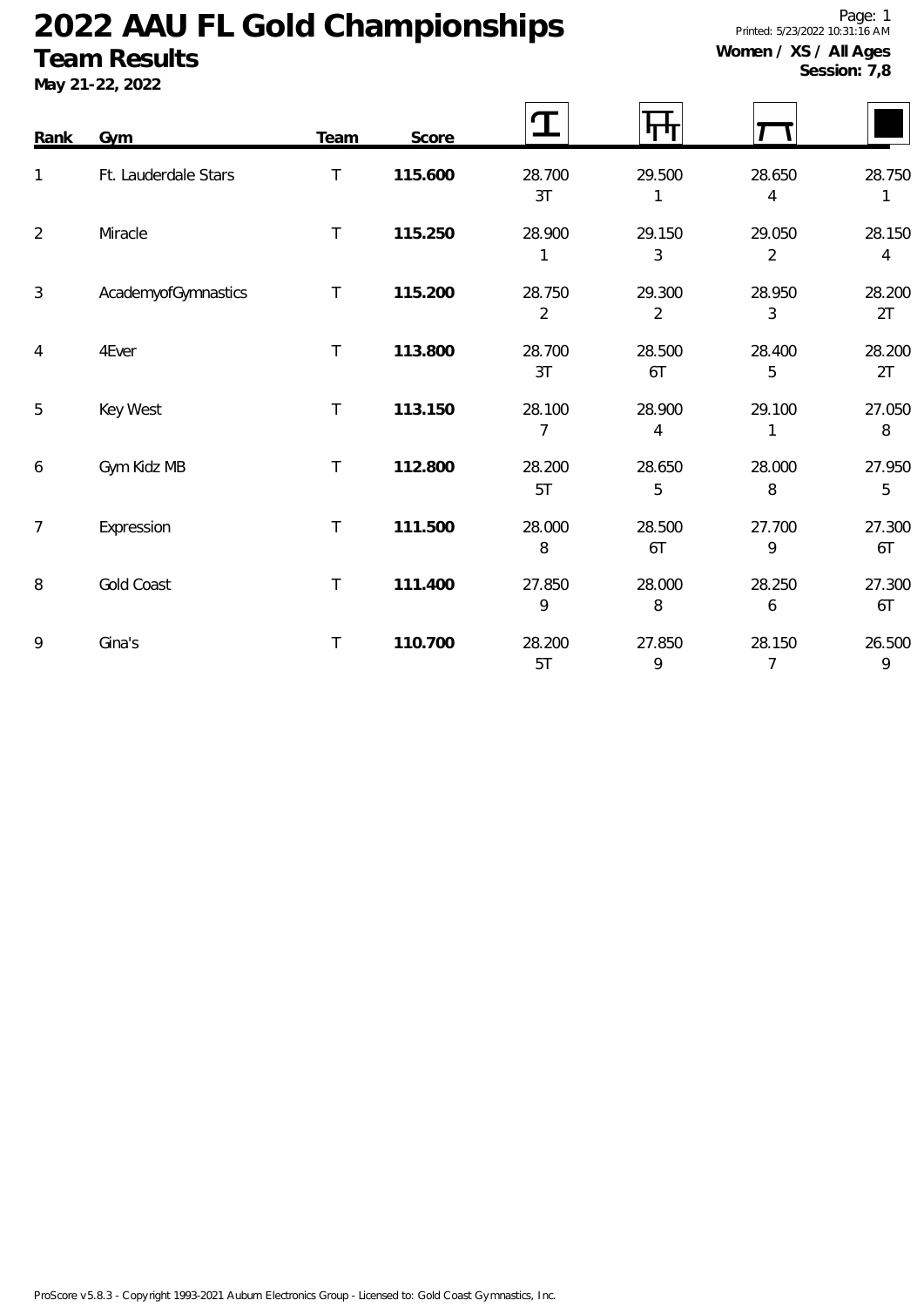### **Team Results**

**May 21-22, 2022**

**Session: All**

| Rank           | Gym                            | Team   | Score   | I              |        |                |                |
|----------------|--------------------------------|--------|---------|----------------|--------|----------------|----------------|
| $\mathbf{1}$   | <b>Rising Stars</b>            | T      | 116.150 | 29.350         | 29.250 | 29.050         | 28.5           |
|                |                                |        |         | 1              | 1      | 1              | 5              |
|                | 1934 Alexa Bradley             |        |         | 9.950          | 9.800  | 9.550          | 9.4            |
|                | 1851<br>Mia Szczepanski        |        |         | 9.900          | 9.750  | 9.850          | 9.8            |
|                | Ava Garrette<br>1690           |        |         | 9.500          | 9.700  | 9.650          | 9.2            |
| $\overline{2}$ | Miracle                        | $\top$ | 115.175 | 28.850         | 29.050 | 28.725         | 28.5           |
|                |                                |        |         | $\overline{2}$ | 3      | 4              | 21             |
|                | Skyler Guerin<br>2011          |        |         | 9.850          | 9.700  |                | 9.6            |
|                | Jordan Liss<br>2128            |        |         | 9.500          | 9.750  | 9.700          | 9.4            |
|                | Aurihanah Cheese<br>1317       |        |         | 9.500          |        | 9.500          |                |
|                | Kelsey Waite<br>1703           |        |         |                | 9.600  | 9.525          | 9.4            |
| 3              | South Miami                    | $\top$ | 114.475 | 28.600         | 28.375 | 28.750         | 28.7           |
|                |                                |        |         | 3              | 6      | 3              | 1              |
|                | Harriet Maunder<br>1105        |        |         | 9.700          | 9.650  | 9.750          | 9.7            |
|                | Angelie Shaffer<br>1861        |        |         | 9.500          |        | 9.500          | 9.6            |
|                | Sofia Nathanson<br>1244        |        |         | 9.400          | 9.200  | 9.500          | 9.4            |
|                | 1660<br>Julieta Lasen          |        |         |                | 9.525  |                |                |
| 4              | Gold Coast                     | $\top$ | 114.075 | 28.400         | 28.250 | 28.875         | 28.5           |
|                |                                |        |         | 6              | 7T     | $\overline{2}$ | 2 <sub>1</sub> |
|                | Erin Ollmert<br>1874           |        |         | 9.700          | 9.650  | 9.650          | 9.6            |
|                | 1503<br>Izzy Novaton           |        |         | 9.500          | 9.250  |                |                |
|                | 1158<br>Anniina Makila         |        |         | 9.200          | 9.350  | 9.700          | 9.3            |
|                | Evelyn Walsh-Watson<br>1453    |        |         |                |        | 9.525          | 9.6            |
| 5              | Miami Beach Gym                | $\Pi$  | 114.025 | 28.500         | 29.000 | 28.600         | 27.9           |
|                |                                |        |         | 4T             | 4      | 5              | 9              |
|                | Emiliana Gomez Lizardo<br>1147 |        |         | 9.600          | 9.850  | 9.700          | 9.4            |
|                | 1241<br>Caroline Davis         |        |         | 9.500          | 9.450  | 9.300          | 9.2            |
|                | Isabella Hernandez<br>1860     |        |         | 9.400          | 9.700  | 9.600          | 9.2            |
| 6              | Gym Kidz MB                    | T      | 113.850 | 28.300         | 28.700 | 28.450         | 28.4           |
|                |                                |        |         | 7              | 5      | 7T             | 6              |
|                | Ana Sanabria<br>1855           |        |         | 9.500          |        |                | 9.3            |
|                | Luna Ramirez<br>2017           |        |         | 9.400          | 9.750  | 9.600          | 9.7            |
|                | 2126<br>Amy Claps              |        |         | 9.400          | 9.550  | 9.450          |                |
|                | Uma Quijano<br>1201            |        |         |                | 9.400  | 9.400          | 9.4            |
| $\overline{7}$ | AcademyofGymnastics            | T      | 113.600 | 27.700         | 29.100 | 28.550         | 28.2           |
|                |                                |        |         | 8T             | 2      | 6              | 8              |
|                | Lilly Huang<br>1906            |        |         | 9.700          | 9.850  | 9.950          | 9.4            |
|                | Isabella Monroy<br>2137        |        |         | 9.100          | 9.750  | 9.750          |                |
|                | 1663<br>Amara Jadue            |        |         | 8.900          | 9.500  |                | 9.3            |
|                | 1401<br>Niki Cardenas          |        |         |                |        | 8.850          | 9.5            |